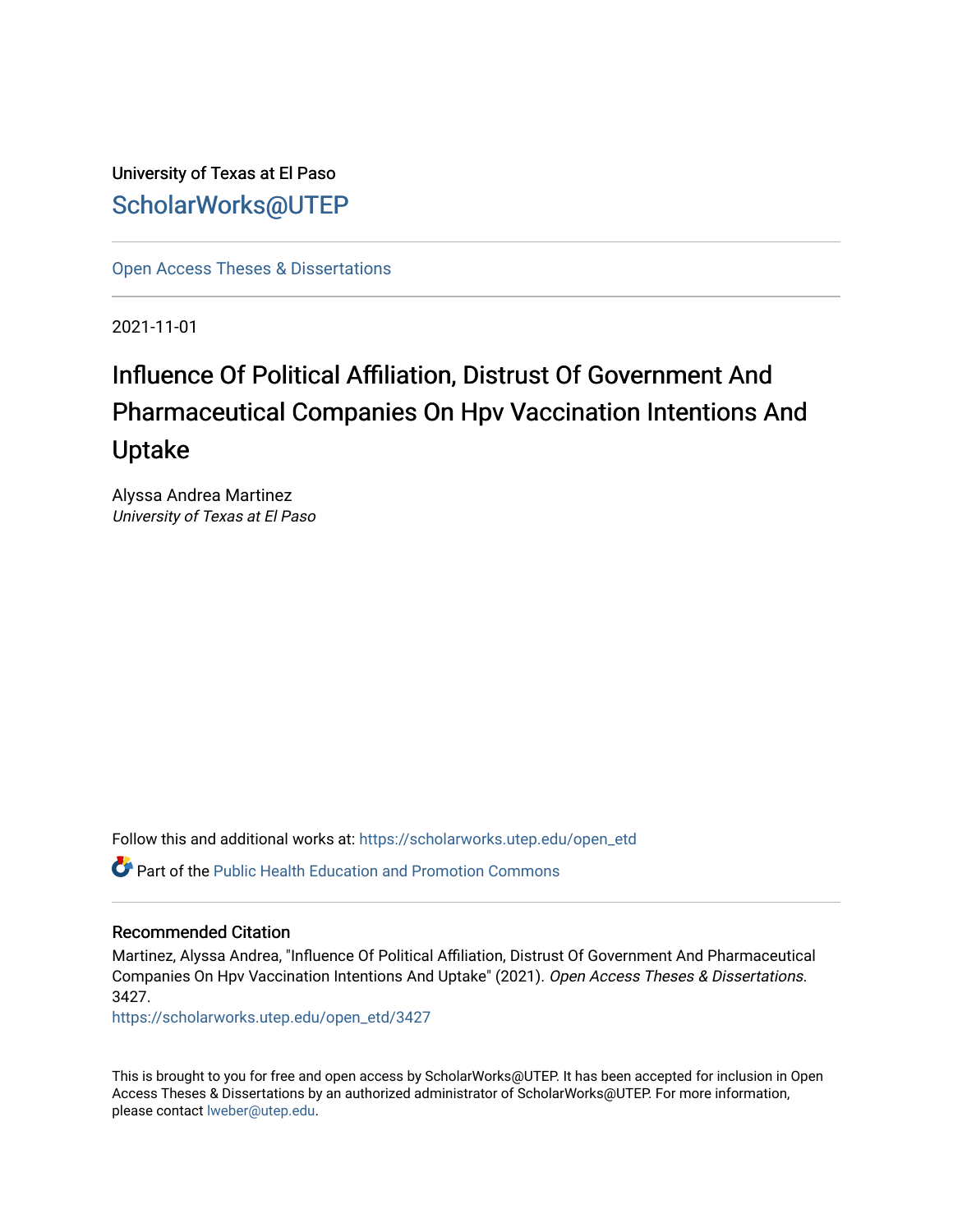# INFLUENCE OF POLITICAL AFFILIATION, DISTRUST OF GOVERNMENT AND PHARMACEUTICAL COMPANIES ON HPV VACCINATION INTENTIONS

### AND UPTAKE

#### ALYSSA ANDREA MARTINEZ

Master's Program in Public Health

APPROVED:

Julia Lechuga, Ph.D., Chair

 $\_$  . The contribution of the contribution of  $\mathcal{L}_\mathcal{L}$ 

 $\_$  . The contribution of the contribution of  $\mathcal{L}_\mathcal{L}$ 

 $\_$  . The contribution of the contribution of  $\mathcal{L}_\mathcal{L}$ 

 $\_$  . The contribution of the contribution of  $\mathcal{L}_\mathcal{L}$ 

Jeannie Concha, Ph.D.

Gabriel Frietze, Ph.D.

Margie Padilla, PharmD.

Stephen L. Crites, Jr., Ph.D Dean of the Graduate School

 $\_$  . The contribution of the contribution of  $\mathcal{L}_\mathcal{L}$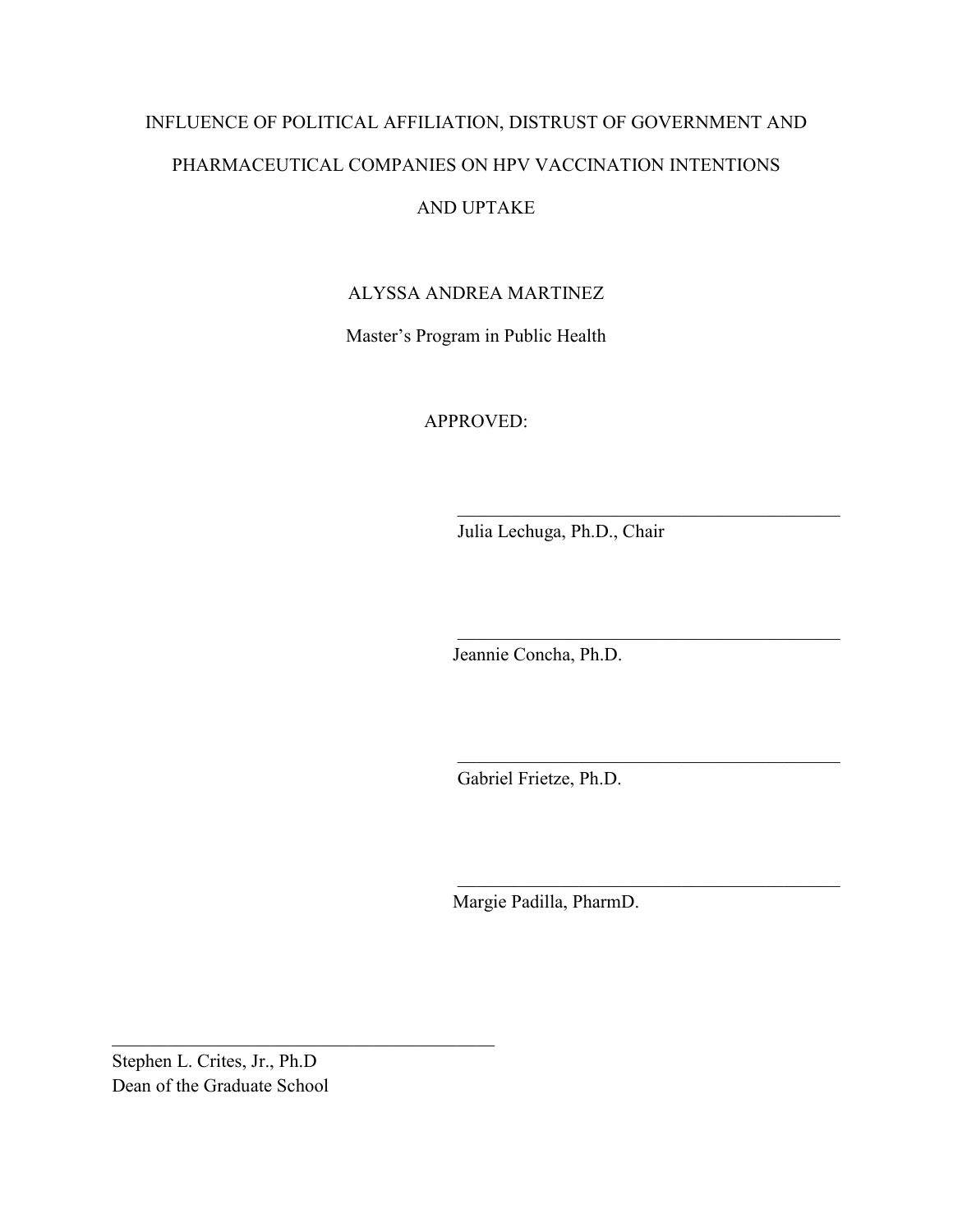Copyright ©

by Alyssa Andrea Martinez 2021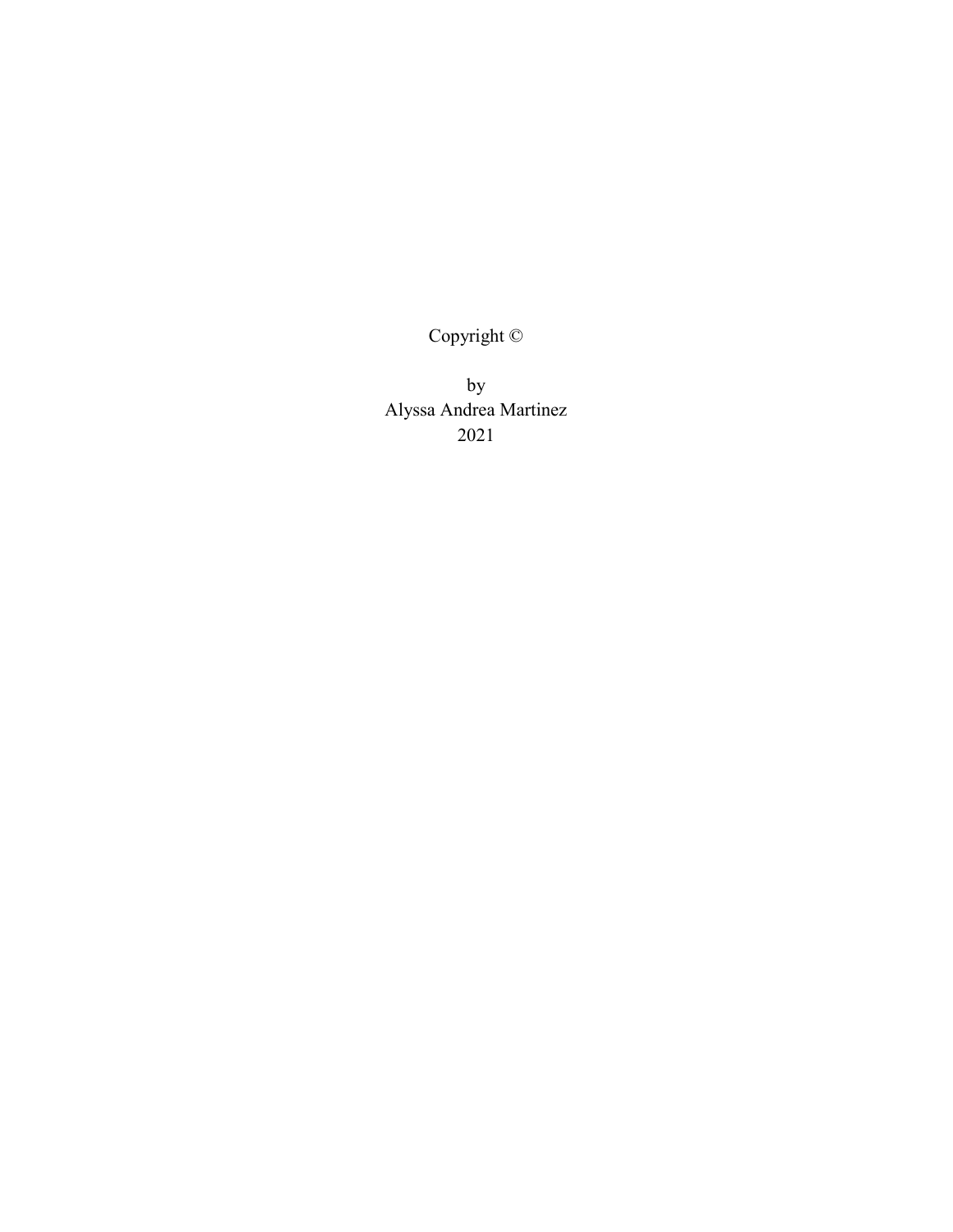#### **Dedication**

This thesis is wholeheartedly dedicated to my parents, who have been my source of inspiration and strength throughout this process. All of the "You can do this mija"s are what got me through the moments that felt impossible. You both were right, I did it! To my big sister Ale, thank you for doing this first and making it look so easy. You are my biggest role model, and I couldn't have done this without your help.

I also dedicate this thesis to my sweet Nini and Uncle Honey. Although both of you didn't have the chance to physically be here to witness this accomplishment, I felt your spirits looking over me every step of the way.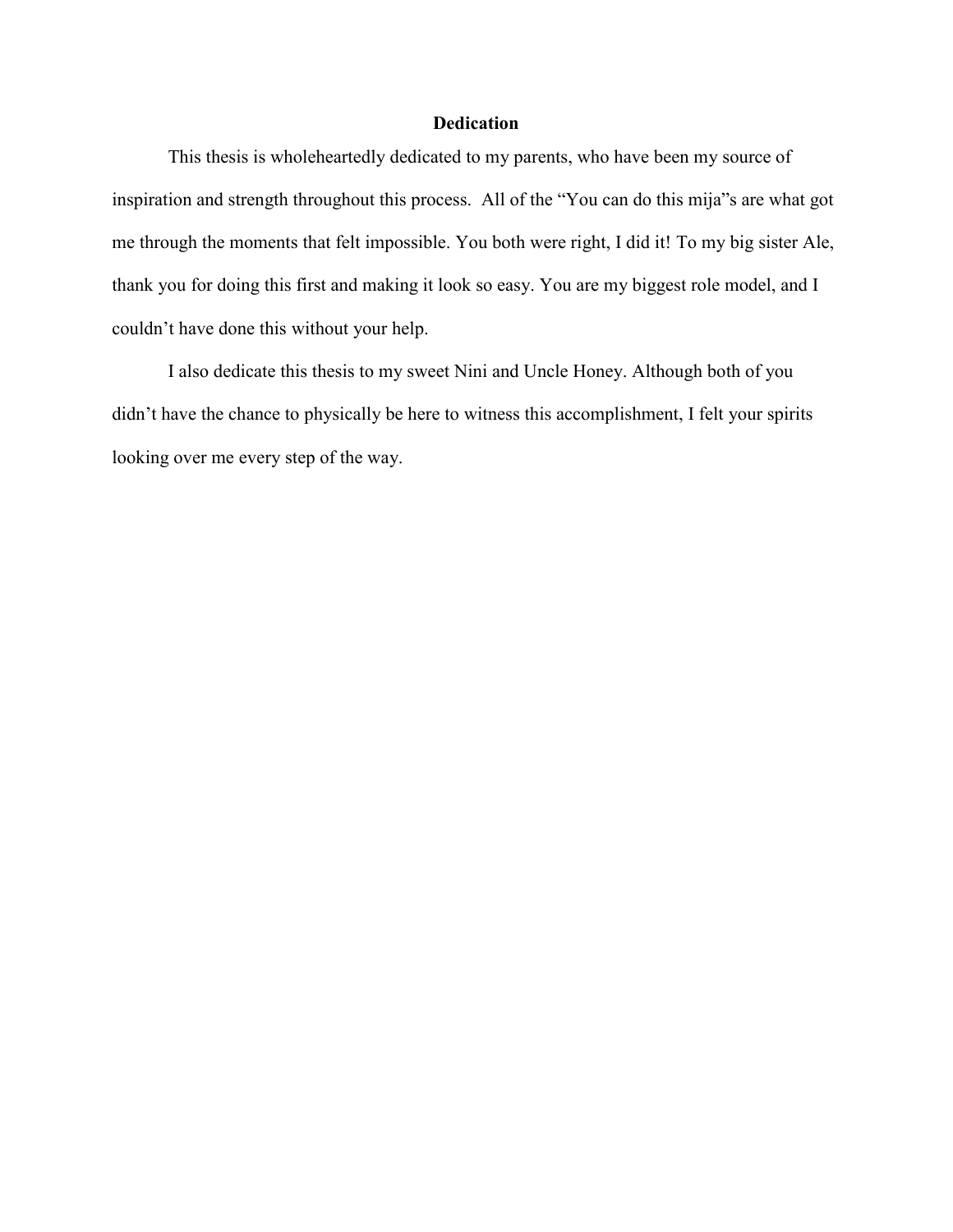# INFLUENCE OF POLITICAL AFFILIATION, DISTRUST OF GOVERNMENT AND PHARMACEUTICAL COMPANIES ON HPV VACCINATION INTENTIONS AND UPTAKE

by

#### ALYSSA ANDREA MARTINEZ, B.S., CHES

#### THESIS

Presented to the faculty of the Graduate School of

The University of Texas at El Paso

in Partial Fulfillment

of the Requirements

for the Degree of

#### MASTER OF PUBLIC HEALTH

Department of Public Health

THE UNIVERSITY OF TEXAS AT EL PASO

December 2021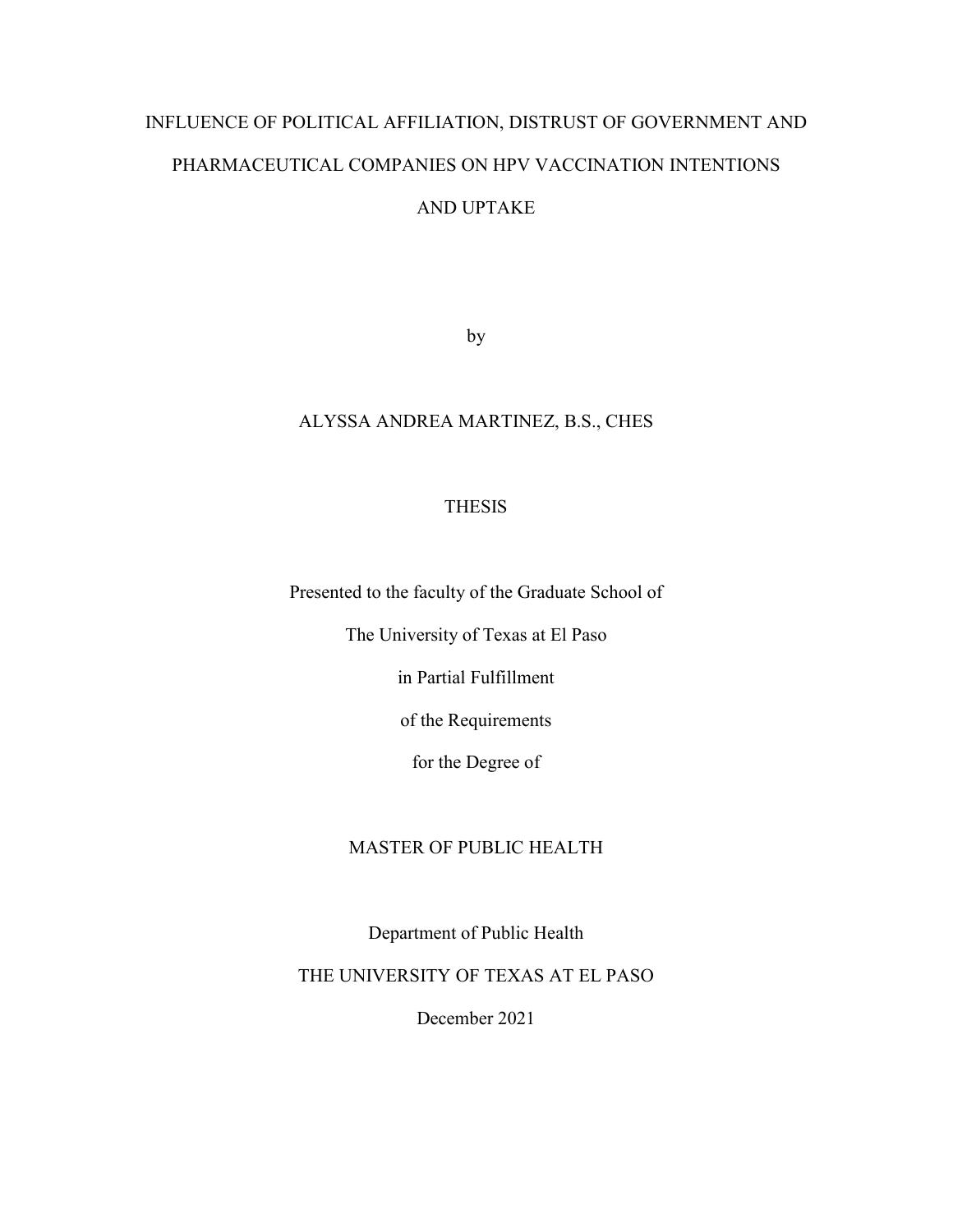#### **Acknowledgement**

I would like to express my deepest appreciation to my committee chair and mentor, Dr. Julia Lechuga, whose expertise in the field, kind heart, and dedication to her students guided this thesis entirely. Without her guidance and persistent help, this thesis would not have been possible.

I would also like to thank my committee members, Dr. Jeannie Concha, Dr. Gabriel Frietze, and Dr. Margie Padilla, whose work demonstrates their dedication to serving the El Paso community. Thank you for your guidance, suggestions, and patience throughout this process. Working closely with you all has been one of the biggest highlights of my graduate school adventure.

In addition, thank you to Dr. Eva Moya, who gave me the opportunity to work closely with her and her team of experts to conduct research on HPV. Anyone who knows Dr. Moya both personally and from afar is in awe of her dedication to the community she serves, her grace, and making it all look so easy.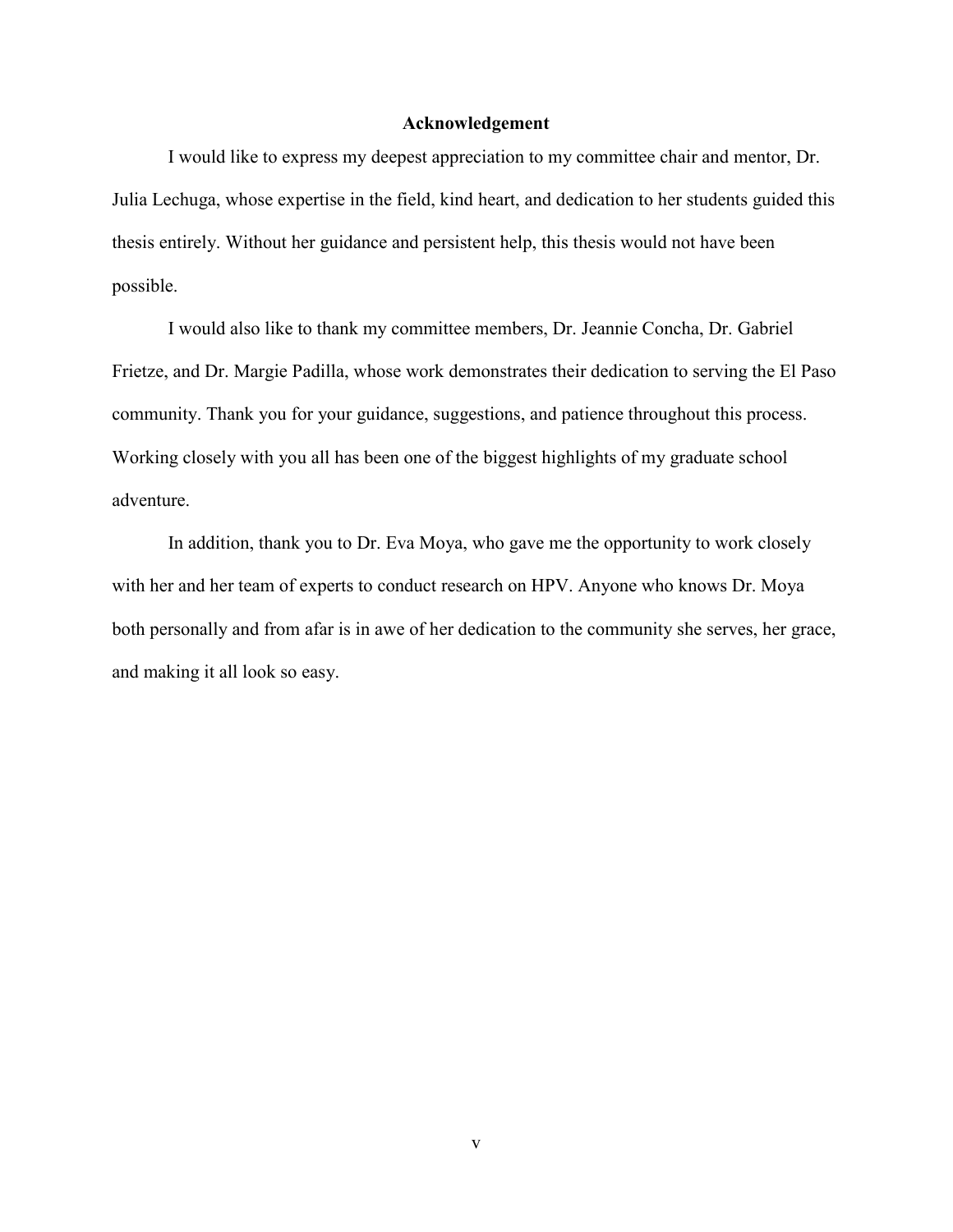#### **Abstract**

**Background and Significance:** The Human Papillomavirus (HPV) is the most common sexually transmitted infection (STI) in the United States. Currently, approximately 79 million people in the United States are infected with HPV. The CDC estimates that there are nearly 31,500 cases of cancers caused by HPV each year in the United States. Cervical cancer is the most common HPV-related cancer and almost all cervical cancers are caused by a few strains of HPV. Research suggests that Latinx women residing in the U.S.-Mexico border may be at increased risk of contracting HPV types that cause cervical cancer. Although there is no treatment for HPV, there is a primary form of prevention, an HPV vaccine. The United States has one of the most liberal vaccination policies allowing for religious and other forms of exemptions. These exemptions are set in place to reduce perceptions of government intrusion on individual autonomy. Attitudes about the role of the government in regulating individual freedoms for immunization measures are closely linked to political affiliation. **Objective:** The purpose of the study is to determine the moderating influence of political affiliation and the mediating influence of distrust of government and pharmaceutical companies on the established association between perceived benefits and severity and vaccination intentions and uptake.

**Methods:** The HPV VAKS survey is a cross-sectional survey that will collect demographic information such as age, sex, ethnicity, sexual activity, number of children, and whether their children or themselves have received the HPV vaccine. Knowledge, culture, religion, political affiliation, and familism will also be measured through the survey to assess how they contribute to vaccine uptake among the El Paso community. Factors that may contribute to vaccine acceptance such as trust in the government, health care providers, and other resources will be measured. **Results**: Results indicate that endorsement of a conservative political affiliation and greater distrust of government and pharmaceutical companies is associated with reduced

vi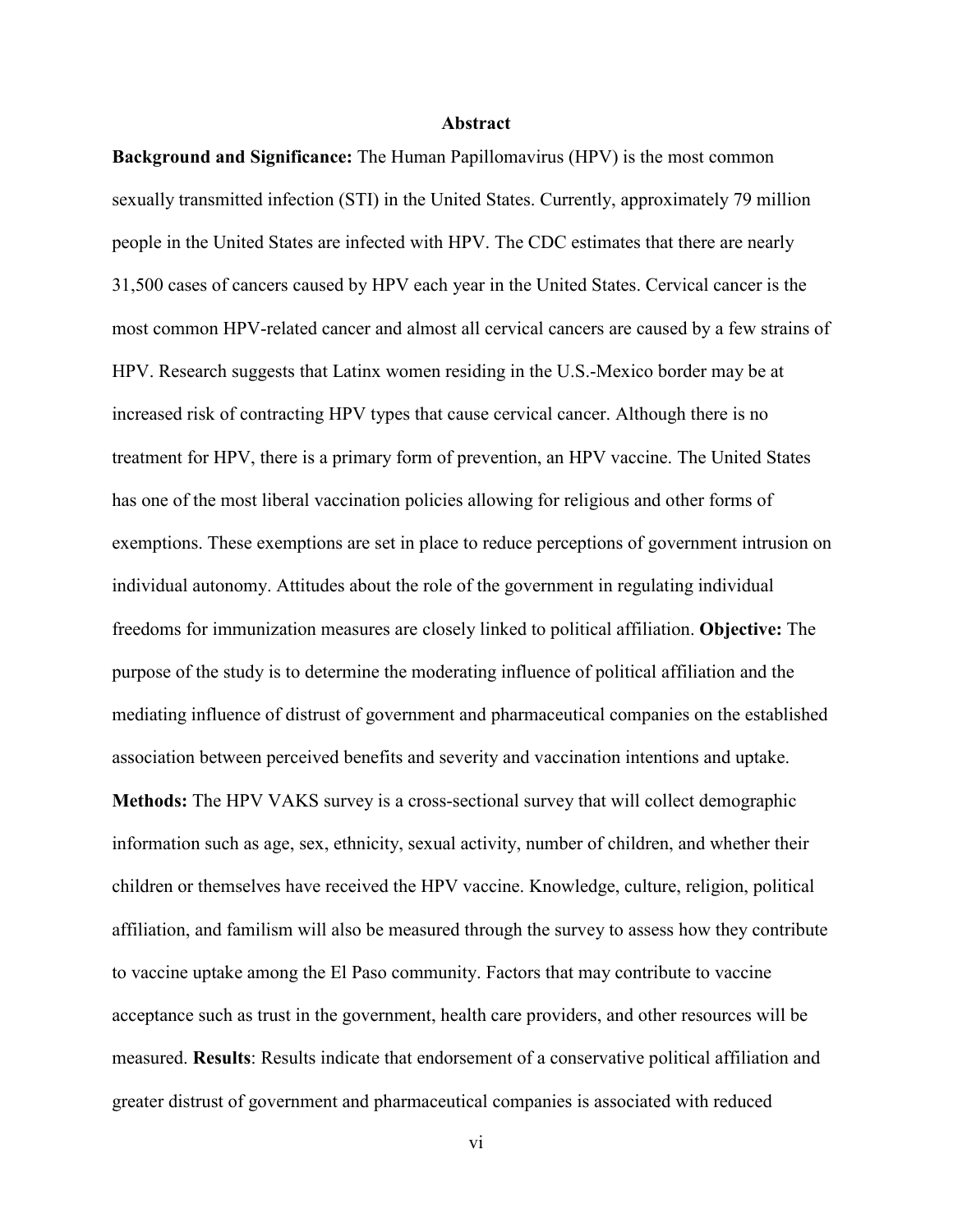likelihood of vaccination. Distrust did not mediate the relationship between political affiliation and vaccination likelihood. On the other hand, perceived benefits of vaccination and severity of contracting HPV is positively associated with vaccination. Political affiliation did not moderate the association between perceived benefits and severity and vaccination likelihood.

**Conclusion**: Results have implications for the development of vaccination promotion public health interventions including tailored interventions designed to reduce distrust and to inform Latinx communities about the benefits of vaccination and negative consequences associated with HPV.

*Key words: Human Papillomavirus, Cervical Cancer, HPV Vaccine, Vaccine Intentions, Health Belief Model, Political Affiliation, Distrust in Government* 

*Word Count:392*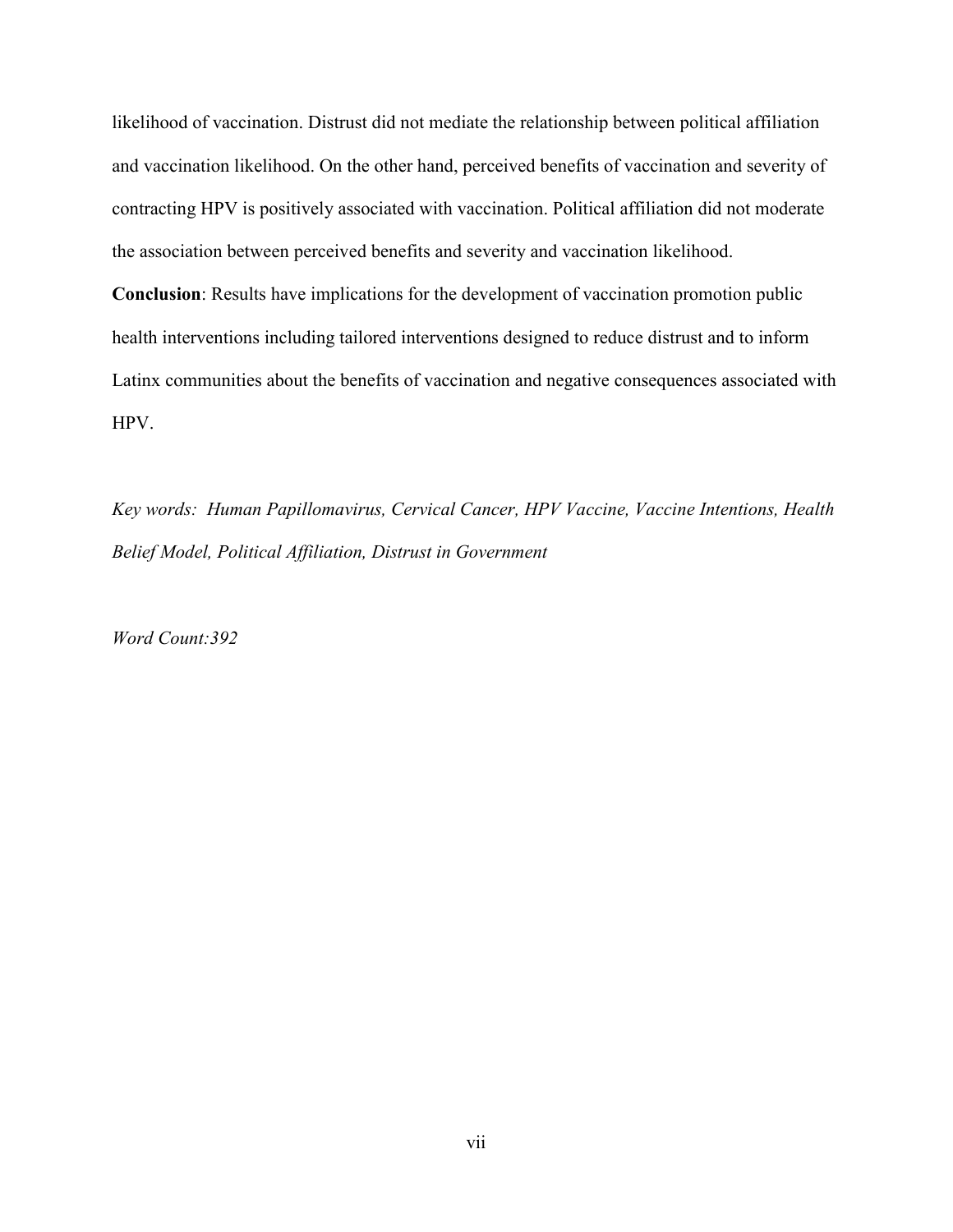| Public Controversy and HPV Vaccination State Mandates in the United States  11              |  |
|---------------------------------------------------------------------------------------------|--|
| Political Affiliation, Distrust of government and Pharmaceutical Companies, and HPV Vaccine |  |
|                                                                                             |  |
|                                                                                             |  |
|                                                                                             |  |
|                                                                                             |  |
|                                                                                             |  |
|                                                                                             |  |
|                                                                                             |  |
|                                                                                             |  |
|                                                                                             |  |
|                                                                                             |  |
|                                                                                             |  |
|                                                                                             |  |
|                                                                                             |  |
|                                                                                             |  |
|                                                                                             |  |
|                                                                                             |  |

#### **Table of Contents**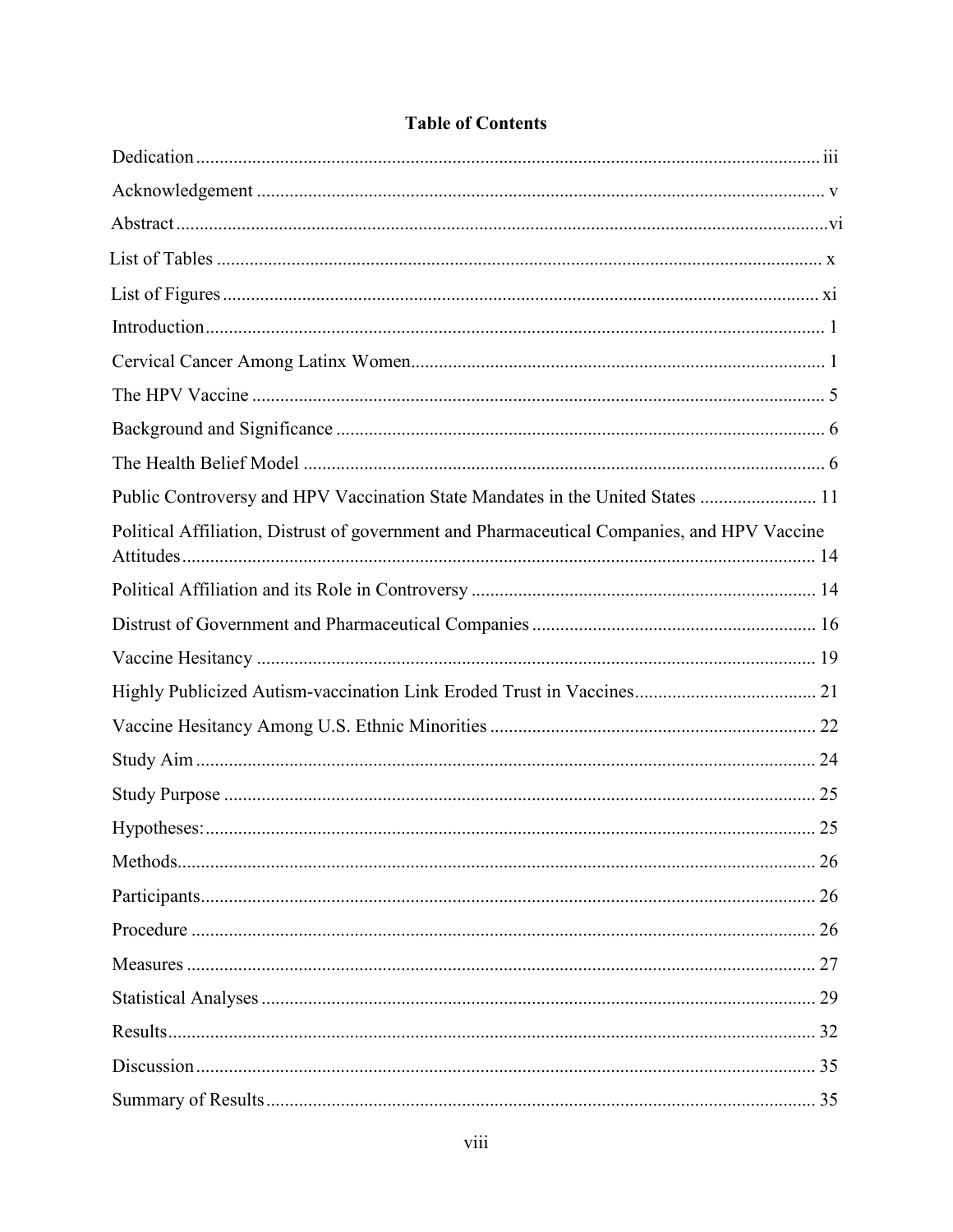| MPH Program Hispanic and Border Health Concentration Competencies  45 |  |
|-----------------------------------------------------------------------|--|
|                                                                       |  |
|                                                                       |  |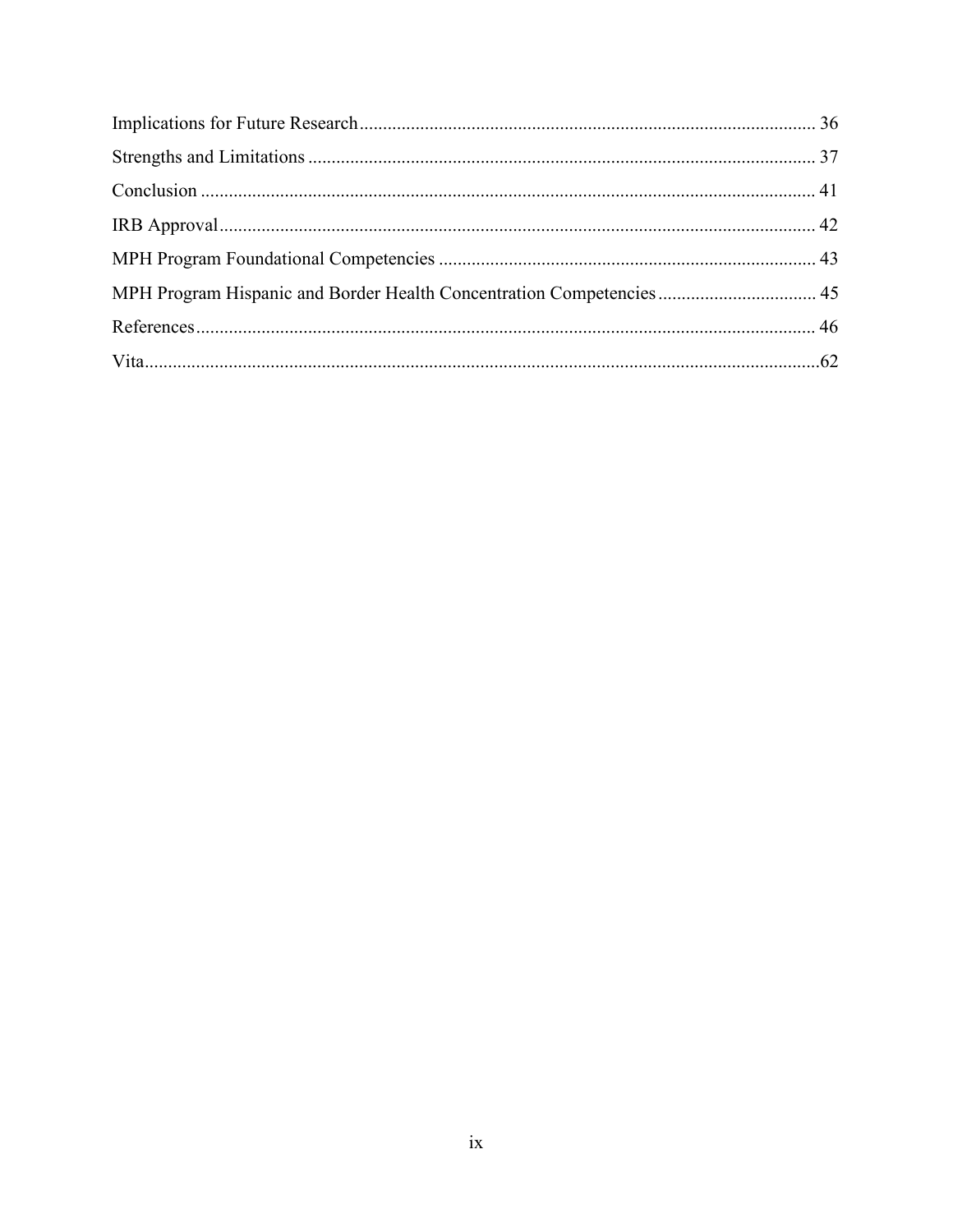#### **List of Tables**

| Table 4. Total, Direct, and Indirect Effects of Mistrust on Vaccination Likelihood 48         |  |
|-----------------------------------------------------------------------------------------------|--|
| Table 5. Influence of Political Affiliation, Severity, and their Interaction on Likelihood of |  |
|                                                                                               |  |
| Table 6. Influence of Political Affiliation, Benefits, and their Interaction on Likelihood of |  |
|                                                                                               |  |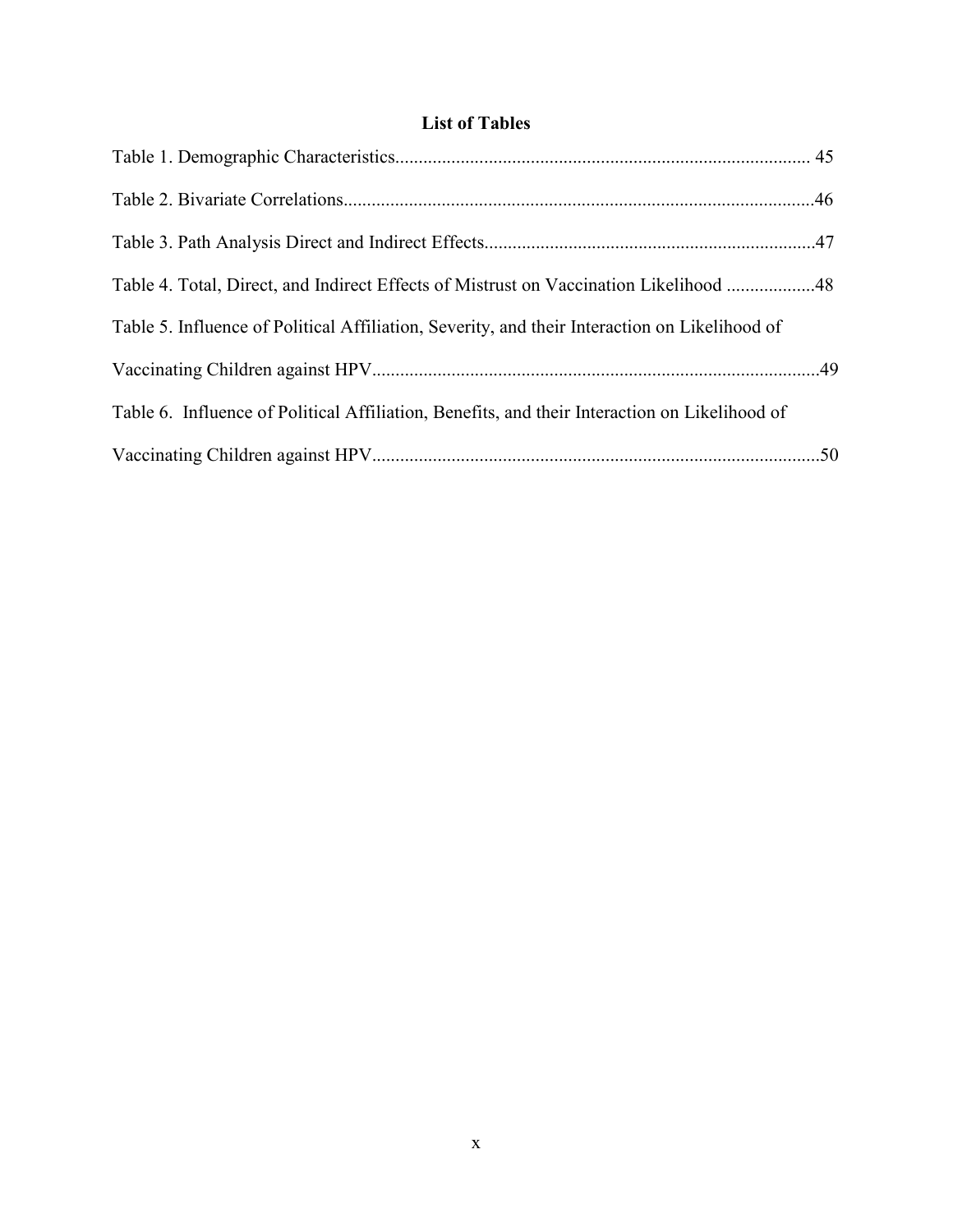### **List of Figures**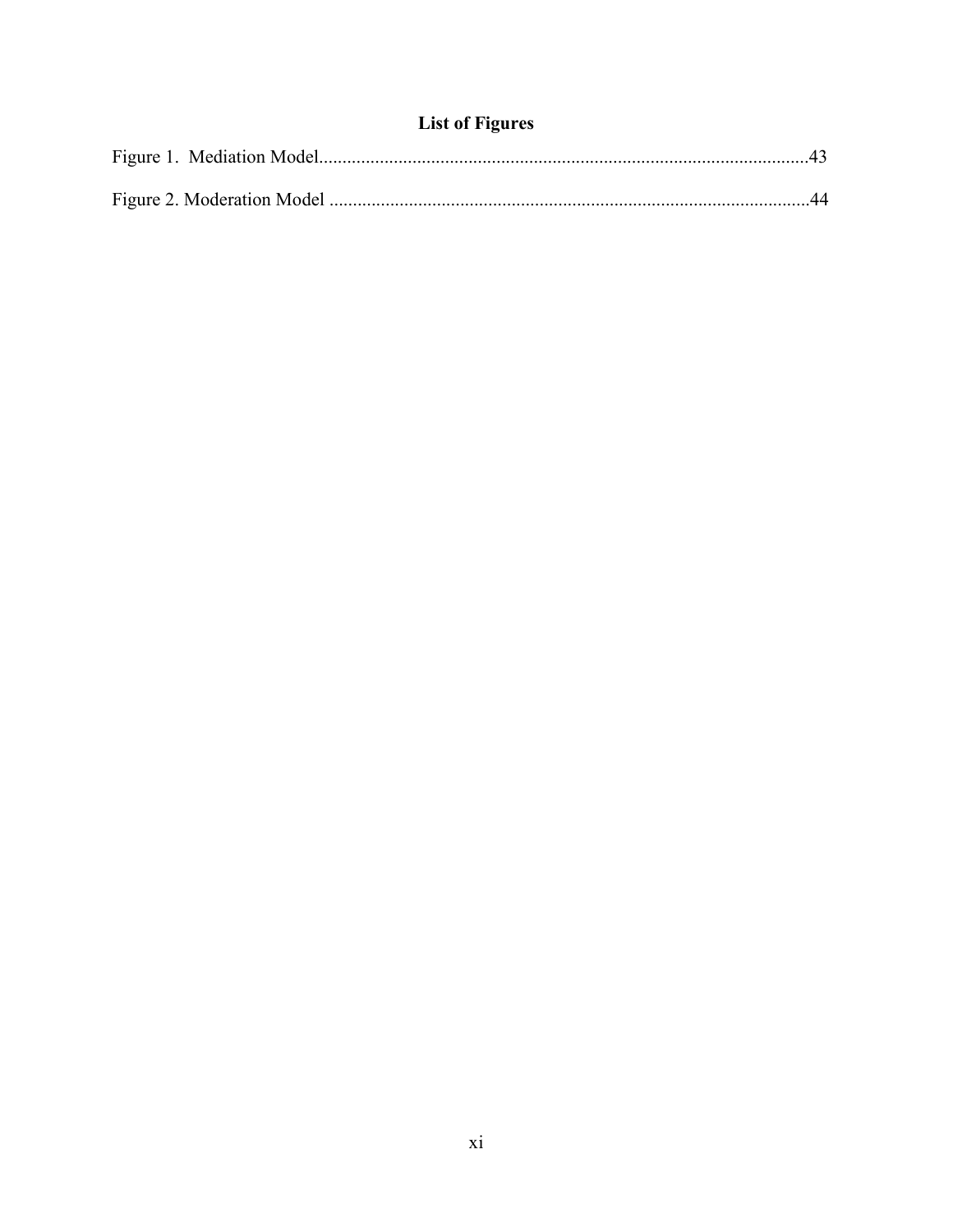#### **Introduction**

The number of Latinx individuals living in the United States reached 60.6 million in 2019, a new record high (Noe-Bustamante et al., 2020). Latinx individuals now make up 18% of the United States population compared to 16% in 2010. Over the last 9 years, Latinx individuals have accounted for more than half (52%) of the population growth in the United States. Moreover, Texas ranks number 1 among the 3 states with the biggest increase in the Latinx population between 2010 and 2019 (2 million increase) (Noe-Bustamante et al., 2020). According to the 2019 census, El Paso's Latinx population is 82.9%. Despite comprising a sizable segment of the U.S. population, Latinx are disproportionately affected by health disparities in many domains, including reproductive health. Specifically, Latinx women are disproportionately affected by high cervical cancer rates compared to non-Latinx white women.

#### **Cervical Cancer Among Latinx Women**

U.S. Latinx women experience a higher cervical cancer incidence compared to non-Latinx white women. According to the CDC, the incidence rate of cervical cancer among Latinx women is higher (8.9/100,000) compared to their non-Latinx white counterparts (7.3/100,000) (CDC, 2020). Unfortunately, U.S. Latinx women also experience higher cervical cancer morbidity and mortality. The cervical cancer mortality rate in Latinx women is 2.6/100,000 compared to Non-Latinx white women which is 2.1/100,000. In 2015, the American Cancer Society predicted that approximately 2,000 Latinx women living in the United States would be diagnosed with cervical cancer. Of those 2,000, 600 were expected to die from cervical cancer. Health disparities in cancer morbidity and mortality are attributed to reduced screening and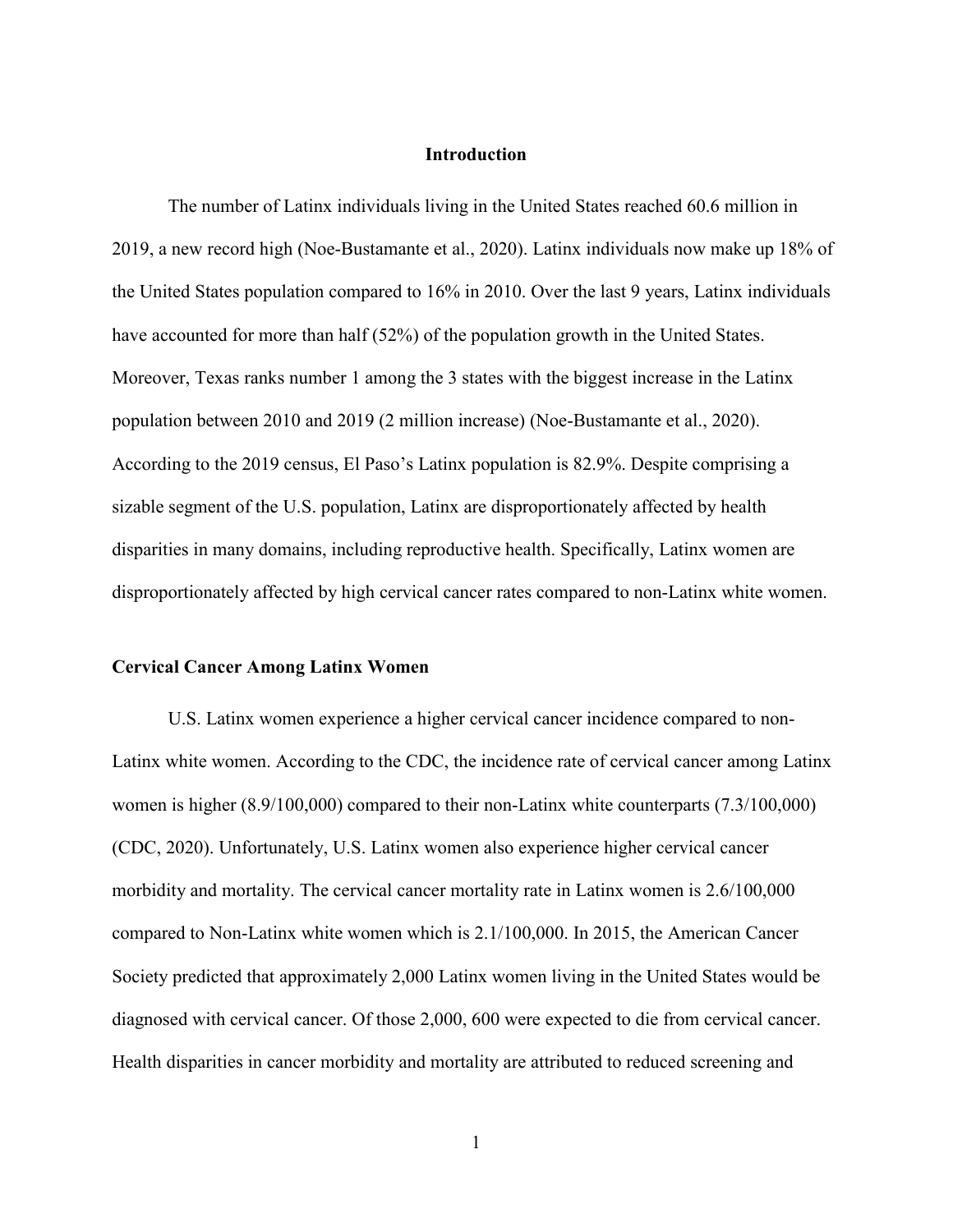screening at a later course of the disease among Latinx women compared to non-Latinx white women (American Cancer Society, 2020).

As stated above, despite having one of the highest incidence rates of cervical cancer, Latinx women undergo significantly fewer cervical cancer preventative screenings (American Cancer Society, 2020). Additionally, screening rates vary by other sociodemographic factors such as country of birth. For example, Latinx foreign born immigrant women who have been living in the United States for less than 10 years are less likely to have been screened in the last 3 years compared to those who have been in the United States for 10 or more years. Furthermore, Latinx women who have no insurance, or a public form of insurance, are less likely to screen for cervical cancer and are less likely to return for a follow-up after an abnormal exam result (American Cancer Society, 2020).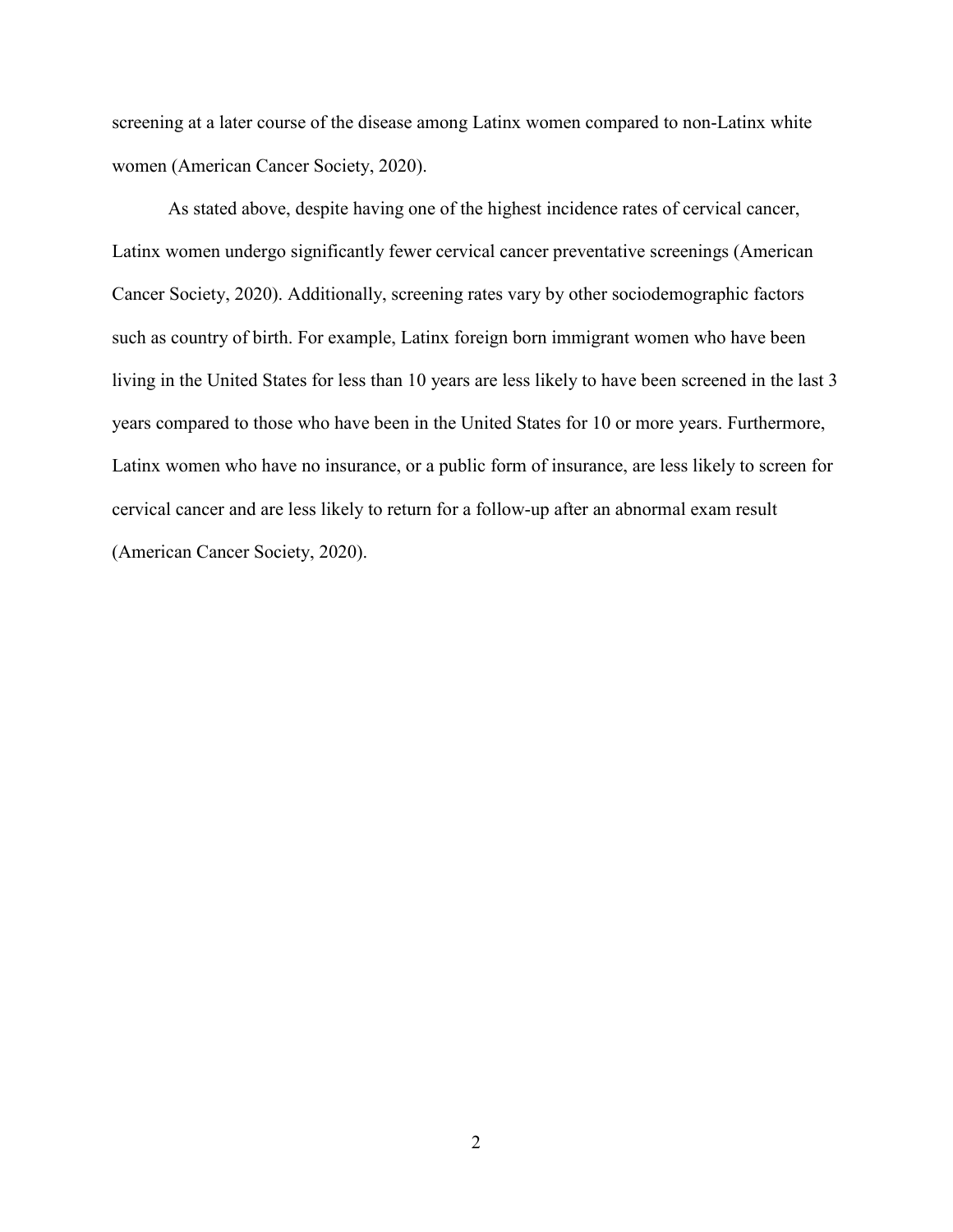#### **Human Papillomavirus as the Primary Precursor of Cervical Abnormalities**

The Human Papillomavirus (HPV) is the most common sexually transmitted infection (STI) in the United States (CDC, 2019). Currently, approximately 79 million people in the United States are infected with HPV. HPV is most prevalent in teens and young adults in their early 20's and is most commonly transmitted through vaginal or anal sex (CDC, 2019). There are over 100 types of HPV and certain strains cause genital warts and cancers of the vulva, vagina, penis, or anus. Strains of HPV can also cause cancer in the back of the throat, and in the tongue and tonsils (oropharyngeal cancer). The most common symptoms of HPV include warts in the genitals or surrounding skin (Mayo Clinic, 2020). The CDC (2018) estimates that there are nearly 31,500 cases of cancers caused by HPV each year in the United States. However, cervical cancer is the most common HPV-related cancer and almost all cervical cancers are caused by a few strains of HPV (American Cancer Society, 2020). In particular, HPV types 16 and 18 cause 70% of cervical cancers and pre-cancerous cervical lesions (WHO, 2019).

Cervical cancer is most commonly diagnosed in women aged 35 to 44 years old, with the average being 50 years old. It is uncommon for cervical cancer to develop in women who are younger than 20 years old. Benard et al (2012) conducted a study which used two federal surveillance systems to quantify the burden of cervical cancer among women 40 years old and younger. Researchers found that 78% of cervical cancers were diagnosed among women ages 30-39, 21% among women 20-29, and 1% in women younger than 20 years old. According to the American Cancer Society (2021), it is predicted that about 14,480 new cases of invasive cervical cancer will be diagnosed in 2021. Of those women diagnosed, about 4,290 will die from cervical cancer.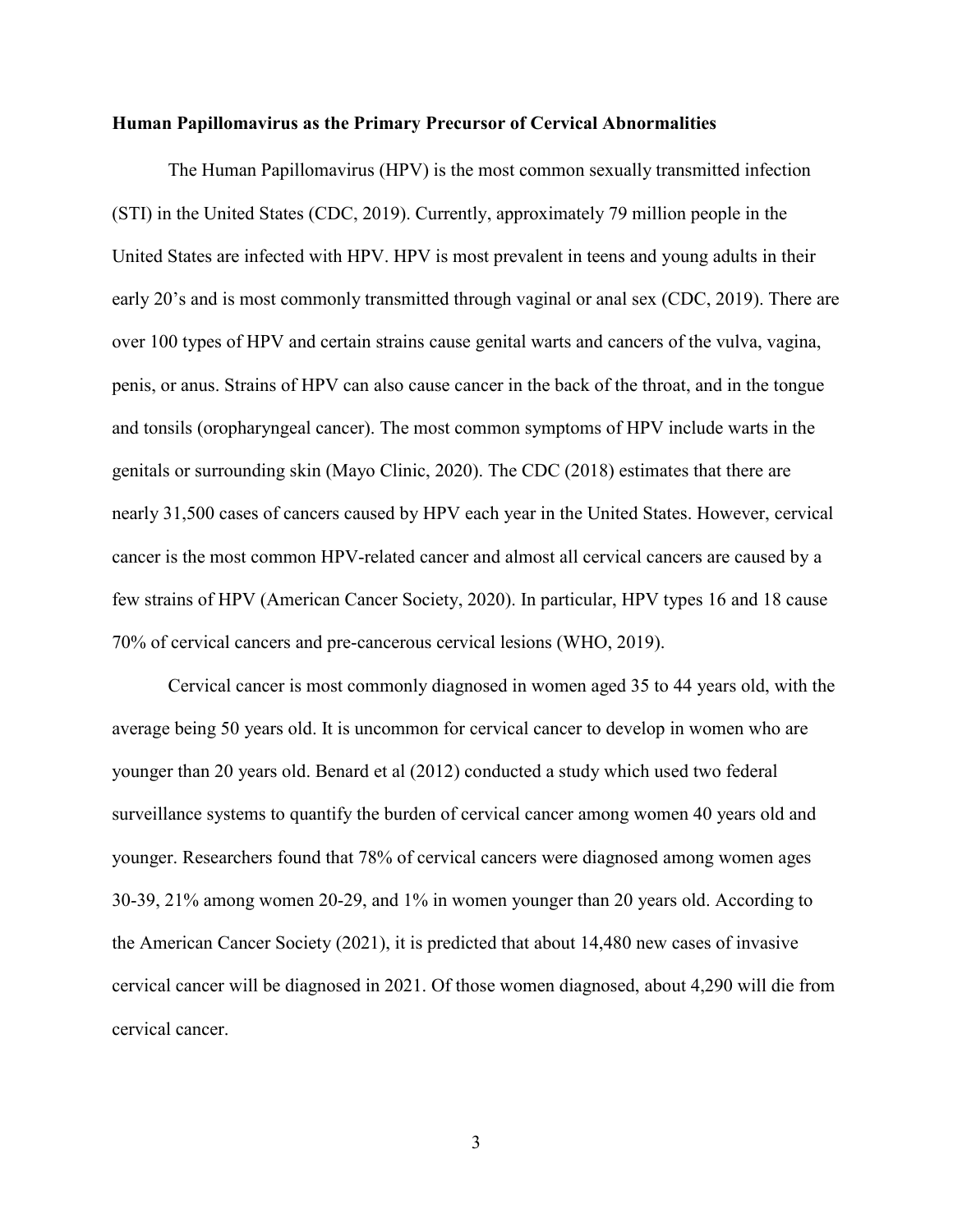Research suggests that Latinx women residing in the U.S.-Mexico border may be at increased risk of contracting HPV types that cause cervical cancer. Healthy Paso Del Norte reported that El Paso's rate of cervical cancer is 9.8/100,000, which is higher than the Texas rate (9.2/100,000) and the U.S. rate (7.6/100,000) (Healthy Paso De Norte, 2020). A study conducted along the U.S.-Mexico border to determine the prevalence and distribution of HPV subtypes among 585 women ages 21-65 years old, indicated that HPV subtype prevalence was 53.2% with the most high-risk common subtype 16, occurring in 3.08% of study participants (Shokar et al., 2020). Additionally, among the 53.2%, 48% had multiple HPV infections at the time of screening. The high prevalence of HPV infections among Latinx women residing along the U.S.- Mexico border underscores the need for cervical cancer prevention interventions in this area (Shokar et al., 2020). Although there is no treatment for HPV, there is a primary form of prevention, an HPV vaccine.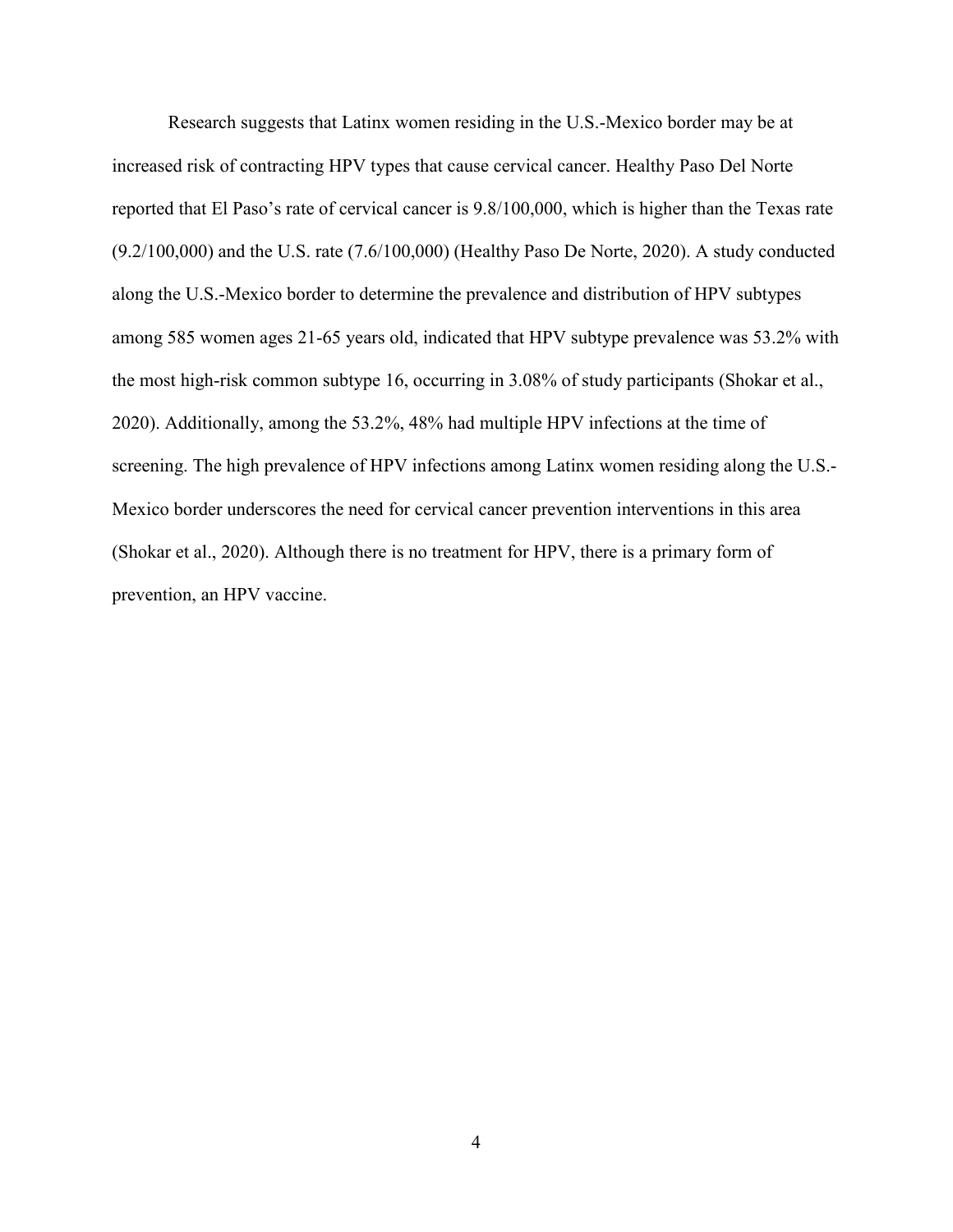#### **The HPV Vaccine**

Gardasil 9 is a 3-dose HPV vaccine that is approved by the Food and Drug Administration (FDA). This vaccine is recommended for 11- and 12-year-old adolescent males and females to maximize immunological protection. The vaccine may be administered as early as 9 years old and up to 45 years old (Mayo Clinic, 2020.) Currently, the CDC recommends that adolescents 9-14 years old receive at least two doses six months apart. Teens and young adults who begin the vaccine series later, at ages 15 through 26, should receive the three doses (Mayo Clinic, 2020). Because the HPV vaccine confers protection for approximately 70% of cervical cancers, individuals who have been vaccinated should continue to screen for cervical cancer. The American Cancer Society recommends that cervical cancer screenings should begin at age 25. People aged 25-65 should be screened for HPV every 5 years using a primary HPV test. If primary HPV testing is not available, screening can be done using a test that combines an HPV test with a Papanicolaou (Pap) test. Pap tests alone should be conducted once every 3 years (American Cancer Society, 2020).

Widespread vaccination against HPV can reduce the HPV incidence and ameliorate ethnic disparities in cervical cancer rates. According to the CDC, first dose vaccine uptake in 2019 was 71.5%. Unfortunately, vaccination completion rates among Latinx are lagging. Although vaccination uptake among Latinx (72.8%) is above non-Hispanic whites (70.6%), Latinx are less likely to complete the recommended 2-dose vaccination regimen (Galbraith, et al., 2016). In 2019, vaccination completion rates among Latinx adolescents living in Texas was only 52.4% (CDC, 2019), well below the 80% Healthy People 2020 vaccination goal (Galbraith, et al., 2016). However, in El Paso, Texas, completion rates among Latinx adolescents are above the state average, (65.5%) yet below the level needed to achieve herd immunity.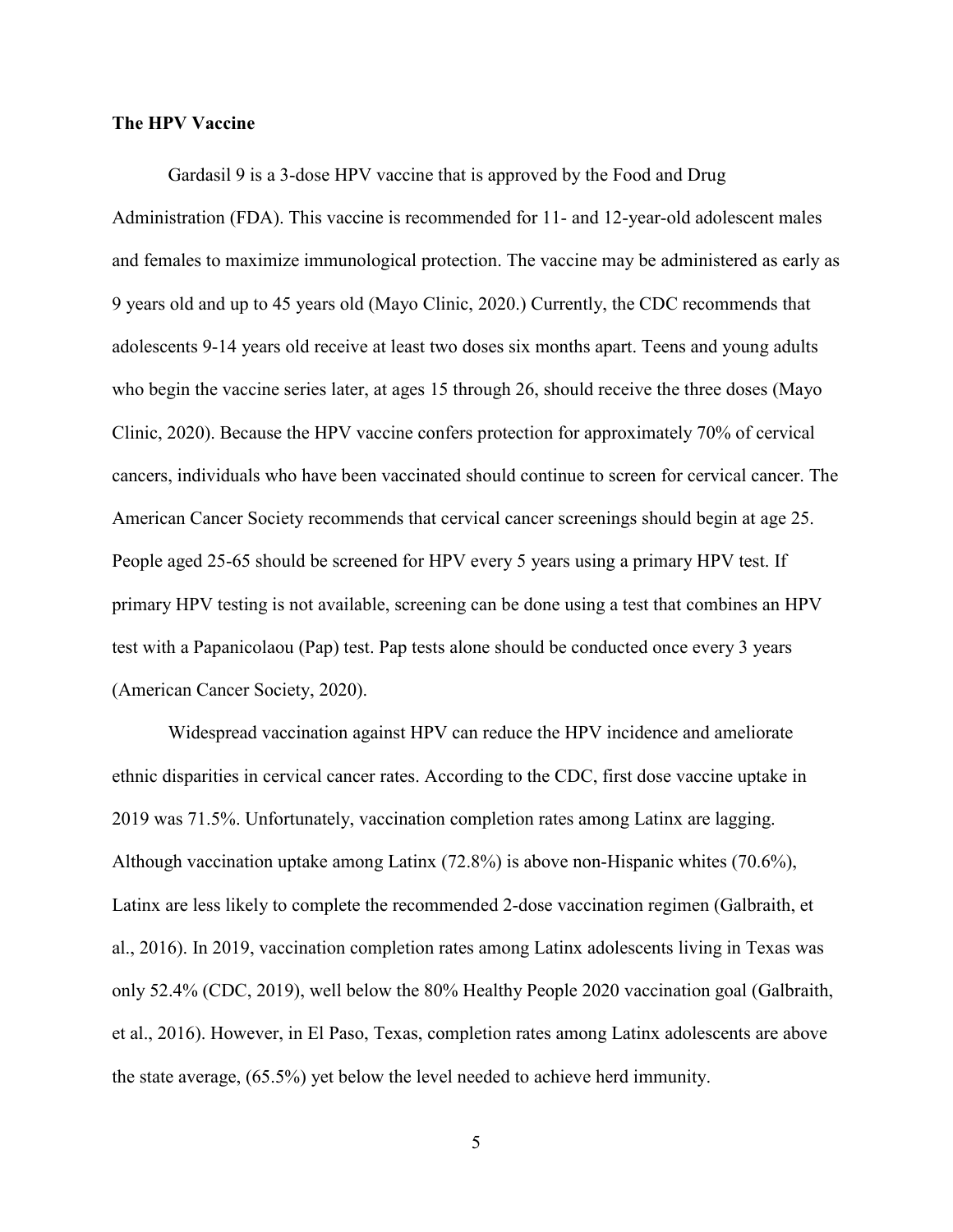#### **Background and Significance**

#### **The Health Belief Model**

Past research investigating factors that influence HPV vaccine acceptance has focused on parents, given their role in making vaccination decisions for their children. Parental research on HPV vaccine acceptance has been dominated by prominent health behavior change theories such as the health belief model (HBM) to understand the factors that facilitate or hinder parental HPV vaccination acceptance for children. The HBM is one of the most widely used theories to predict health behavior (Glanz & Bishop, 2010). This theory postulates that an individual's motivation to enact a behavior is predicted by the following factors: 1) perceived risk of contracting a disease, 2) their beliefs about whether the consequences of the disease are harmful, 3) their perception of whether the benefits of adopting the behavior will decrease or prevent a disease, 4) their perceptions of the potential barriers or costs "related to the realization of the behavior", 5) the perceived external events that remind the individual that a potential course of action is available to prevent or treat a disease, and 6) the perceived self-efficacy to enact a behavior (Guvenc et al., 2016). The specific constructs of the HBM are labeled perceived susceptibility of contracting a disease, perceived severity of the consequences of contracting a disease, perceived benefits of enacting a behavior to prevent or treat a disease, perceived barriers to enacting the behavior, availability of cues to action, and perceived self-efficacy (Rimer, 2008).

In the context of HPV vaccine acceptance research, the HBM constructs have informed studies that investigate whether each of these constructs emerge as influences on parental acceptance of the HPV vaccine. Perceived susceptibility has been defined as perceptions of the likelihood of contracting HPV or being diagnosed with cervical cancer. Perceived severity has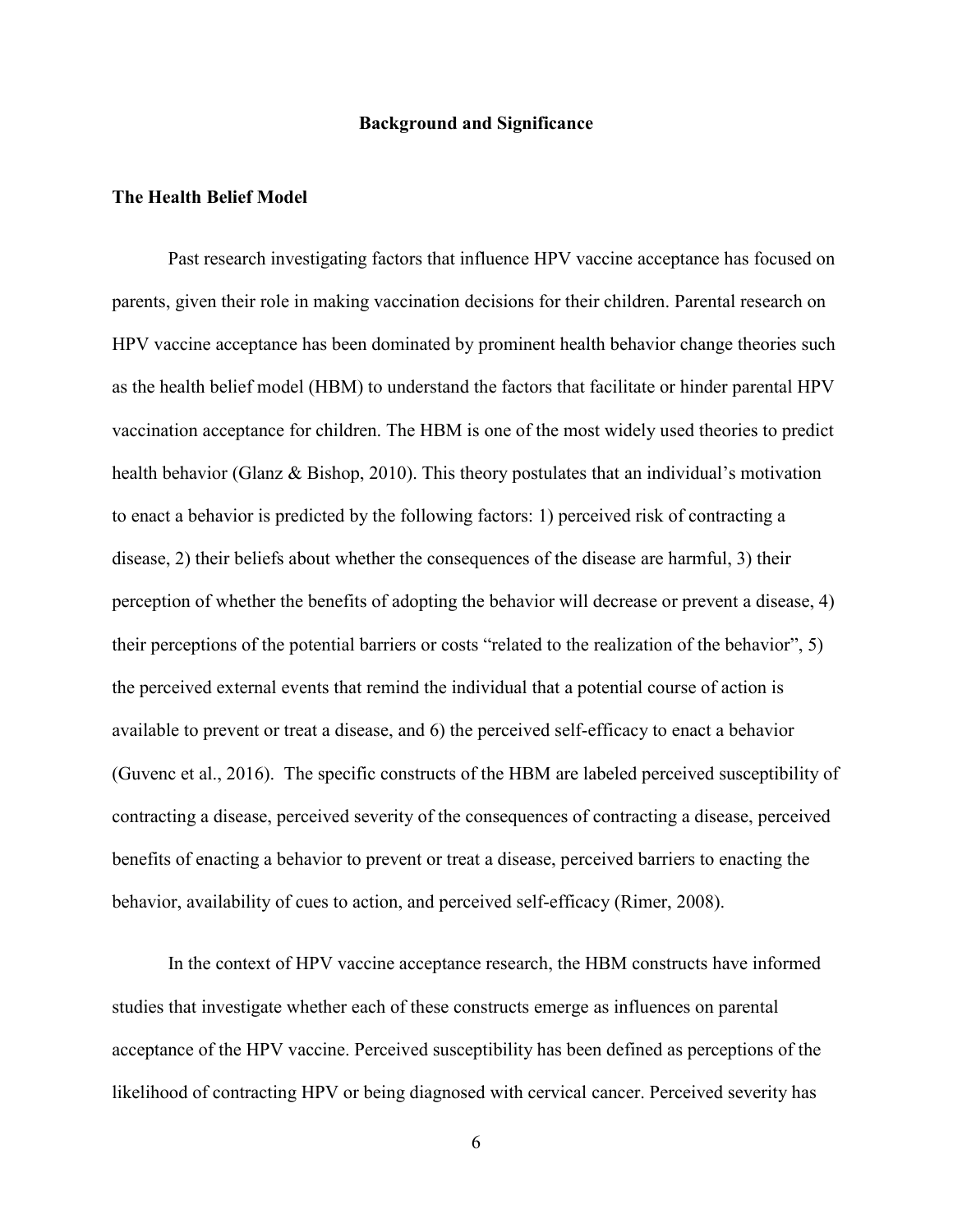been defined as the beliefs about how negative the perceived consequences of contracting HPV or being diagnosed with cervical cancer could be. Perceived severity and susceptibility have been defined as the perceived threat that an HPV or cervical cancer diagnosis represents. Perceived benefits has been defined as the perceived effectiveness of the vaccine against HPV and cervical cancer (Rimer, 2008). Perceived barriers assessed in the context of HPV vaccination have ranged from monetary (cost of the vaccine), inconvenience (multiple doses separated by time), availability of the vaccine, fear of negative side effects, and barriers more socio-contextual in nature such as perceptions that the vaccine may encourage early initiation of sexual activity in pre-teens (Rimer, 2008). The following section will discuss the major findings from the HPV vaccine parental acceptance research.

As stated above, the first HPV vaccine was approved by the FDA in 2006. One year later in 2007, Brewer and Fazekas conducted the first literature review on parental HPV vaccine acceptance research that had been produced by then. The authors were interested in assessing the role of behavioral theory in the conduct of past research. Twenty-eight articles related to parental vaccine acceptance for adolescents and young adults published from 1995 to 2007 were identified for inclusion (Brewer & Fazekas, 2007). All studies were conducted and published before the FDA approval of the HPV vaccine. A key finding was that the HBM was one of the models that was most widely used to inform studies on parental HPV vaccine acceptance. Findings indicated that perceived severity was the second most influential factor in predicting parental acceptance of HPV vaccines (Brewer & Fazekas, 2007). Among the studies identified, perceived severity of children contracting HPV had not been measured. Regarding perceived benefits, parents identified vaccine effectiveness as being very important. Furthermore, cues to action appeared to be highly predictive of vaccine acceptance as vaccine uptake was higher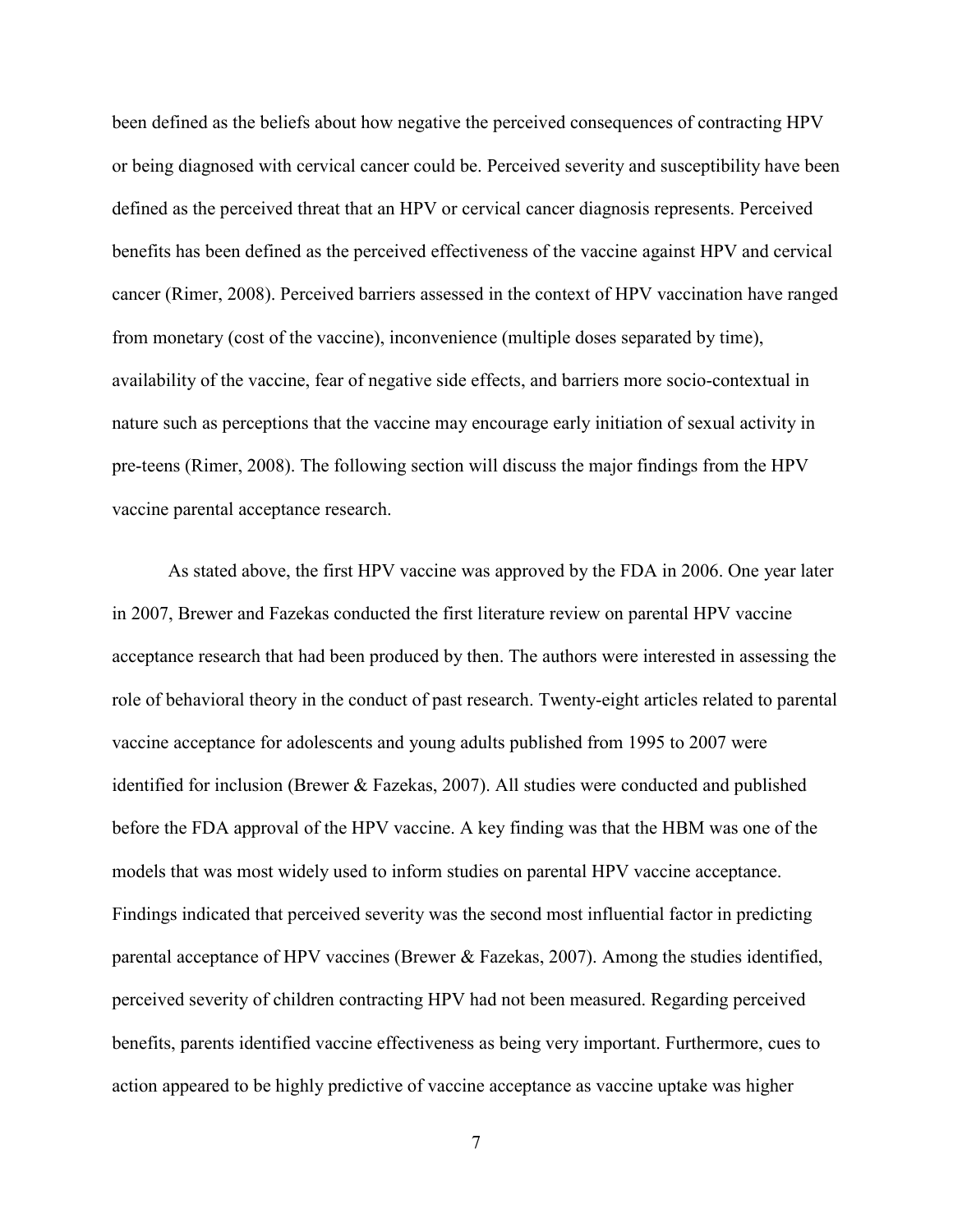among parents who had received a doctor's vaccination recommendation. The most common perceived barriers that parents mentioned included vaccine cost and concerns about the short and long-term side effects of vaccination. In addition, between 6 and 12% of parents identified concerns that vaccination would promote sexual activity in quantitative studies while in qualitative studies this concern seemed more pronounced. An important finding was that research on HPV vaccine acceptance conducted up to that point had centered on non-Latinx parents and adolescents. The authors concluded that findings may not generalize to minority populations, such as Latinx and African American parents. The authors made a call for further research to understand parental HPV vaccine acceptance among populations at highest risk of cervical cancer morbidity and mortality.

Eleven years later in 2016, a second review of the literature on parental HPV acceptance research was conducted with a focus on U.S. African-American and Latinx ethnic minority parents, populations at highest risk of the negative health sequelae of HPV. This literature review conducted by Galbraith and colleagues (2016) condensed the findings of 67 studies. By then, studies conducted varied to the extent to which they were informed by health behavior theories with some not being informed by any theory and others being informed by other theories beyond the HBM including the theory of reasoned action. Findings of the review indicated that awareness of HPV and HPV vaccine acceptance varied by parental socio demographics with Latinx parents, who scored higher on U.S. acculturation, being more aware of HPV. However, high vaccine acceptance among Latinx parents, ranging from 80% to 97%, was observed. By 2016, several studies had investigated the influence of perceived susceptibility on vaccination uptake and findings indicated that parents' low perceived risk of daughters contracting HPV and low perceived severity of daughters being diagnosed with cervical cancer, were inversely related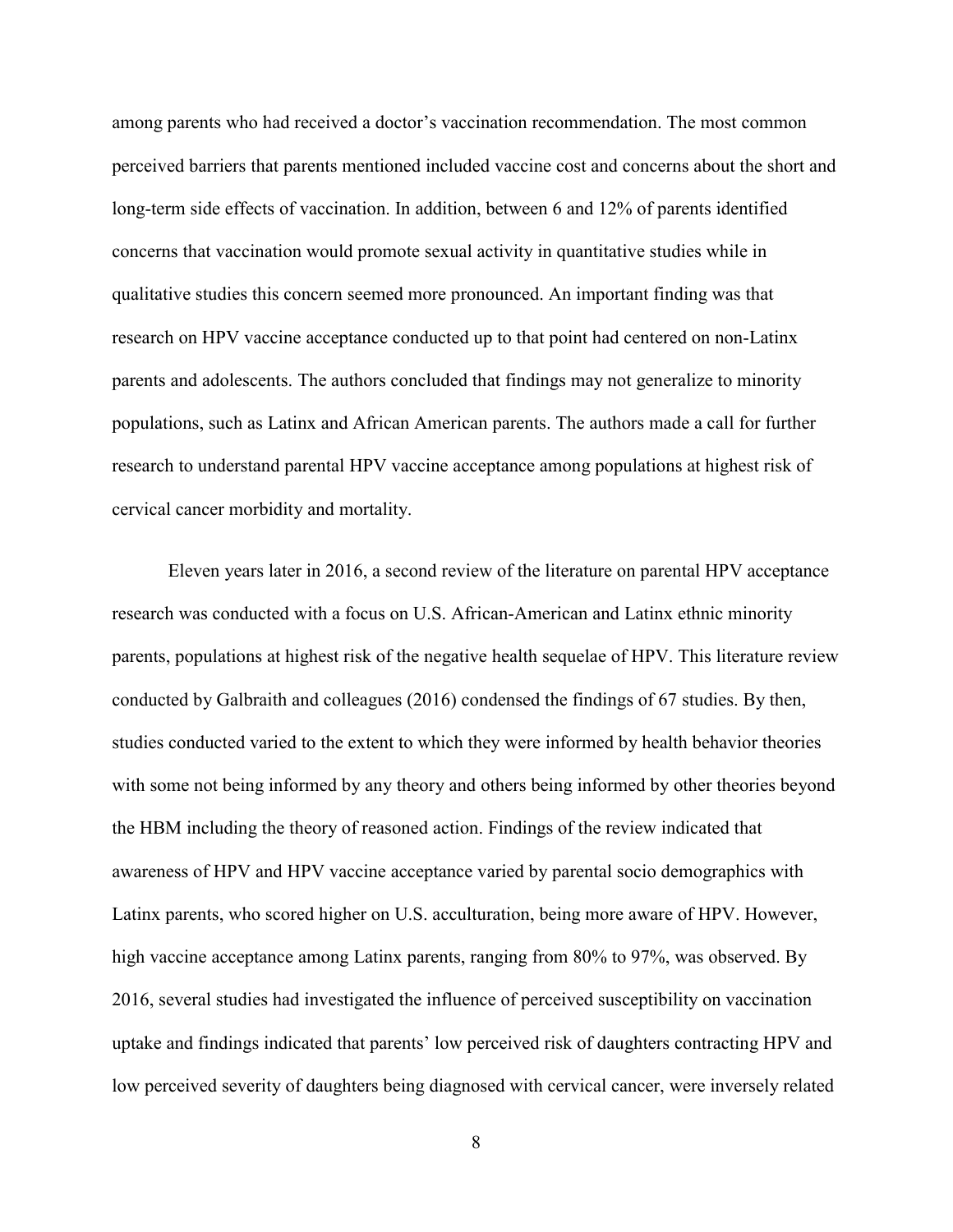to vaccination. Barriers to vaccine acceptance that had been documented in the 2007 literature review conducted by Brewer and Fazekas such as lack of perceived vaccine safety evidenced by fears of the possible short- and long-term side effects of vaccination also emerged in the 2016 review. However, among ethnic minority parents, sexuality-related concerns including the concern that the HPV vaccine will lead to premarital sexual activity emerged as an important barrier. A previously undocumented barrier that emerged included mistrust of government and pharmaceutical companies by African American parents. Completion of the HPV vaccine recommended regimen was associated with daughters' older age, not being Latinx or Black, and having a higher household income (Galbraith et al., 2016). Although this review was conducted almost a decade after the Brewer and Fazekas review, some of the gaps in knowledge that had been identified such as a dearth of research among Latinx and African American parents were also identified. New findings emerged such as greater concerns related to sexual disinhibition and mistrust of government and pharmaceutical companies. However, the review also documented the continued prominence of a few health behavior change theories such as the HBM and the theory of planned behavior (TPB) in parental HPV vaccine acceptance research and the authors made a call for the inclusion of theories that would allow a deeper consideration of aspects of sociocultural context especially if further insight on the vaccination facilitators and barriers of ethnic minorities was to be unveiled.

Research has shown that provider recommendations, which the TPB would quantify as a cues to action factor, is highly predictive of vaccine acceptance as vaccine uptake is higher among parents who had received a doctor's vaccination recommendation. In a review of the literature conducted on provider recommendations for HPV vaccination, several studies showed non-vaccination to be linked to low provider recommendation. Kester et al (2012) found that for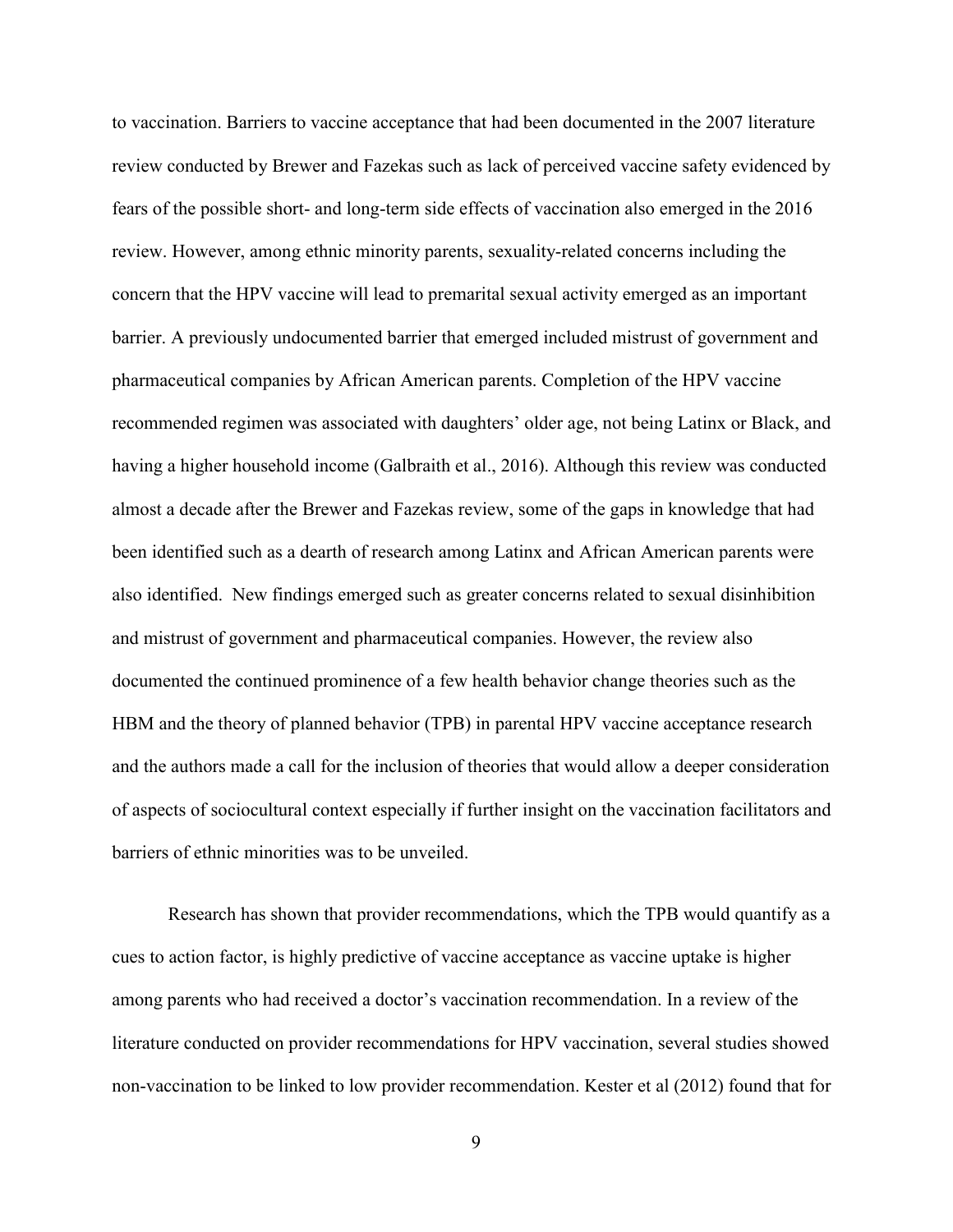adolescent girls who had received one or more dose, 90% (n=223) reported that their provider recommended the vaccine. Furthermore, several studies among Latinx parents found low provider recommendations as a main barrier to HPV vaccination intention and completion. In a qualitative study among Latinx immigrant parents, Aragones et al., (2015) found that lack of provider recommendation was one of three main barriers to HPV vaccination among 9–17-yearolds. Similarly, Jeudin et al., (2014) conducted a study that measured race, ethnicity, and income factors that impact HPV vaccination. They found that low-income minority adolescents are equally or more likely to start the HPV vaccination series compared to their non-Latinx white counterparts with higher incomes. However, low-income minority adolescents are less likely to complete the 3-dose series. Provider recommendations emerge as a key factor in HPV vaccination intention and completion, and ethnic minority parents of adolescent boys and girls are less likely to report receiving these recommendations.

Although past research does indicate that the constructs of the HBM and the TPB, which are the theories most widely used in immunizations research, do predict vaccination intention and uptake, these theories are limited in their consideration of aspects of sociocultural context. This is underscored by the conclusions of the seminal reviews discussed above which call for additional research to understand how other variables that may better capture the context of a person's life, variables other than perceived severity of HPV, and attributes of the vaccine such as safety and effectiveness and logistical vaccination barriers (e.g., cost, access) influences vaccination intentions and uptake. The Galbraith et al., 2016 review alluded to some possibilities such as distrust of government and pharmaceutical companies. To our knowledge, the potential influence of distrust has not been studied in Latinx parents. This is a significant gap in research as studying the potential influence of these variables and other associated demographic factors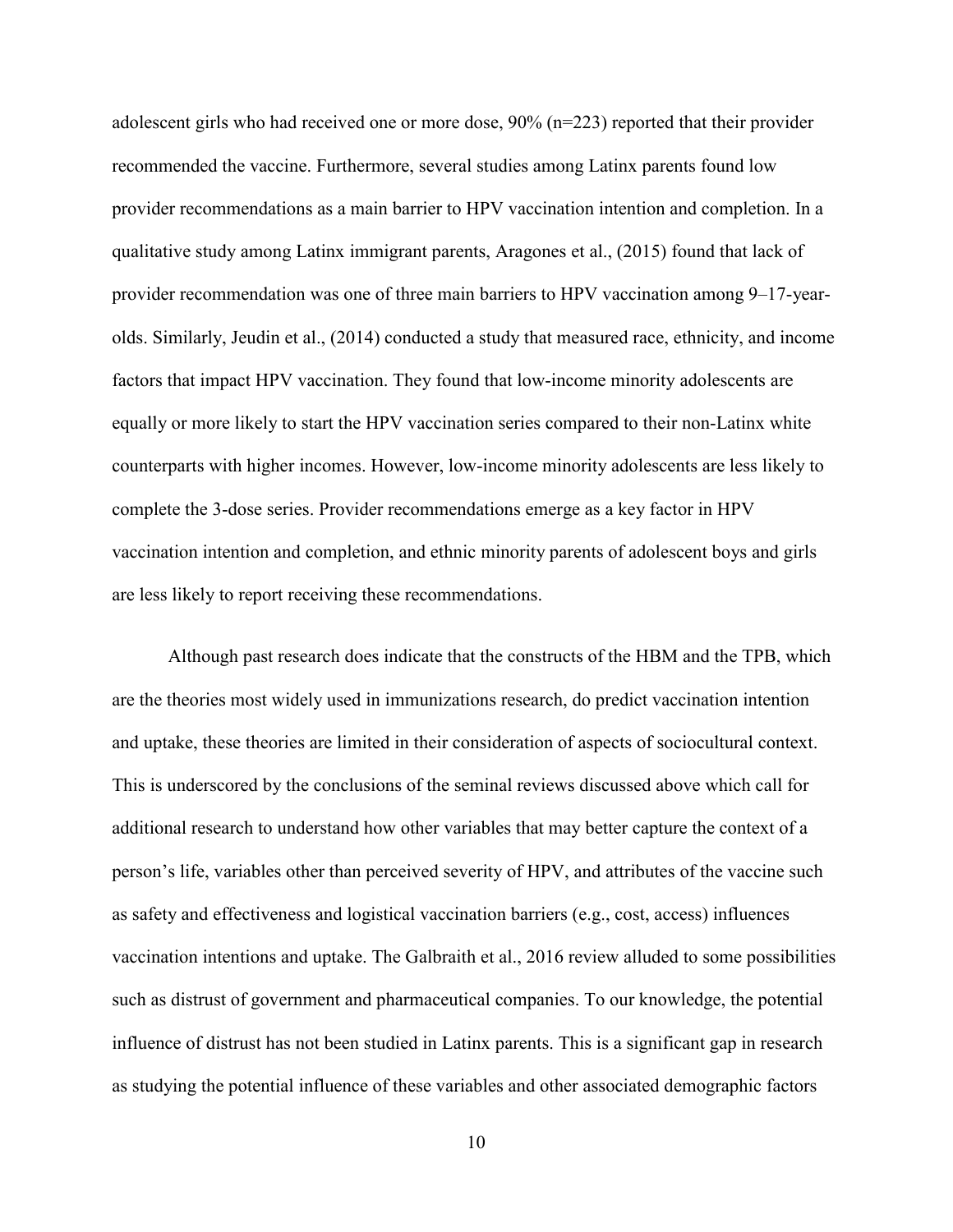among ethnic minority parents is important because the healthcare experiences of members of ethnic minority communities are often negative compared to non-ethnic minorities. In addition, the context in which the HPV vaccine became available to the general public is unique compared to other childhood immunizations. This context needs to be considered in further research to capture other variables of influence in efforts to better design health promotion campaigns aimed at promoting vaccination. Below, I discuss the context in which the HPV vaccine was introduced in the United States and hence, variables that should be studied because they may capture this context.

#### **Public Controversy and HPV Vaccination State Mandates in the United States**

There has been an increased fear among public health experts that public perceptions of immunizations are changing due to the unprecedented sharing of information facilitated through the rapid advances in communication technology that we have experienced as a society. Individuals, now more than ever, have access to an unprecedented vast amount of information about health innovations at a global scale. The unprecedented availability of information has made evident the need to increase the public's understanding related to the science behind vaccination particularly about vaccine safety (Francois et al., 2005). The rolling out of the HPV vaccine in the U.S. was not informed by a carefully planned public health strategy designed to provide easily understandable information about the science behind vaccination. The public's perception of vaccine safety and effectiveness may have been compromised as a result.

Furthermore, the information disseminated by different entities was not balanced so that constituents could understand the role of lobbying efforts and politics involved so that trust among the public could be guarded. The importance of addressing this unmet need is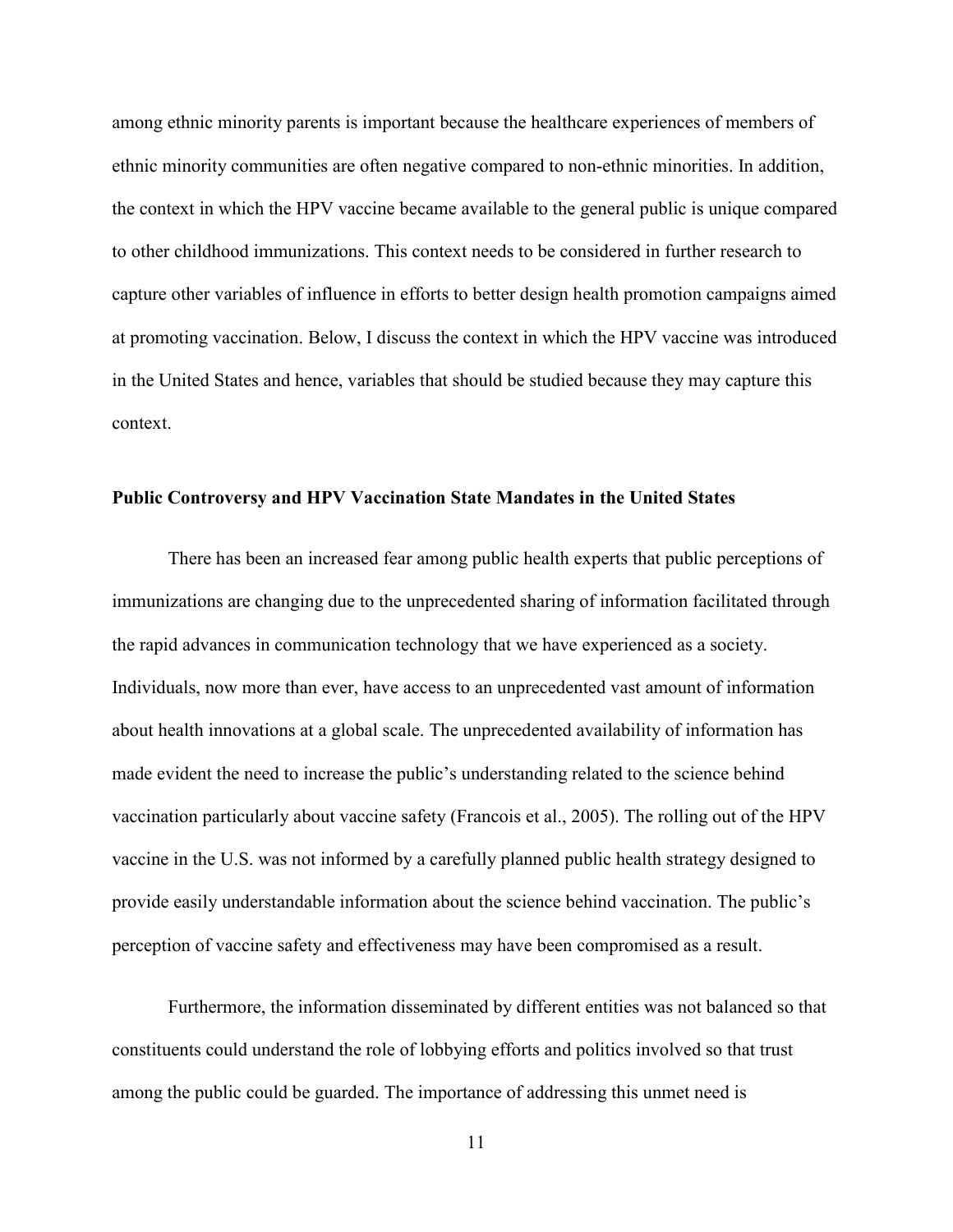underscored, in the case of the HPV vaccine, because before licensure, pharmaceutical companies developed and implemented aggressive campaigns directed at medical providers and politicians. These aggressive efforts yielded results after licensure; the Advisory Committee on Immunization Practices recommended the HPV vaccine for 11-12 young adults which then promoted legislative attempts at mandating the vaccine. Over the course of a year right after licensure, 24 U.S. states had attempted to pass some form of vaccine mandate and 41 some form of effort to promote uptake (Colgrove Abiola, & Mello, 2010). However, the aggressive involvement of pharmaceutical companies may have eroded the trust of the public as although the HPV vaccines had proven to be safe and effective, mandate efforts were perceived as proceeding very quickly and provoked the public's resistance (Gostin, 2011). Controversy centered on political and ethical concerns. Colgrove et al., (2010), conducted a study that involved 73 key informants from six states that were engaged in HPV vaccine mandate legislation and policy deliberations at the time of the study. The states included California, Indiana, New Hampshire, New York, Texas, and Virginia. All six states are geographically and politically diverse with a wide range of vaccination policies (Colgrove et al., 2010). The results of this study found that factors impeding the adoption of an HPV vaccine mandate included newness of the vaccine, the sexually transmitted nature of HPV, non-transmissibility of HPV in the classroom setting, discomfort with the vaccine manufacturer's involvement, and price of the vaccine (Colgrove et al., 2010). The resistance and controversy further promoted negative attitudes towards vaccination and inhibited parental acceptance. Controversy over the flurry of efforts and attempted school immunization mandates increased media attention which in turn capitalized on publicizing rare negative vaccine side-effects which in turn, fueled mistrust of government and pharmaceutical companies marketing the vaccine. Media attention centered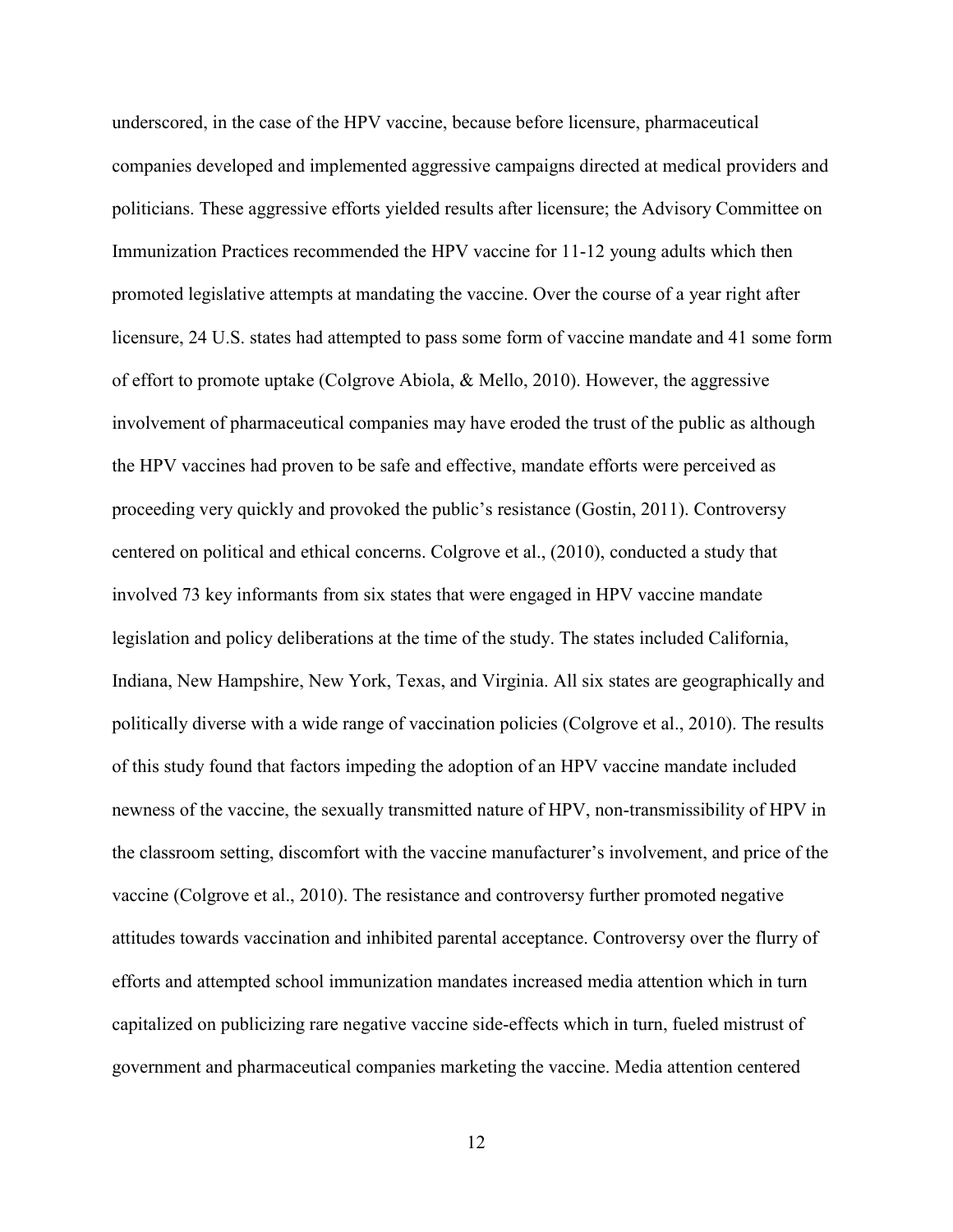around fears of vaccine safety and promoting early onset of sexual relations among adolescents (Gibbs, 2006; O'Rourke, 2007; Charo, 2007). As a result of the controversy generated, efforts at passing school entry immunization efforts ceased. Presently, only three U.S. states mandate the HPV vaccine: Virginia, District of Colombia, and Rhode Island which have rates above the national average (Rosen, et al., 2017). Although this controversy was quite notorious, very few studies have been conducted to understand the potential influence of politics and distrust of government and entities promoting vaccination on HPV vaccination intention and uptake.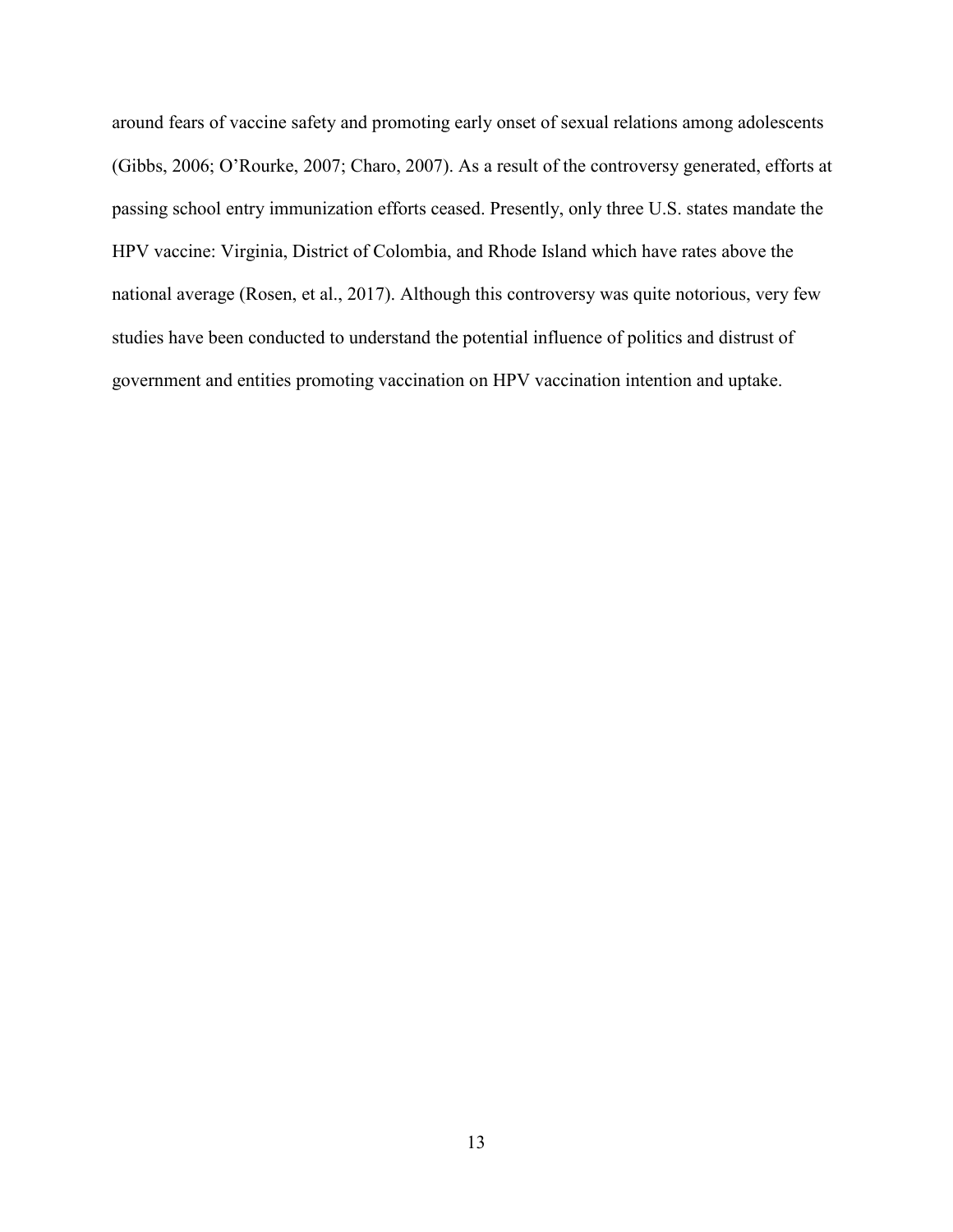## **Political Affiliation, Distrust of government and Pharmaceutical Companies, and HPV Vaccine Attitudes**

#### *Political Affiliation and its Role in Controversy*

The United States has one of the most liberal vaccination policies, allowing for religious and other forms of exemptions (Charo, 2007). These exemptions are set in place to reduce perceptions of government intrusion on individual autonomy (Salmon et al., 2005). Attitudes about the role of the government in regulating individual freedoms ranging from gun control to immunization measures are closely linked to political affiliation. In fact, in the United States, political affiliation is associated with perception and acceptance of immunization mandates. In a study, Bernstein et al (2016) aimed to assess how political orientation influence health behaviors in the United States. The researchers used the Annenberg National Health Communication Survey (ANHCS) data to examine health behaviors such as flu vaccinations and it was found that democrats/liberals had higher odds of flu vaccinations. Regarding HPV vaccine acceptance research, previous studies have assessed how political affiliation impacts HPV vaccination rates. Researchers found that adolescents living in Democratic states were significantly more likely to have received the HPV vaccine (63.4% girls, 47.4% boys) compared to adolescents in Republican states (56.0% girls, 33.9% boys). The considerable controversy that shrouded the unveiling of the HPV vaccine in the United States provoked resistance and controversy and politics were closely intertwined with the resistance. The resistance seemed to follow along the lines of political bipartisanship as respondents who affiliated with the Republican political party vocally demonstrated antipathy toward government coercion by expressing that "the bar should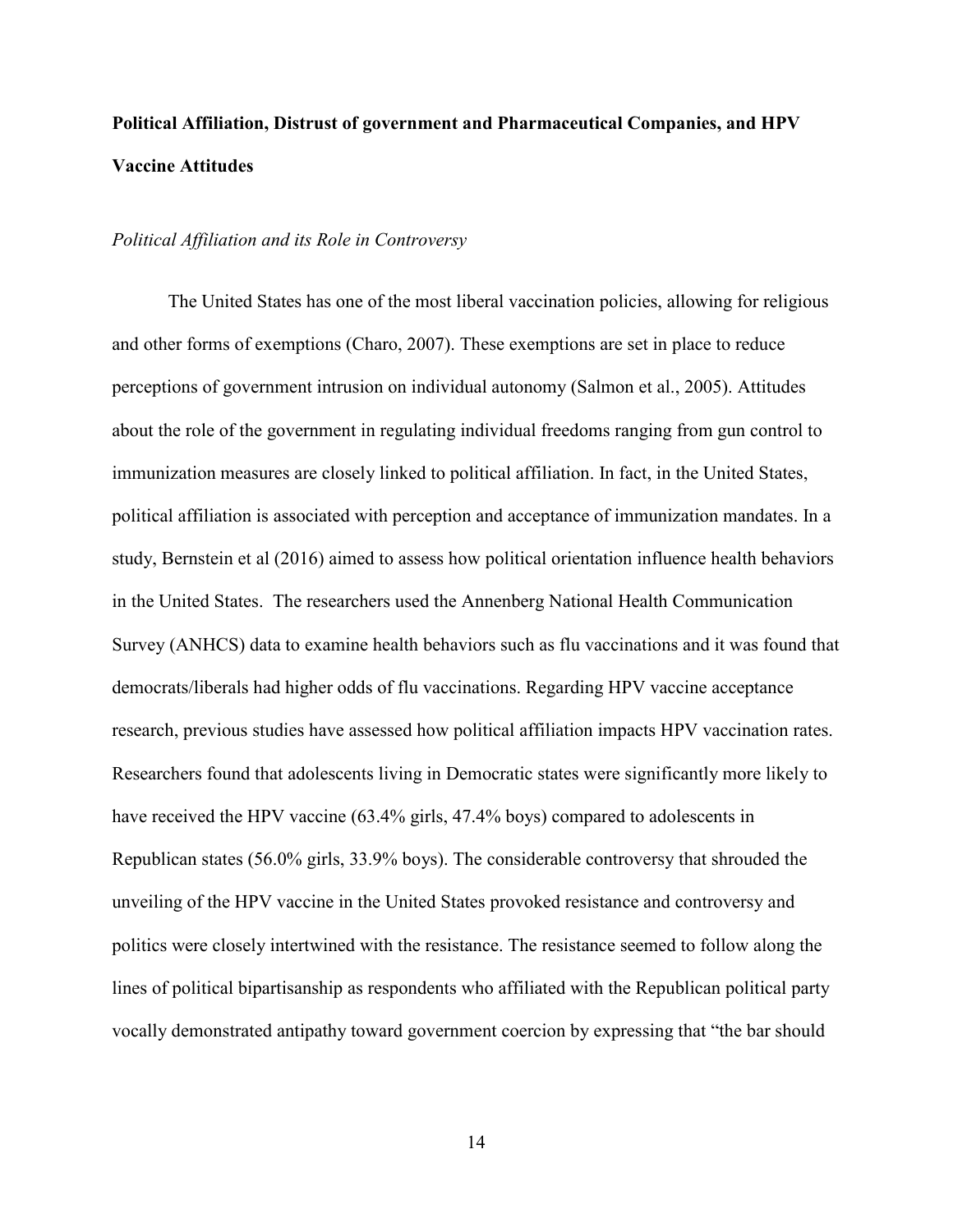be set very high for any governmental intrusion on individual or parental autonomy" (Colgrove et al., 2010).

Particularly in Texas, resistance against this "governmental coercion" showed to be a prominent feature in the civic environment in the state, whether discussion involved vaccine mandates or not. Rick Perry, the Republican governor of Texas in 2007, signed an executive order that required all girls ages 11-12 to be vaccinated against HPV. This executive order stated that girls who had not been vaccinated would not be allowed to enroll in sixth grade without a Non-Medical Exemption (Tanne, 2007). As result of this executive order, Perry came under legal fire from the Texas attorney general, stating that the policy was an intrusion on parental discretion and opened the doors for "teenage promiscuity" (Charo, 2007). As a result of the backlash, the executive order was quickly overturned. Furthermore, in order to discredit the legislative effort of Governor Perry, a payment of Merck, the company marketing the HPV vaccine, towards his political campaign came to the surface. Controversy over governmental efforts to make the vaccine mandatory prompted the mass media to provide unprecedented coverage to the HPV vaccine relative to other vaccines. Further, the media has drawn considerable attention to the conflict of financial interests of politicians attempting to make vaccination mandatory such as the case of Texas Governor Perry. This controversy created undue concern about the safety and effectiveness of the vaccine (Keelan, Pavri, Balakrishnan, & Wilson, 2010; Tozzi et al., 2010).

The current state of information dissemination about HPV and the vaccine may have fueled uncertainty and skepticism particularly in medically underserved ethnic minority parents and may have reduced their motivation to prevent adverse consequences of HPV. The state of Texas has been a Republican state since the 1980 Presidential election. However, El Paso is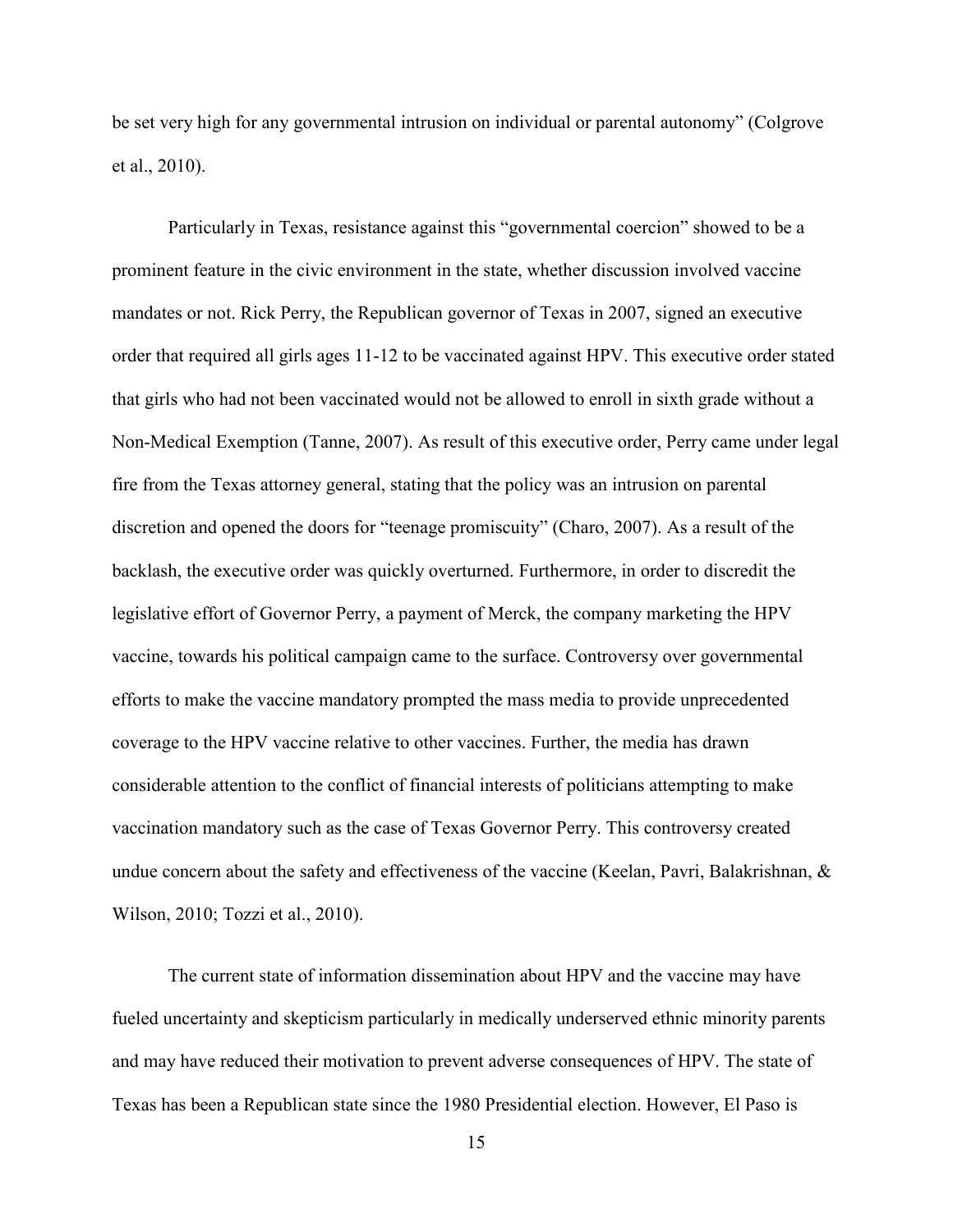among the large urban cities in Texas that is largely Democratic. In the 2016 Presidential election, 69.08% of El Pasoans voted Democratic and 66.8% voted Democratic in the 2020 election (Massachusetts Institute of Technology, 2020). Although El Paso residents vote largely democratic there is variation. The proposed study will be the first study to investigate the influence of political affiliation on perceptions of the vaccine and vaccination intentions and uptake in a setting where considerable controversy was generated, and political bipartisanship largely determined views about the HPV vaccine.

#### *Distrust of Government and Pharmaceutical Companies*

To complicate matters, the primary source of parental information about the HPV vaccine was at one point dominated by aggressive media campaigns and magazine ads sponsored by pharmaceutical companies marketing the vaccine (Hughes et al., 2009). A closer examination of the information being disseminated by pharmaceutical companies reveals that vaccination benefits are emphasized at the expense of risks of side-effects. This state of information dissemination could have also created undue skepticism in medically underserved ethnic minority parents, particularly, because their experience with the healthcare system is often negative and results in distrust (Oakley, Lopez-Cevallos, & Harvey, 2019). Moreover, in light of the state of information dissemination, it is important to understand how variables associated with skepticism of government and pharmaceutical companies may be influencing vaccination intentions and uptake among ethnic minority parents (Sanders Thompson, Arnold, & Notaro, 2011). Research conducted to understand how this controversy may have affected parental attitudes centered on the influence of social media. Several studies were conducted to understand how parents discussed and perceived this controversy and the potential influence on vaccine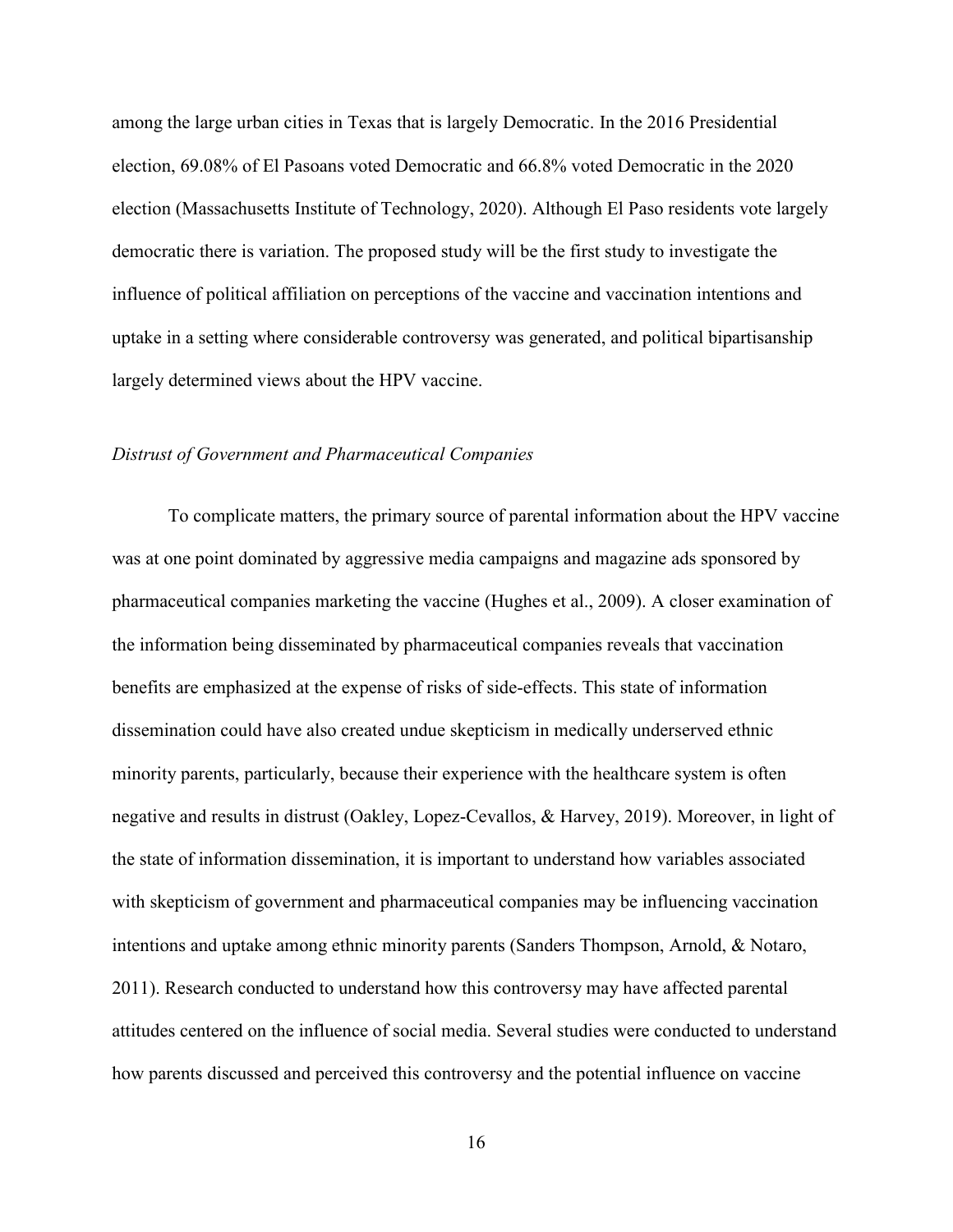attitudes. A systematic review of the literature indicated that 57% of the 35 most watched YouTube videos posted between June and December 2014, were negative or anti-vaccine (Ortiz, Smith, & Coyne-Beasley, 2019)

In recent years, outbreaks of vaccine preventable diseases such as measles and pertussis have been largely in part to high rates of nonmedical exemptions (NMEs) (Lee et al., 2016). Recent studies have attempted to understand why a parent may choose to obtain an NME for their children in efforts to better improve vaccine rates in populations with high vaccine refusal and distrust. Lee et al., (2016) conducted a study among parents of school age children across various states. This study found that parents who distrust the government and their healthcare providers are more likely to refuse to vaccinate their children. Parents who distrust the government were 2.11 times more likely to visit an alternative medicine doctor than parents who do trust the government. Similarly, parents who distrust the government were more likely to trust vaccine misinformation from alternative medicine doctors as well as thinking government sources such as the CDC, FDA, and local and state health departments are unreliable than those who do trust the government (Lee, 2016). This study concluded that parents who distrust government entities need to be reached using different communication methods.

Confidence in vaccines and the systems that produce them are important for acceptance and trust of vaccines. In a study conducted in 2019, researchers explored the beliefs of non-Latinx white and African American adults in regard to the influenza vaccine produced by both government and pharmaceutical companies (Jamison et al., 2019). Among 119 adult participants, it was found that most participants did not trust pharmaceutical companies and believed that they are solely motivated by profit. Additionally, non-Latinx white participants self-reported to have more trust in the government than African American participants. Non-Latinx white participants,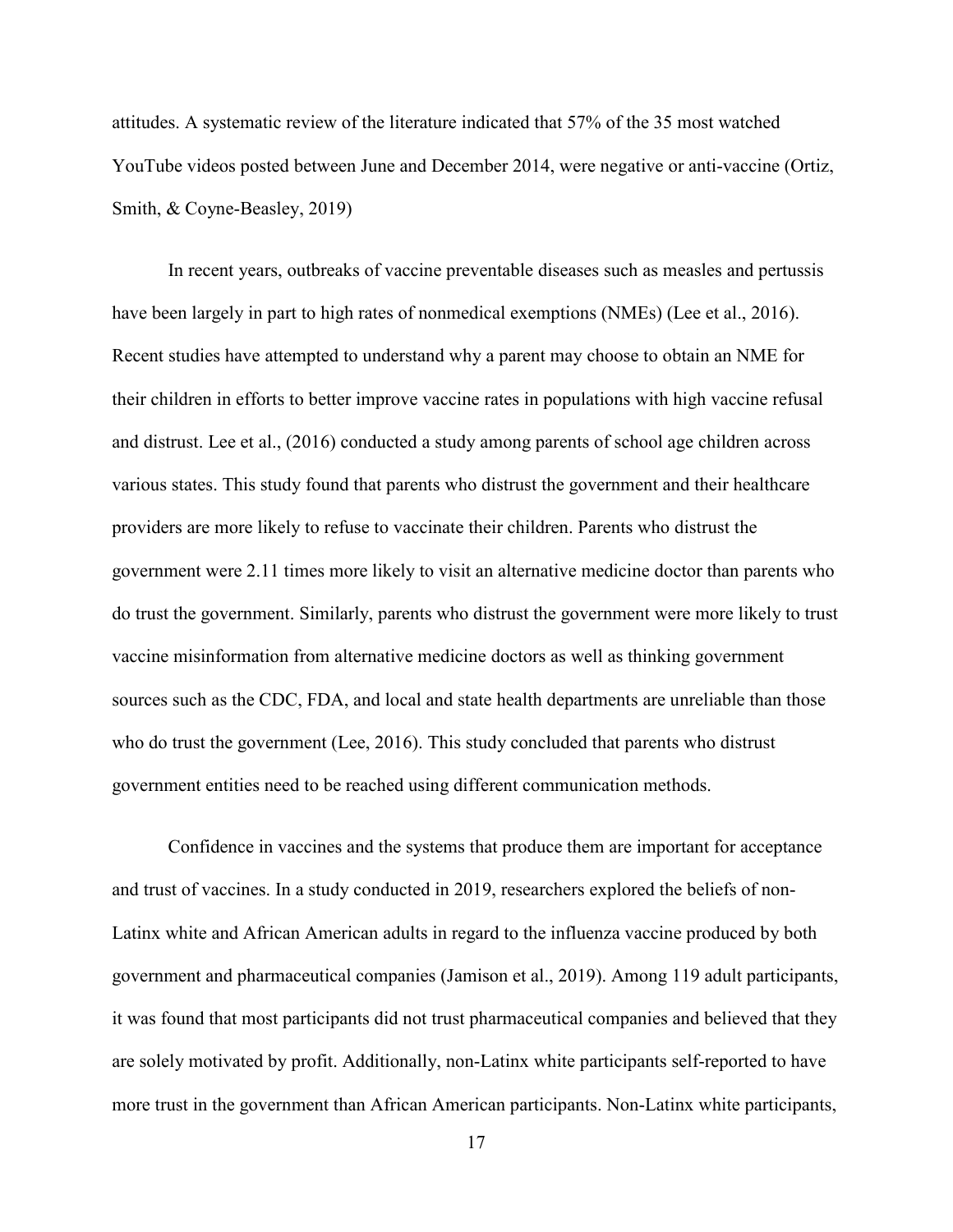although self-reported more trust, questioned government competency while African American participants were more doubtful of government motives. While being interviewed, a major theme among African American participants included the history of medical racism. Many participants voiced their mistrust in the government and its motives, and used examples in history, such as the Tuskegee experiment, and current acts of discrimination. African Americans displayed significant mistrust in government and pharmaceutical companies, who they saw as having the ability to use minority populations as guinea pigs to test experimental vaccinations. Although public health experts and medical providers cannot undue injustices from the past, it is important for them to recognize these feelings of mistrust and take steps to strengthen trust among minority populations. One way to do this includes to explore the concept of trustworthiness and determine if institutions that produce vaccinations are doing enough to earn the trust of the public. The study concluded that trust among government and pharmaceutical companies is fragile and difficult to gain. Research that focuses on what the government and pharmaceutical companies can do to increase vaccine confidence and trust is needed.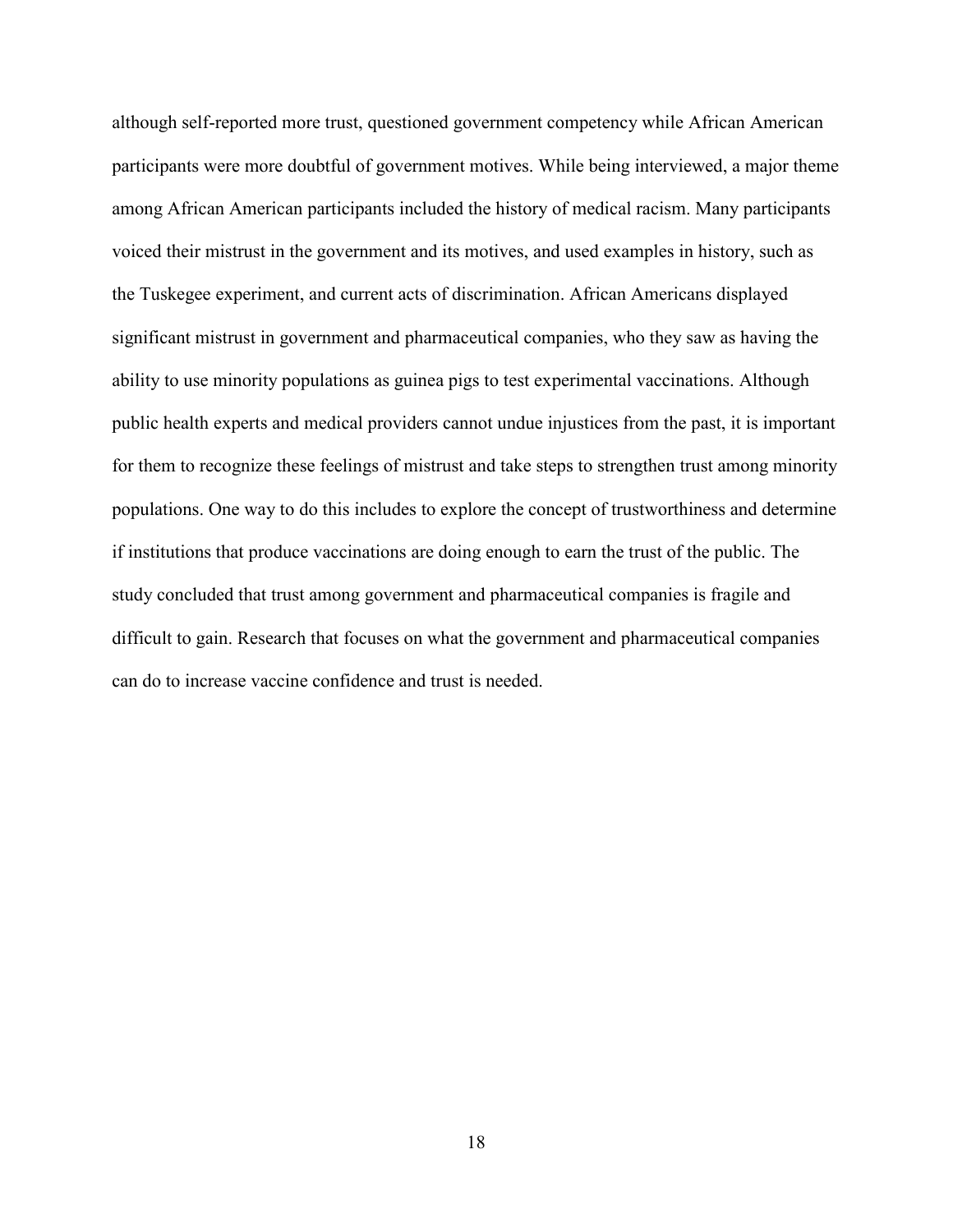#### **Vaccine Hesitancy**

Vaccines are one of the most cost-effective and efficacious methods for primary disease prevention at the individual and community level. Since the first smallpox vaccine created by Edward Jenner in 1796, vaccines have saved numerous lives and have improved the health and well-being of individuals worldwide (World Health Organization [WHO], 2014). The WHO estimates that vaccines prevent up to 3 million deaths every year (WHO, 2019). Although no vaccine is 100% effective, when widely used in communities, vaccines have the power to eliminate and even eradicate disease, this is known as herd immunity. However, in order to reach herd-immunity, high uptake rates among individuals and communities must be achieved. Although vaccines have been recognized as a significant public health invention, a growing number of populations are delaying or refusing vaccines for themselves and/or their children.

In 2014, the SAGE Working Group (WG) defined vaccine hesitancy as "an instance where people with access to vaccines delay or refuse vaccination" (WHO, 2014). Vaccine hesitancy is a nascent field of research as it was only in 2012 that a formal working group was assembled to research and define vaccine hesitancy (McDonald & The Sage Working Group, 2015). However, the research that has been conducted to date suggests that it can be the result of factors such as complacency, convenience, and confidence (3 C's model) and is complex and context specific, varying across time, people, and vaccines. The 3 C's model was developed to help researchers better understand vaccine hesitancy and human behavior. In the context of the of 3 C's model, complacency is defined as existing where perceived risks of vaccine-preventable infections are low and the need to be vaccinated is not seen as necessary to prevent illness. Convenience includes availability of the vaccines, affordability, willingness to pay, accessibility, ability to understand the language and health literacy of the vaccine and recipient, and the appeal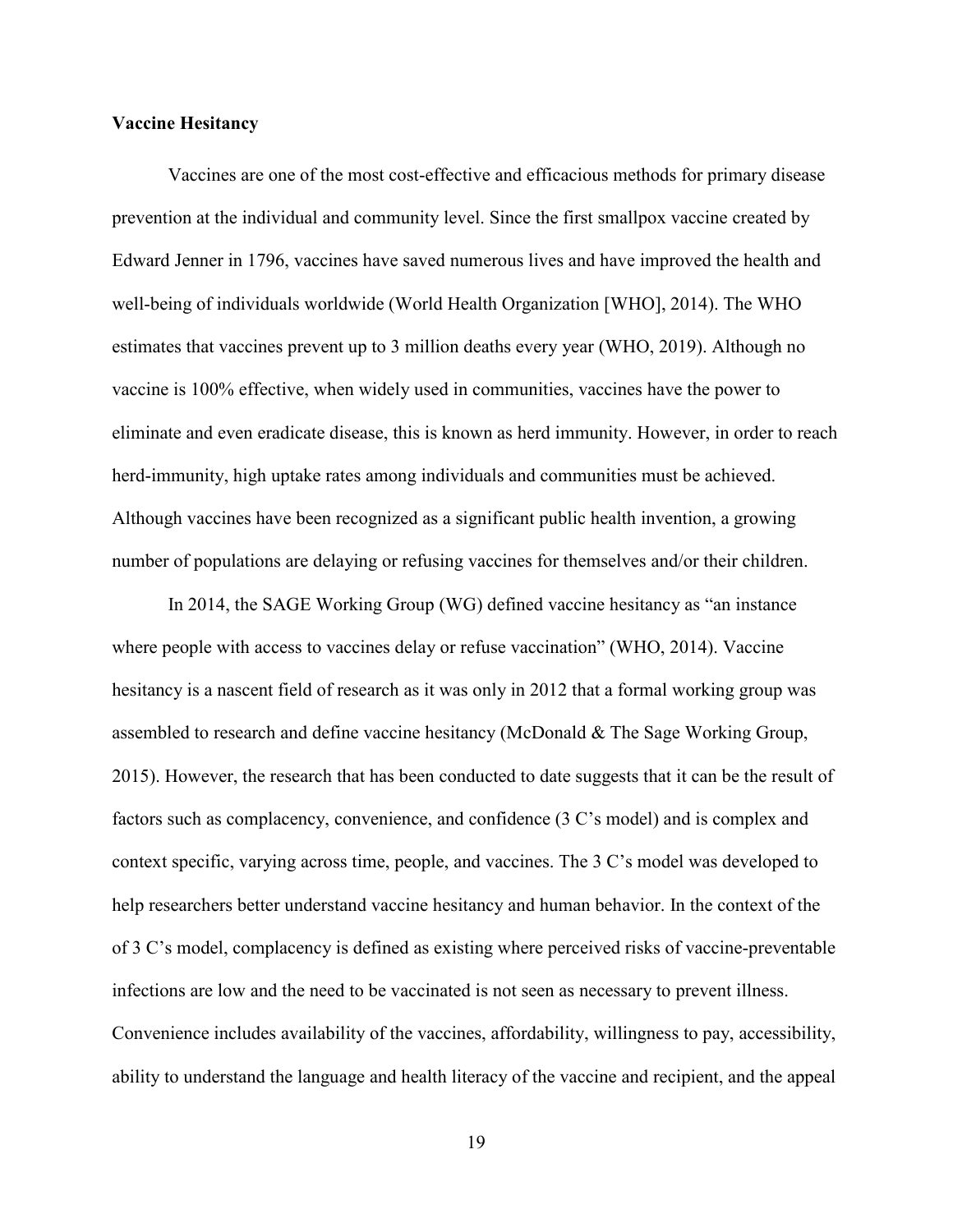of the vaccine. Finally, confidence is defined as the trust in the effectiveness and safety of the vaccine, trust in the system that delivers the vaccine, and the motivations of political figures who determine that vaccines are needed and necessary (McDonald & The Sage Working Group, 2015). Vaccine hesitancy used to be seen as set on a continuum with individuals ranging from accepting all vaccines without hesitation or doubt to individuals who refuse all vaccines. However, WG now emphasizes that hesitancy is more of a behavioral phenomenon that is specific in terms of which vaccine is in question and the context, with a goal of reaching a specified vaccination goal (McDonald & The Sage Working Group, 2015).

Recently there has been a surge in vaccine hesitancy that has led to reduced vaccinations and as a result, an increase in the number of people presenting with diseases that had been significantly reduced or eradicated due to herd immunity, such as the measles. In 2019, WHO listed vaccine hesitancy as one of the top 10 biggest threats to global health (WHO, 2019). One of the main drivers of vaccine hesitancy are concerns regarding vaccine safety, which can be traced as far back as the introduction of the smallpox vaccine mandate in the mid-1800's (Larson et al., 2011).

In a study to determine what motivates parents to seek second opinions for vaccinating their children against HPV, Wong et al (2021) found that parents who reported seeing information about the HPV vaccine on social media were more likely to seek second opinions  $(OR = 2.50, 95\% \text{ CI: } 1.69, 3.69)$ . Additionally, as mentioned above, with the internet and various social media platforms, individuals who are vaccine hesitant now have the ability to rapidly disseminate both information and misinformation to a vast number of individuals in an unprecedented way. Social media platforms give new opportunity for organization and empowerment among online communities who share the same ideologies.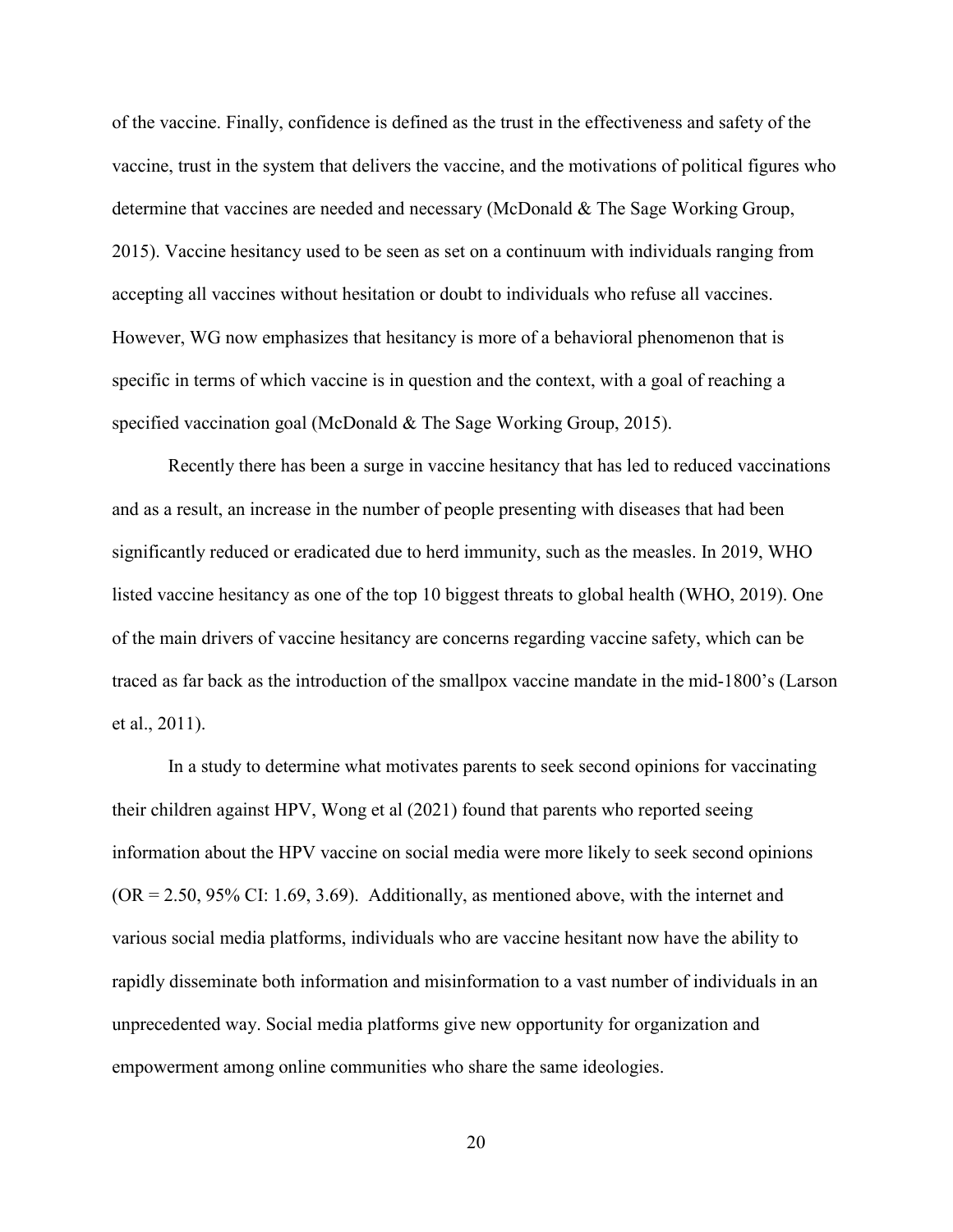#### **Highly Publicized Autism-vaccination Link Eroded Trust in Vaccines**

Concerns with vaccine safety grew as a result of the highly publicized autism-vaccination link. In 1998, concerns about vaccine safety increased dramatically after a now retracked publication in The Lancet, by Andrew Wakefield and 12 of his colleagues, suggested a causal link between the measles-mumps-rubella (MMR) vaccine and autism spectrum disorder (ASD). This publication generated public controversy due to vast media coverage, which lead to a decline in MMR vaccine uptake and boosted the anti-vaccine movement (Budzyn et al, 2010). Shortly after publication, Multiple epidemiological studies that refuted the link between the MMR vaccine and autism were conducted and published except that the media no longer publicized such studies. In 2010, Wakefield lost his medical license for medical misconduct, yet the implications of his infamous publication remain at the forefront of various anti-vaccine movements.

There is few research that explores how racial and ethnic differences influence different attributions for the cause of ASD and the consequential vaccine hesitancy. In a study conducted among 225 parents of children with ASD, researchers used the Parent Attitudes about Childhood Vaccines (PACV) survey and the Revised Illness Perception Questionnaire to measure vaccine hesitancy. Of the parents 225 parents surveyed, 65 (28.9%) were reported to be vaccine hesitant (PACV score > 50) (Chang & Kochel, 2020). Significant differences among White and non-White parents were found. White vaccine hesitant parents believed that their child's ASD was a result of deterioration of their child's immunity due to vaccines. All vaccine hesitant parents, regardless of race and ethnicity, believed that diet, their own decisions, and vaccines were all potential causes of ASD (Chang & Kochel, 2020).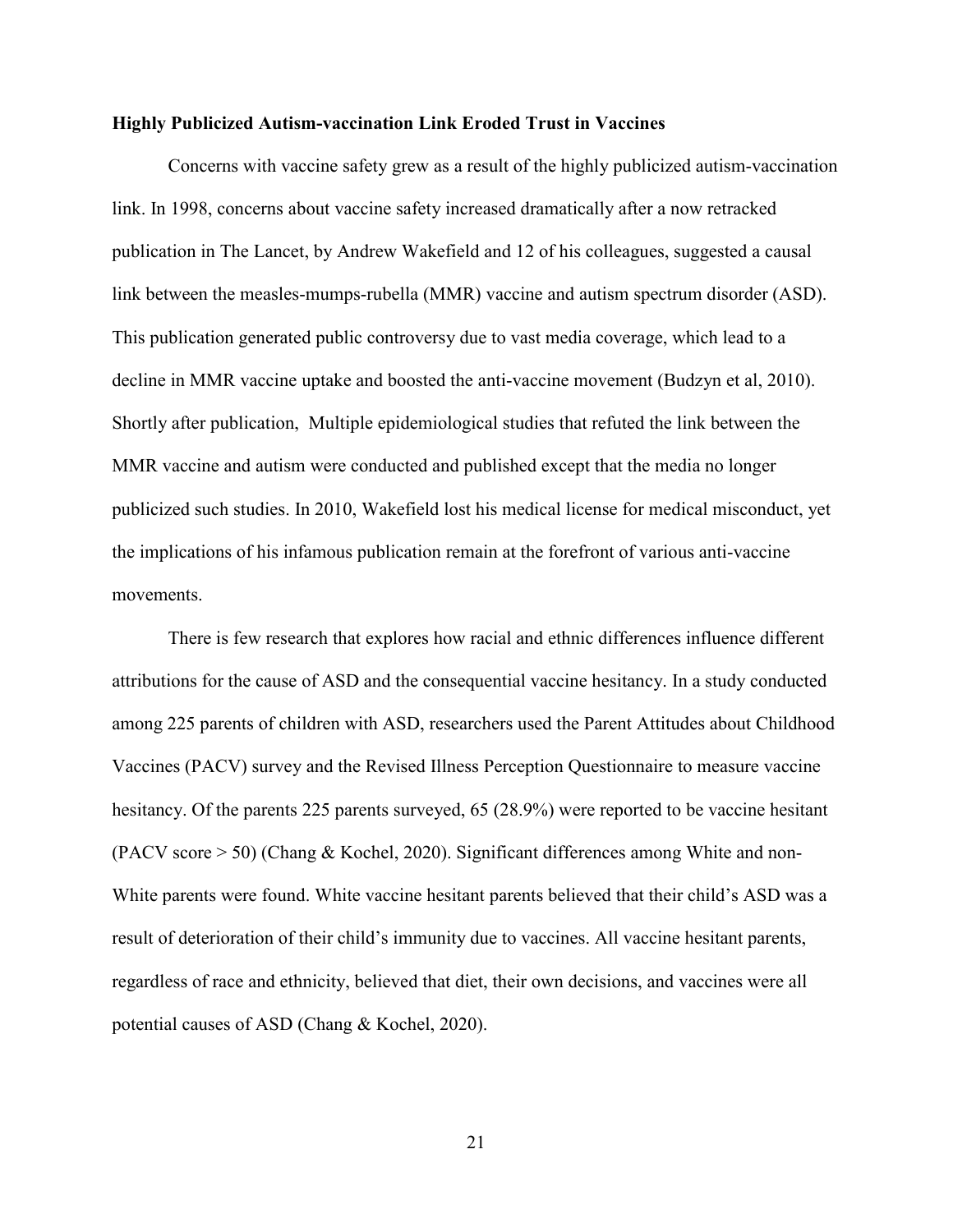#### **Vaccine Hesitancy Among U.S. Ethnic Minorities**

As stated above, Latinx populations, specifically those living on the U.S./Mexico border, are at an increased risk for invasive cervical cancers. Past research on vaccine hesitancy in the United States indicates that Latinx parents are less likely to be vaccine hesitant (Szilagyi et al., 2020). As stated above, vaccine hesitancy refers to specifically refusing or delaying vaccination when recommended. In a study conducted by Szilagyi and colleagues to determine HPV vaccination barriers, more than 75% of parents who have vaccinated their children against HPV reported that vaccination was convenient and recommended by their child's pediatrician. Although, 18% reported that the costs of the vaccine and not having access to regular care posed difficulty. Furthermore, researchers of this study found that parents who had received a doctor recommendation were far less likely be hesitant, while those who reported difficulty with cost and access to care reported to be more hesitant.

In summary, the Health Belief Model in particular, has been prominently featured in HPV vaccine parental acceptance research. A vast number of studies informed by the health belief model have been conducted to date. Findings suggest that perceived benefits of vaccination, in particular perceived vaccine effectiveness at preventing HPV and perceived severity of contracting HPV consistently emerge as predictors of vaccination intentions and uptake across several studies, including those conducted with ethnic minority parents. In addition, a provider's recommendation, which has been conceptualized as a cue to action, is one of the strongest predictors of vaccination intentions and uptake and conversely lack of recommendation emerges as a barrier. Lack of information about the vaccine and fear of side effects also emerge as barriers. Notable gaps in prior research with populations that are disproportionately affected by HPV and cervical cancer such as Latinx include limited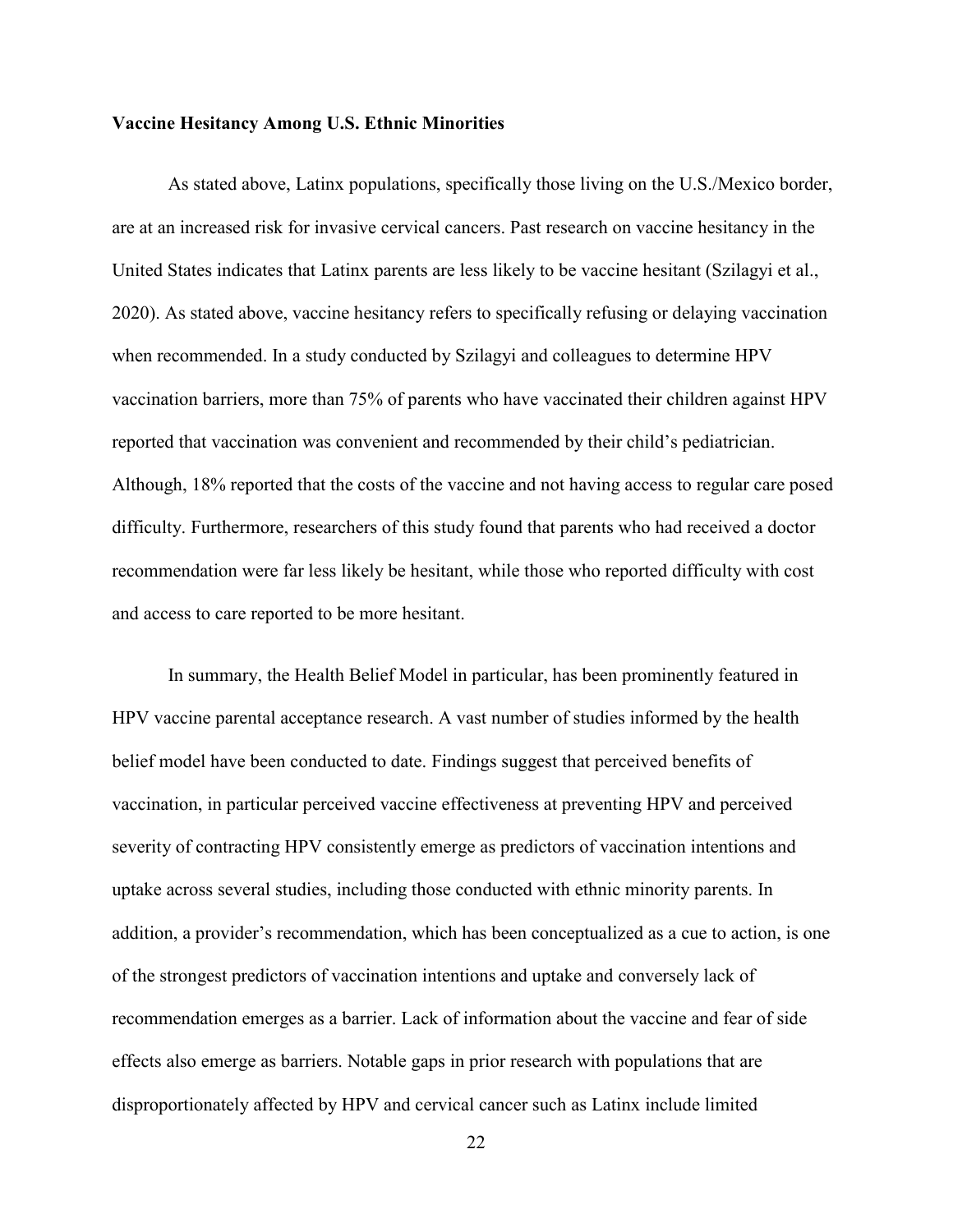understanding of whether political affiliation and distrust of government and pharmaceutical companies influence vaccine intentions and uptake. In particular, no prior study has investigated how political affiliation and distrust influences the health belief model constructs of perceived severity and benefits and the link between such constructs and vaccination intent and uptake among Latinx parents.

Additionally, there is fewer research on vaccine hesitancy among Latinx populations likely than non-Latinx populations. As vaccine hesitancy is of growing concern due to a rise in previously eradicated, vaccine-preventable diseases, reasons being vaccine hesitancy is of the upmost importance. Research regarding how political affiliation along with constructs of the HBM such as perceived benefits and perceived severity affects vaccine uptake is lacking, especially among Latinx populations.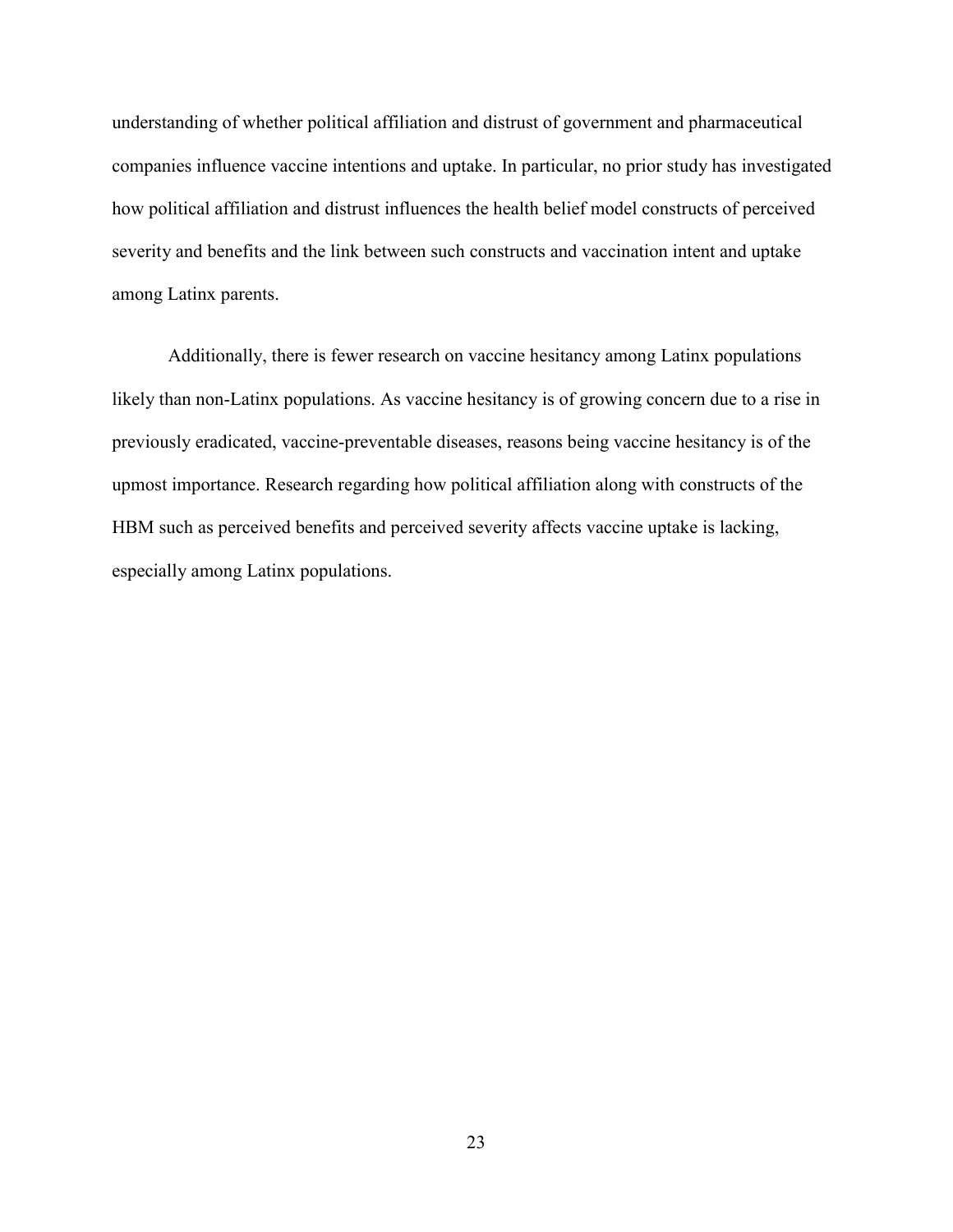#### **Study Aim**

The aim of the proposed study is to investigate the influence of political affiliation and its role in strengthening or diminishing the link between perceived severity and benefits of vaccination intention and uptake. This study will also investigate the potential mediating role of distrust of the government and pharmaceutical companies on the influence of vaccination intentions and uptake.

The study of these associations has received little attention and no research has examined the role of these variables in vaccination intention and uptake among Latinx parents. As mentioned above, few studies have examined the influence of distrust and political affiliation among Latinx individuals. It is important to continue to understand the factors that may inhibit vaccination uptake among Latinx who are disproportionately affected by health disparities in cervical cancer rates.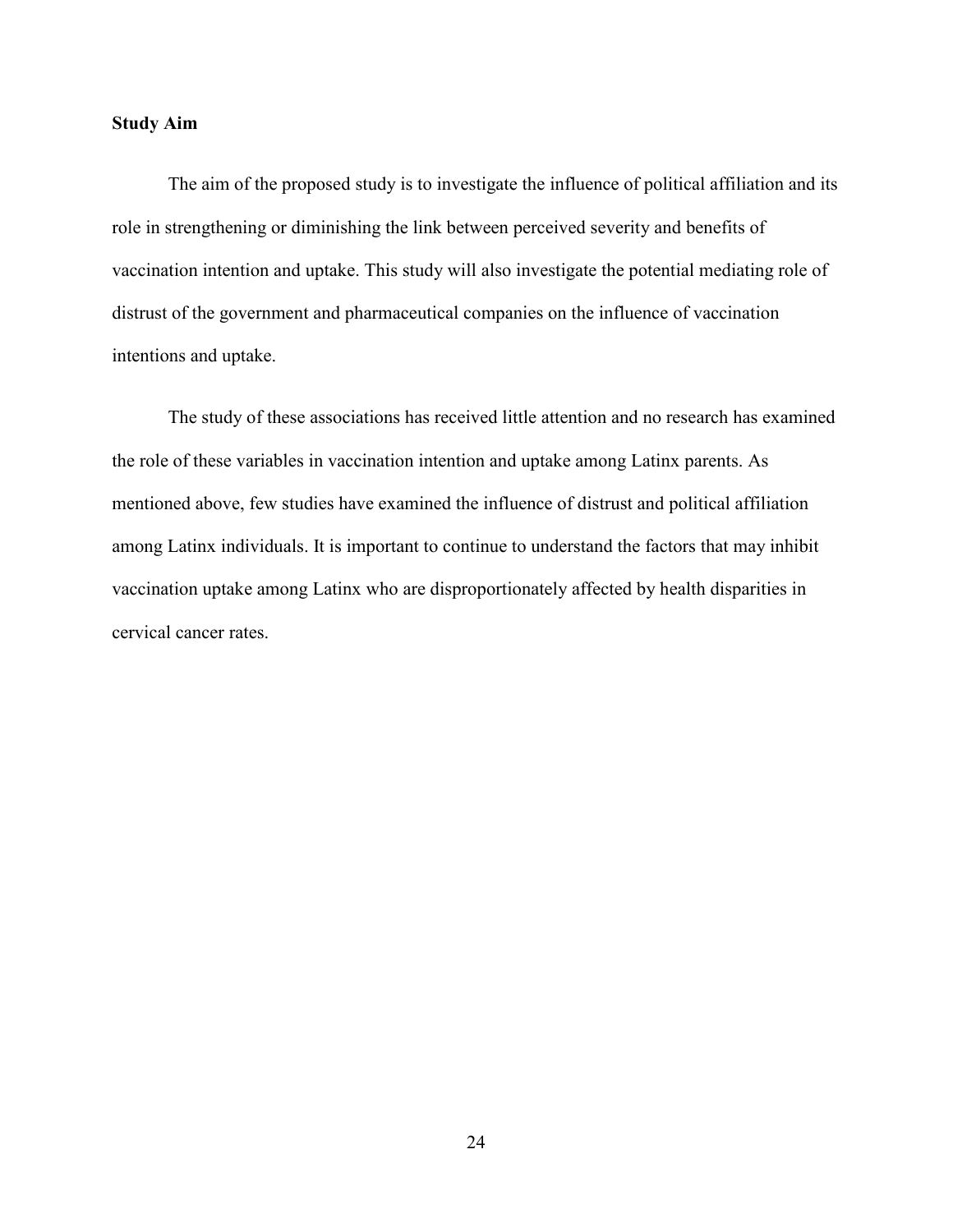# **Study Purpose**

The purpose of the study is to determine the moderating influence of political affiliation and the mediating influence of distrust of government and pharmaceutical companies on the established association between perceived benefits and severity and vaccination intentions and uptake. The hypotheses for the proposed study are the following:

# *Hypotheses:*

- 1. Perceived benefits of vaccination and perceived severity of contracting HPV will be positively related to vaccination likelihood and uptake.
- 2. Conservative political affiliation will moderate the relationship between benefits, severity and vaccination likelihood such that this association will be attenuated among individuals who self-report a conservative political affiliation.
- 3. Endorsement of a conservative political affiliation will be inversely related to vaccination likelihood and mistrust about government and pharmaceutical companies will mediate the relationship between political affiliation and vaccination likelihood.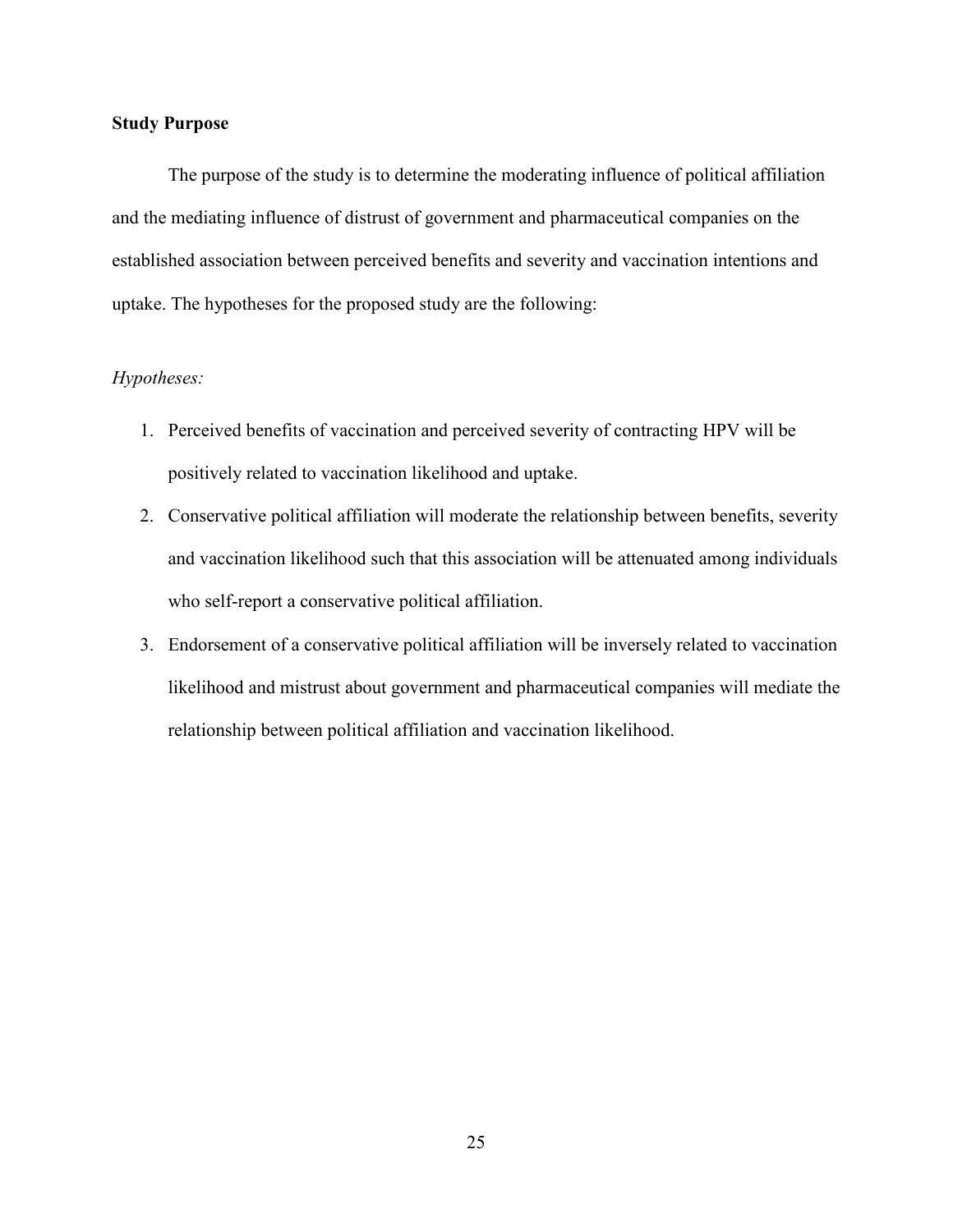#### **Methods**

## **Participants**

 A total of 600 participants were recruited to take part in an online survey. Participants who self-reported to have children were 436. Of these, the majority was Spanish-speaking females ages 25-44 with an average household income of \$40,000 or more.

## **Procedure**

The survey was administered online via UTEP QuestionPro to adults ages 18-65 living and/or working in El Paso, Texas between 06/2020 and 08/2020. Participants were recruited through Facebook ads based on the following inclusion criteria; men and women ages 18-65, living and/or working in El Paso, Texas.

Participants were recruited via social media platforms such as Facebook. Advertisement filters to include the inclusion criteria were used to ensure that participants meet the requirements to participate in this survey. Electronic consent forms were used to obtain consent from each participant before completing the survey. Participants completed the survey online using their personal computers, phones, or tablets. Surveys took approximately 30 minutes to complete. Upon completion of the survey, participants were compensated for their time with a \$25 e-gift card to Walmart.

The first two questions of the survey verified eligibility criteria, specifically that participants were between the ages of 18 and 65 and living or working in El Paso County. Once participants' responses indicated that they meet this criterion, the survey obtained consent through an electronic consent form. The survey design included an attention checker that required the participant to verify he/she was present. Upon completion of the survey, participants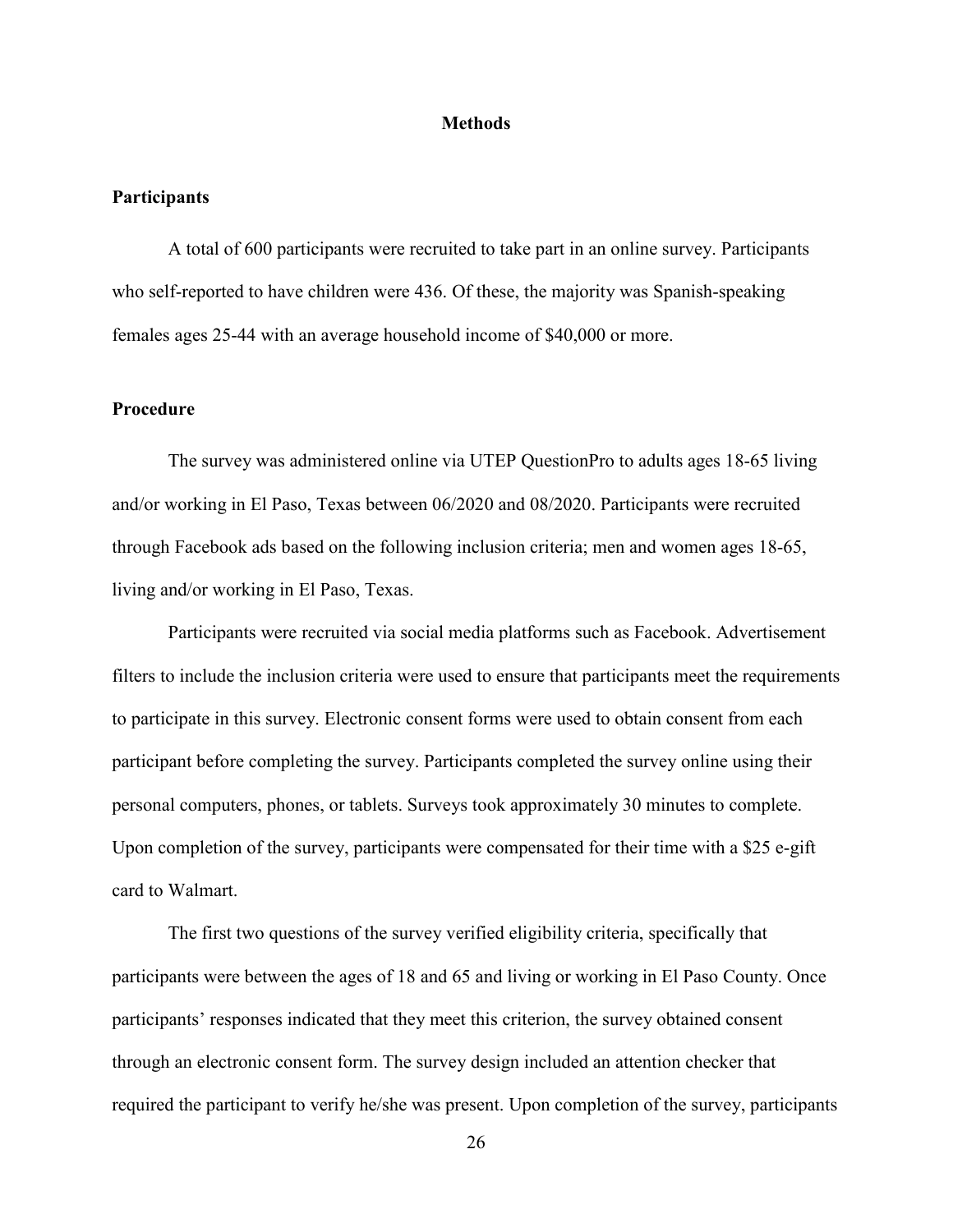were directed to a compensation sheet which asked for the participant's email, initials and date of survey completion. Participants then received an email with a link to an e-gift card to compensate them for their time. The UTEP IRB approved the study.

#### **Measures**

Participants were asked to answer the following survey measures:

*Demographics.* The following nine questions assessed demographic characteristics: "Are you between the ages of 18 and 65?" "Do you live or work in El Paso County?" Response options were: *(1) yes, (2) no.* "What is your age in years?" "Please provide your zip code." "What races do you identify with? (Select all that apply.)" Response options were: *(1) White, (2) Black, (3) Asian, (4) Pacific-Islander, (5) Native-American, (6) Other, and (7) Prefer not to answer."* "Please indicate if you are Hispanic or Latino." Response options were: *(1) Non-Hispanic, (2) Hispanic/Latinx/Spanish Descent, (3) Prefer not to answer. Spoken languages* (Select all that apply)." Response options were: (*1) English, (2) Spanish, (3) American Sign Language (ASL), (4) Spanish Sign Language (SLS), (5) Other, (6) Prefer not to answer.* "What is the primary language spoken at home?" Response options were: *(1) English, (2) Spanish, (3) Other*. "What is your total combined family income for all members in your household?" Response options were: *(1) Less than \$5,000, (2) \$5,001-\$20,000, (3) \$20,001-\$40,000, (4) \$40,001-\$60,000, (5) \$60,001-\$80,000, (6) \$80,001-\$100,000, (7) \$100,001 or more.* "Which gender identity do you most identify with?" Response options were: *(1) Male, (2) Female, (3) Transgender Female, (4) Transgender Male, (5) Gender Variant/Non-Conforming, (6) Prefer not to answer.* 

*Political Affiliation*. Political affiliation was measured with one single item: "What is your political affiliation?" Response options include the following: (*1) None, (2) Prefer not to*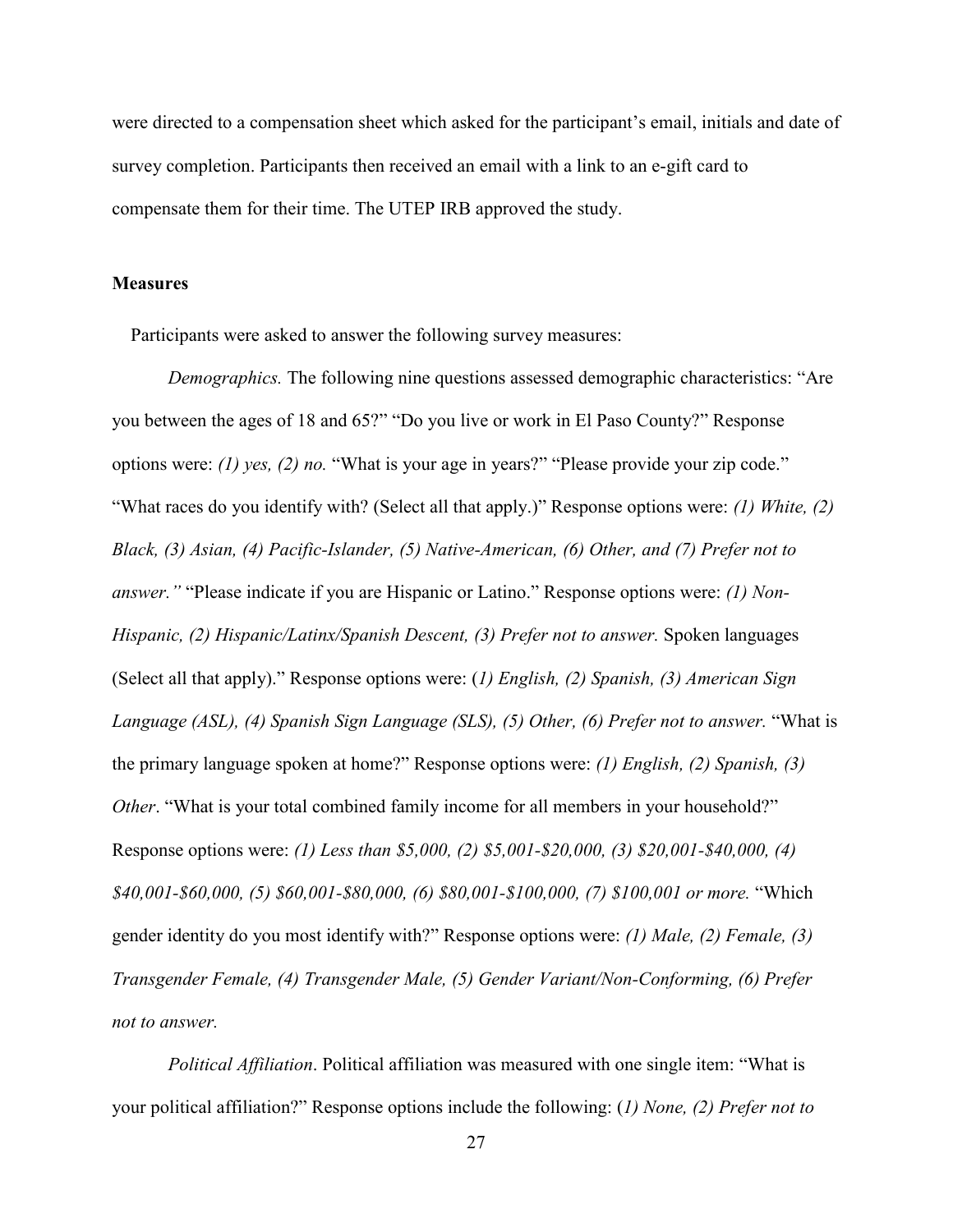*answer, (3) Very conservative, (4) Somewhat conservative, (5) Middle of the road (moderate), (6) Somewhat liberal, (7) Very liberal.* For the purposes of statistical analysis prefer not to answer was considered a missed response, and responses were aggregated such that very conservative and somewhat conservative were aggregated into conservative and somewhat liberal and very liberal were aggregated into liberal. This computation yielded a variable with 4 responses: None, Conservative, middle of the road, and liberal. Moreover, k-1 or three dummy coded variables were computed comparing no political affiliation versus others, conservative versus others, and liberal versus others.

*Mistrust of Government and Pharmaceutical Companies*. Mistrust of government and pharmaceutical companies were measured with two items: "The HPV vaccine is being pushed to make money for drug companies and/or doctors." "I would not get a vaccine because I do not trust what the government says about it." Responses were captured on a 5-point Likert scale: *(1=Strongly disagree, 2=Disagree, 3=Neither agree nor disagree, 4= Agree, 5= Strongly agree).* These two items were aggregated for the purposes of analysis, interitem correlation = .48.

*Vaccination Likelihood.* Vaccination likelihood was measured with two items adapted from Frietze et al., (2020): "How likely are you to get your daughter vaccinated for HPV?" "How likely are you to get your son vaccinated for HPV?" Response items were captured on a 5 point Likert scale: *(1) Not applicable, (2) Not at all likely, (3) Unlikely, (4) Neutral, (5) Somewhat likely, (6) Extremely likely.* Not applicable was considered a missed response. These two items were aggregated for the purposes of analysis, interitem correlation = .92.

*Vaccination Uptake.* Vaccination uptake was measured with one item: "Have any of your children received the HPV vaccine?" Response items include the following: *(1) Yes, (2) No, (3) Prefer not to answer.* Prefer not to answer was considered a missed response.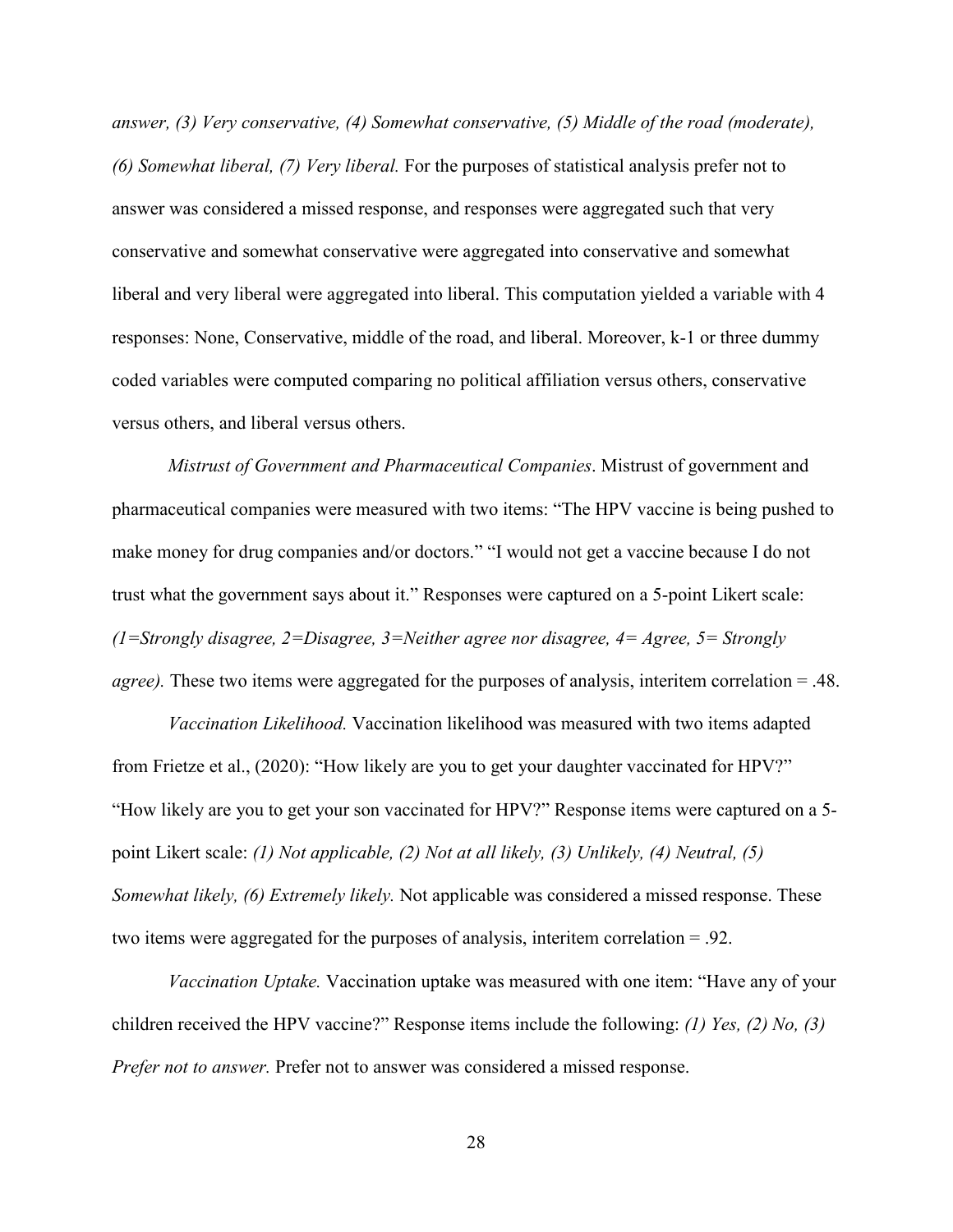*Perceived severity.* Three items adapted from Frietze et al., (2020) were used to assess perceived severity: "How severe do you think genital HPV infection is for a female partner?" "How severe do you think genital HPV infection is for a male partner?" and "How severe do you think genital HPV infection is for yourself?" Response items include the following: *(1) Not severe at all, (2) A little severe, (3) Somewhat severe, (4) Very severe, (5) Extremely severe, (6) Not applicable.* Not applicable was considered a missed response. These items were aggregated for the purposes of analyses,  $\alpha$  = .66.

*Perceived benefits (effectiveness).* A single item adapted from Frietze et al., (2020) was used to assess perceived benefits (effectiveness): "I believe the HPV vaccine is effective in preventing genital HPV (e.g., vaginal, penile, or anal)." Responses were captured on a 5-point Likert scale, *(1=Strongly disagree, 2=Disagree, 3=Neither agree nor disagree, 4= Agree, 5= Strongly agree).* 

*Religiosity.* Three items were used to assess religiosity: "In my life, I experience the presence of the divine (i.e., God)." "My religious beliefs are what really like behind my whole approach to life." "I try hard to carry my religion over into all other dealings in life." Responses were captured on a 5-point Likert scale, *(1=Strongly disagree, 2=Disagree, 3=Neither agree nor disagree, 4= Agree, 5= Strongly agree).* These items were aggregated for the purposes of analyses,  $\alpha = .82$ .

## **Statistical Analyses**

A power analysis assuming a small effect  $(r = 0.12)$ , determined that approximately 543 participants were required to achieve at least 80% power to detect an effect. A sample of 600 participants will be recruited which will yield the necessary power to test the proposed analyses. Before proceeding to test hypotheses, all variables were inspected to ensure their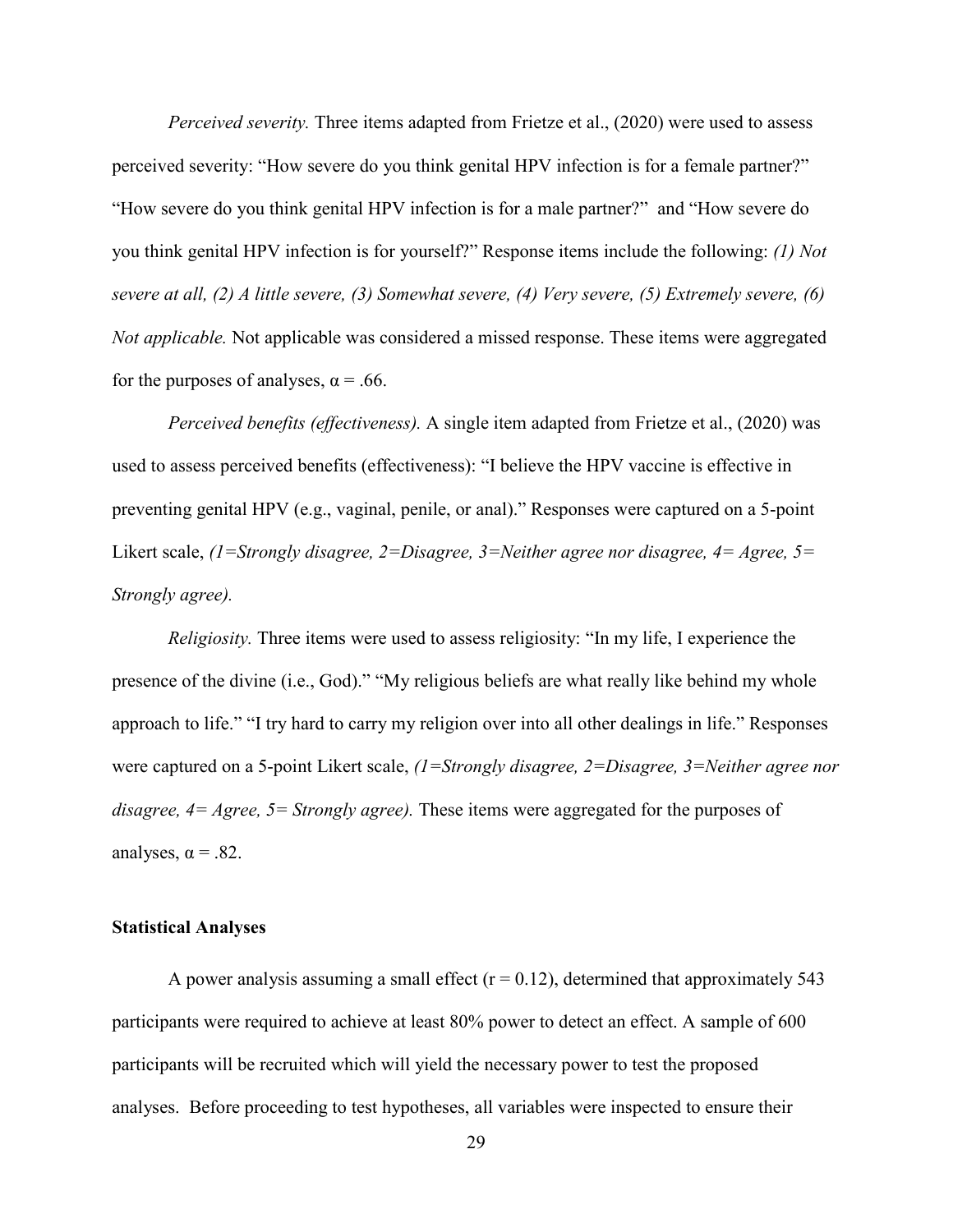distribution conforms to normality assumptions. Box-lots were created for all continuous variables and skewness and symmetry was assessed.

Descriptive statistics including frequencies and means were computed to describe the sample. In addition, bivariate correlations were computed to test associations between variables hypothesized to be significantly related. All missing data was handled using multiple imputation (MI) accepting the mild assumption that incomplete data arise from a conditionally random (MAR) mechanism. 40,9 P-value was set at .05 and confidence intervals for parameters were estimated.

To test the proposed hypotheses, bivariate correlations, a path analysis, and linear regression were computed with statistical software MPLUS  $^{25}$  and SPSS<sup>26</sup>, respectively. Figures 1 and 2 present the models that were tested. The lines depict the corresponding associations that were tested to yield answers to the proposed hypotheses. Bivariate correlations allowed the estimation of associations between perceived benefits and perceived severity and vaccination likelihood and uptake (Hypothesis 1). Path analysis allowed the estimation of direct effects to test the association between political affiliation and vaccination likelihood and indirect effects to test the mediating effect of mistrust of government and pharmaceutical companies on the political affiliation and vaccination likelihood link (hypothesis 3).

In order to test the moderating impact of political affiliation on the perceived severity and benefits - vaccination likelihood link (hypothesis 2), two linear regression equation were computed. Two interaction terms, one for perceived severity and political affiliation and one for perceived benefits and political affiliation were computed. The procedure delineated by Hayes (2018) was followed. Specifically, Hayes (2018) defined a moderation effect (W) as a statistically significant interaction term  $(X^*W)$ , regardless of whether W affects the outcome, Y.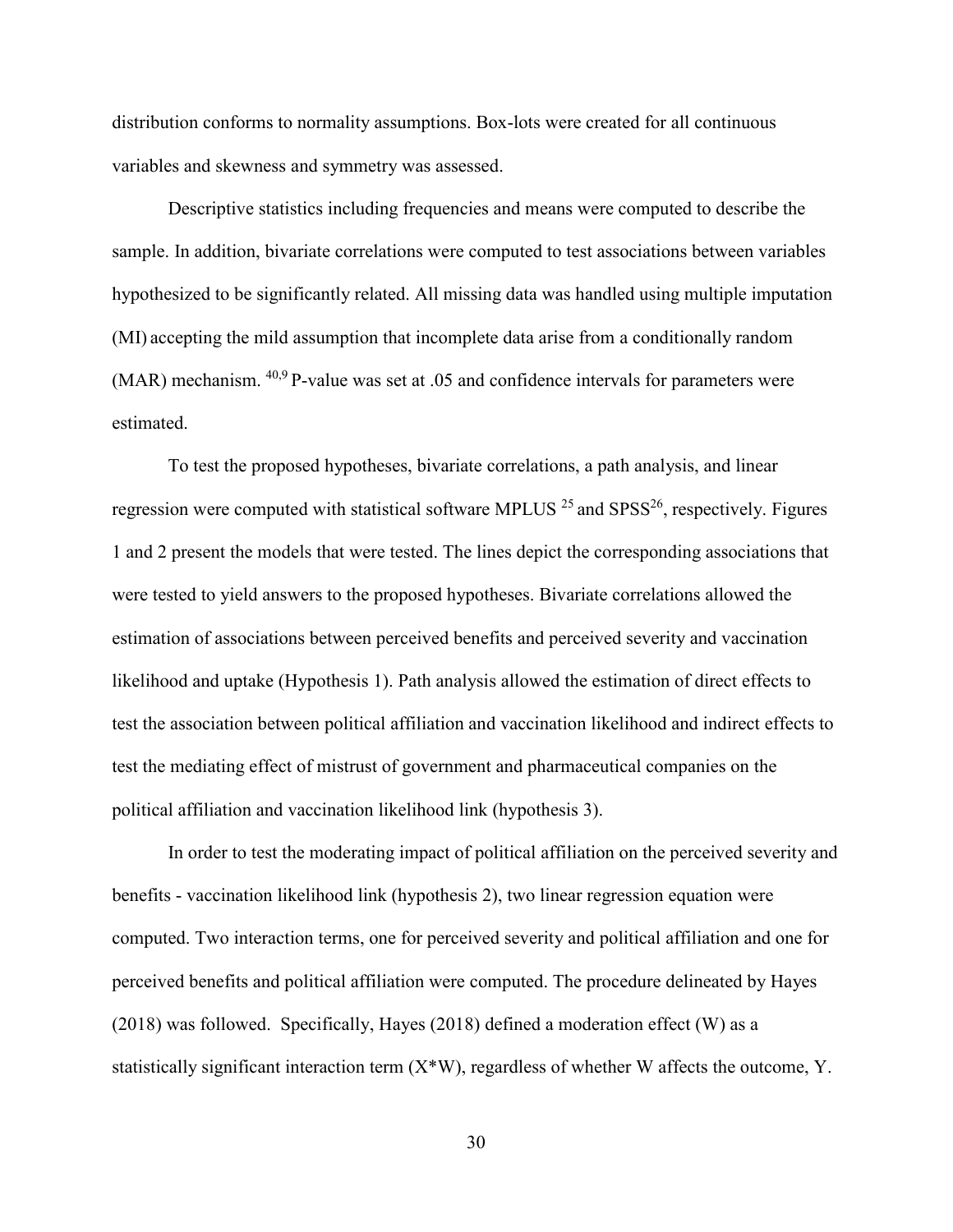Thus, mediation was tested as the cross-product of the a-path coefficient ( $a =$  effect of X on M) and b-path coefficient ( $b =$  effect of M on Y). However, because there is no theoretical sampling distribution for the *a<sup>\*b</sup>* cross-product, repeated bootstrapped samples yielding 1000 randomly generated estimates of the mediated effects (*k*=1000) was used which approximate an empirically derived sampling distribution that is then used to create a 95% confidence interval around the  $a^*b$  effect<sup>19</sup> along with heteroscedasticity-consistent standard errors, is the primary mode to determine the presence of mediation. We also applied a bias correction as the sampling distribution that is derived can be, and often is, skewed (i.e., confidence intervals are often asymmetrical with respect to the upper and lower bound estimates surrounding the mediated effect).<sup>19</sup>All continuous data was analyzed in the SPSS macro titled PROCESS, 21-23 which is capable of estimating valid coefficients for binary outcomes using the Netwon-Raphson iteration algorithm. 21-23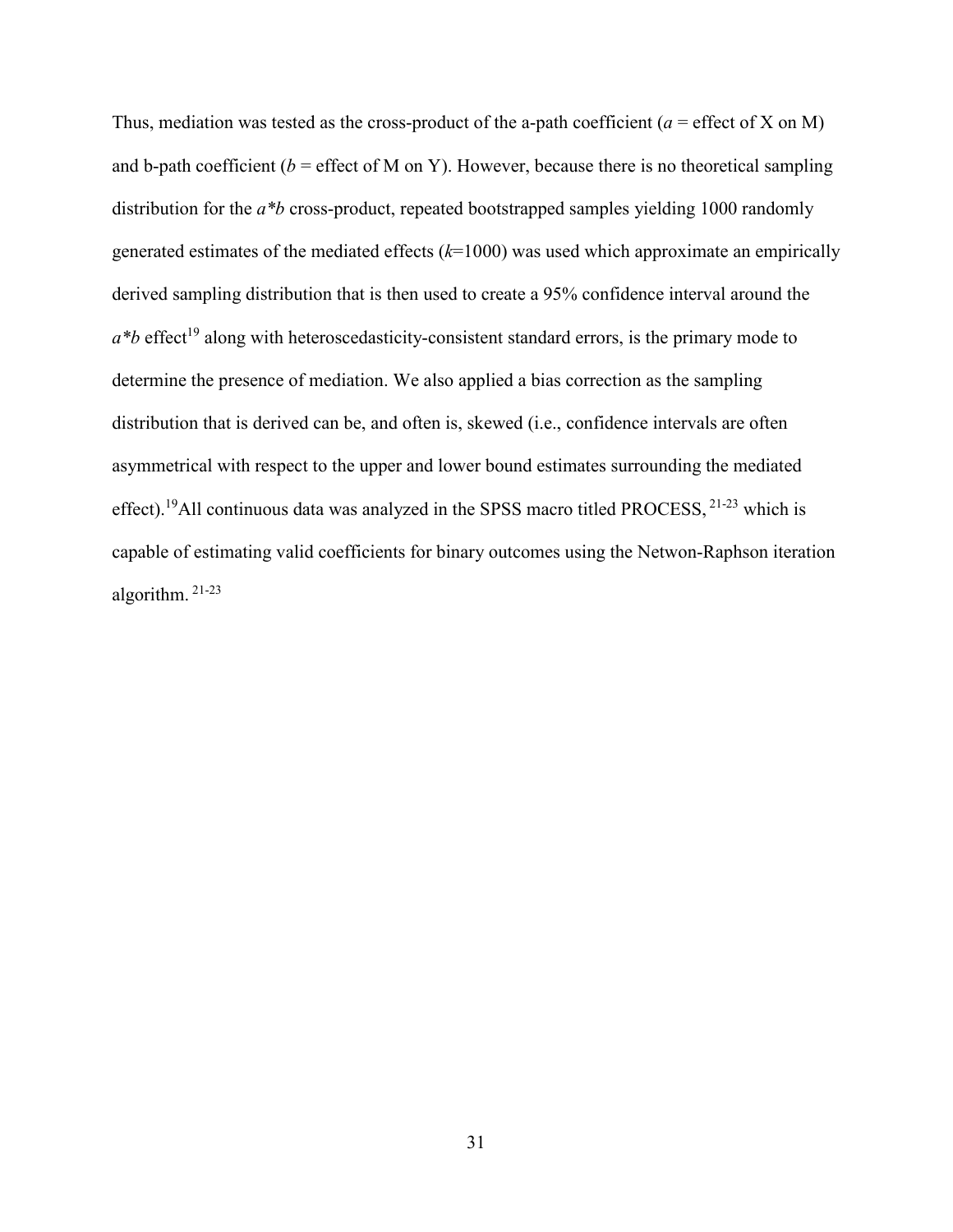#### **Results**

*Missing data***.** Missing data was handled through multiple imputation using the multiple imputation procedure in SPSS v.27. Missing data patterns were inspected which revealed that 2.26% of the demographic values were missing with the exception of the variable political affiliation for which 20% ( $N = 88$ ) of the values were missing. For the model variables, 17.23% of values were missing and the percent missing among variables ranged from 14.9% to 59.7% with the variables intentions and likelihood of vaccinating children missing 45.5% and 59.7% respectively due to a planned missing data survey design. The multiple imputation procedure was employed to impute missing values for variables with >5% missing data as recommended by Graham (2012). A fully conditional specification MCMC multiple imputation procedure was computed with 40 imputations and 50 iterations following the recommendations of Graham (2012). The datasets were aggregated for analyses.

*Hypothesis Testing*. To test the hypothesis that perceived benefits of vaccination and perceived severity of contracting HPV would be positively related to vaccination likelihood and uptake, first, bivariate correlations were computed. Table 2 presents the correlations. As Table 2 indicates, vaccine uptake was only significantly associated with vaccination likelihood ( $r=35$ , p <.01). Consequently, all subsequent analysis were computed with vaccination likelihood as the dependent variable and the influence of variables on vaccination uptake was not considered further.

To test the hypothesis that endorsement of conservative political affiliation would moderate the relationship between benefits, severity, and vaccination likelihood such that the benefits and vaccination likelihood and severity and vaccination likelihood associations would be attenuated among individuals who self-report a conservative political affiliation, two linear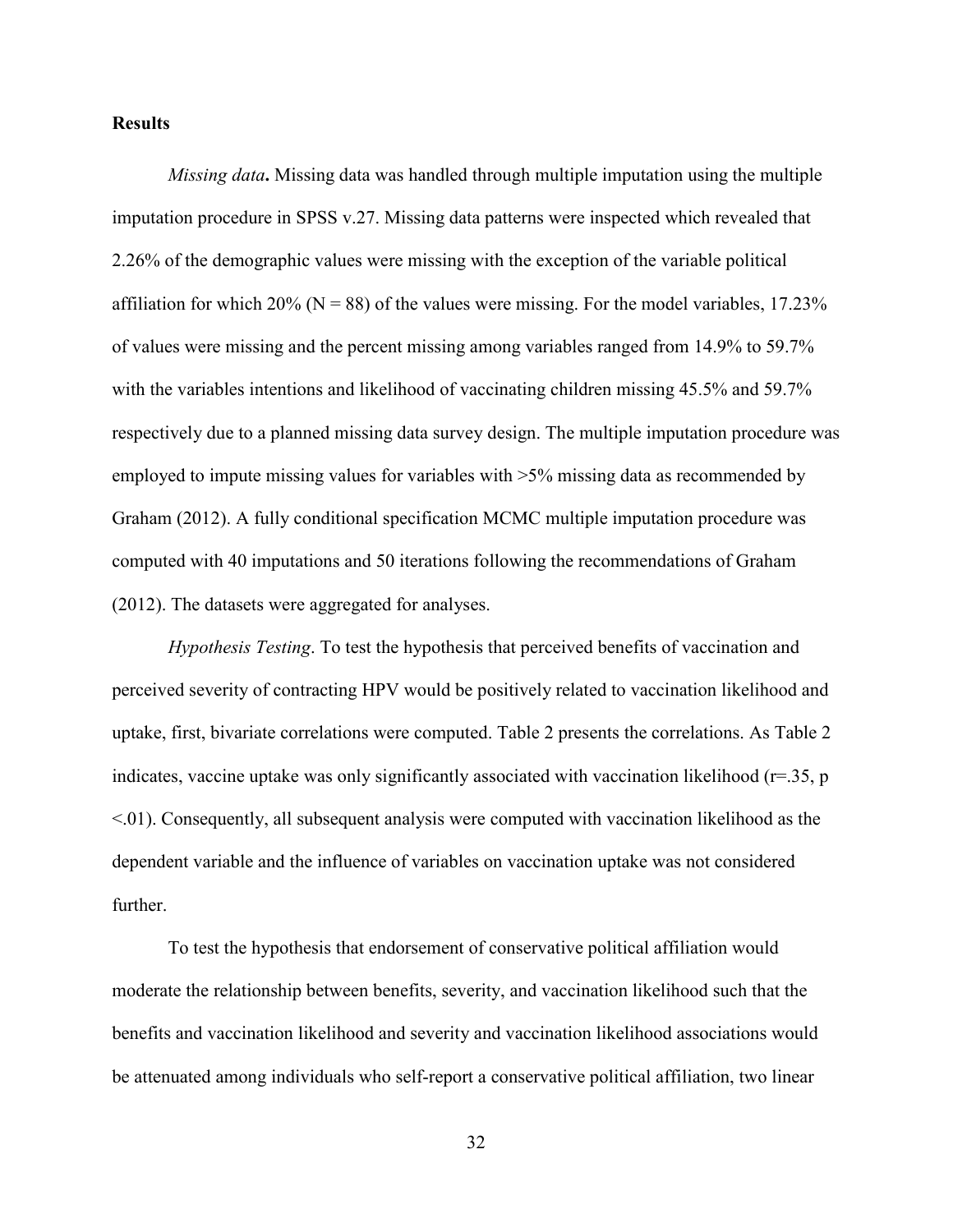regressions were computed using the enter procedure. For each regression equation, the dependent variable was vaccination likelihood. For one of the regression equations, the independent variables were the dummy coded variable comparing endorsement of conservative political affiliation versus others, perceived benefits, and the computed interaction term between political affiliation and perceived benefits. For the second regression equation, the independent variables were the dummy coded variable comparing endorsement of conservative political affiliation versus others, perceived severity, and the computed interaction term between political affiliation and perceived severity. Tables 6 and 7 present the results. As these tables indicate, only perceived severity (β = .12, p < .02, Adjusted R<sup>2</sup> = .050) and perceived benefits (β = .37, p  $<$  0.01, Adjusted R<sup>2</sup> = 0.156) emerged as significantly associated with likelihood of vaccinating children against HPV.

To test the hypothesis that endorsement of a conservative political affiliation would be inversely related to vaccination likelihood and mistrust about government and pharmaceutical companies would mediate the relationship between political affiliation and vaccination likelihood, first, a linear regression was computed with the three dummy coded political affiliation variables to test the association between political affiliation and vaccination likelihood. Results indicated that the dummy coded variable contrasting conservative political affiliation versus other emerged as significantly associated with likelihood of vaccinating children against HPV ( $\beta$  = -.21, p < .001, Adjusted R<sup>2</sup> = .037). To test the mediating influence of mistrust on the political affiliation-vaccination likelihood link, first, the indirect effect of mistrust was computed using path analysis. Tables 3 and 4 present the indirect, direct, and total effects estimates. As these Tables indicate, an indirect effect of mistrust was not statistically significant. However, a direct effect of mistrust on vaccination likelihood emerged ( $\beta$  = -.46, p < .001).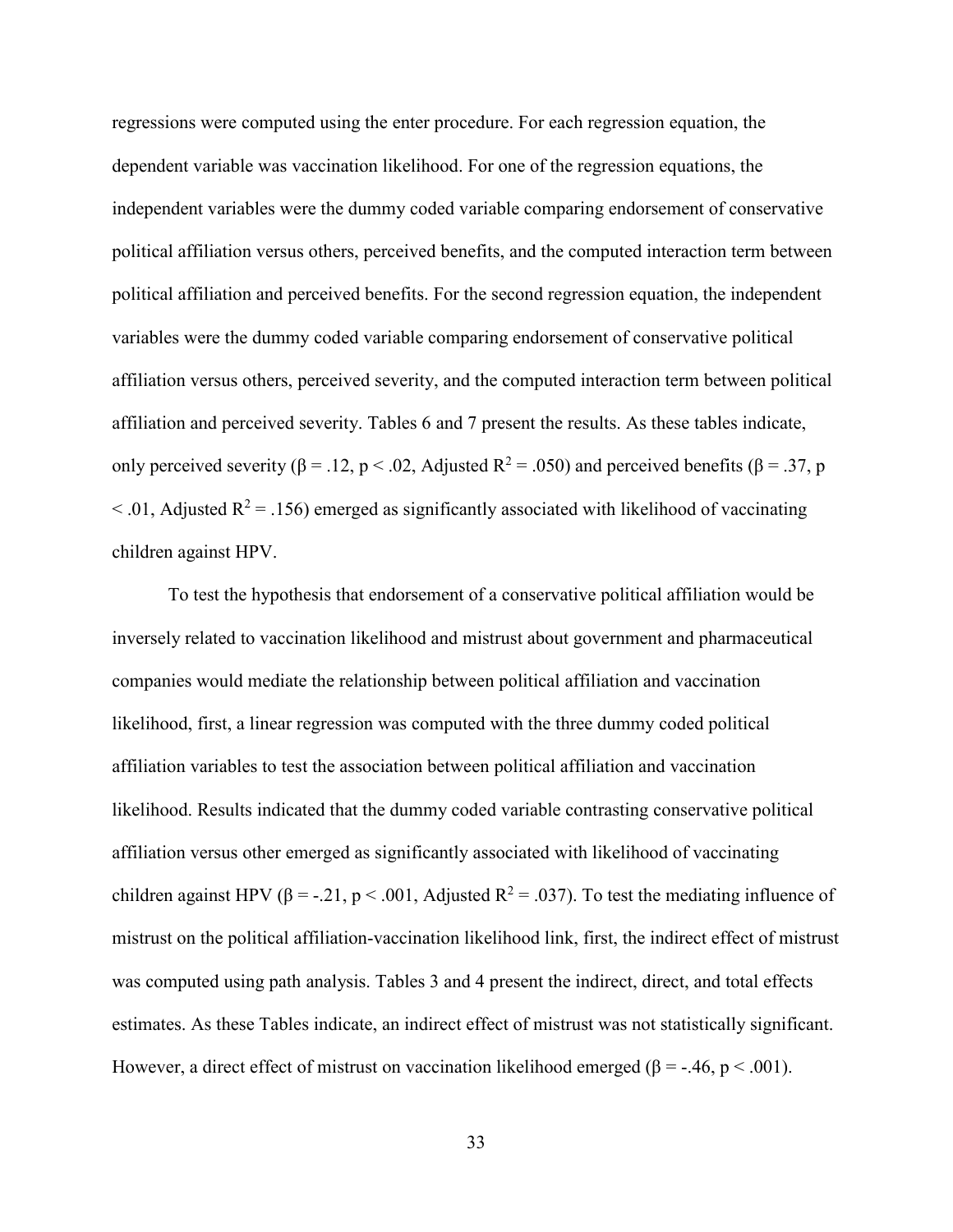*Exploratory Analysis*. In order to investigate the influence of all variables considered including religiosity on vaccination likelihood, a linear regression using the enter procedure, was computed with vaccination likelihood as the dependent variable and political affiliation (3 dummy coded variables), mistrust, perceived severity and benefits, and religiosity as the independent variables. Table 7 presents the results. As Table 7 indicates, conservative political affiliation vs others ( $\beta$  = -.17,  $p < .001$ ), mistrust ( $\beta = -.39$ ,  $p < .001$ ), and perceived benefits ( $\beta = .20$ ,  $p < .001$ ) emerged as significantly associated with vaccination likelihood, adjusted  $R^2 = .291$ .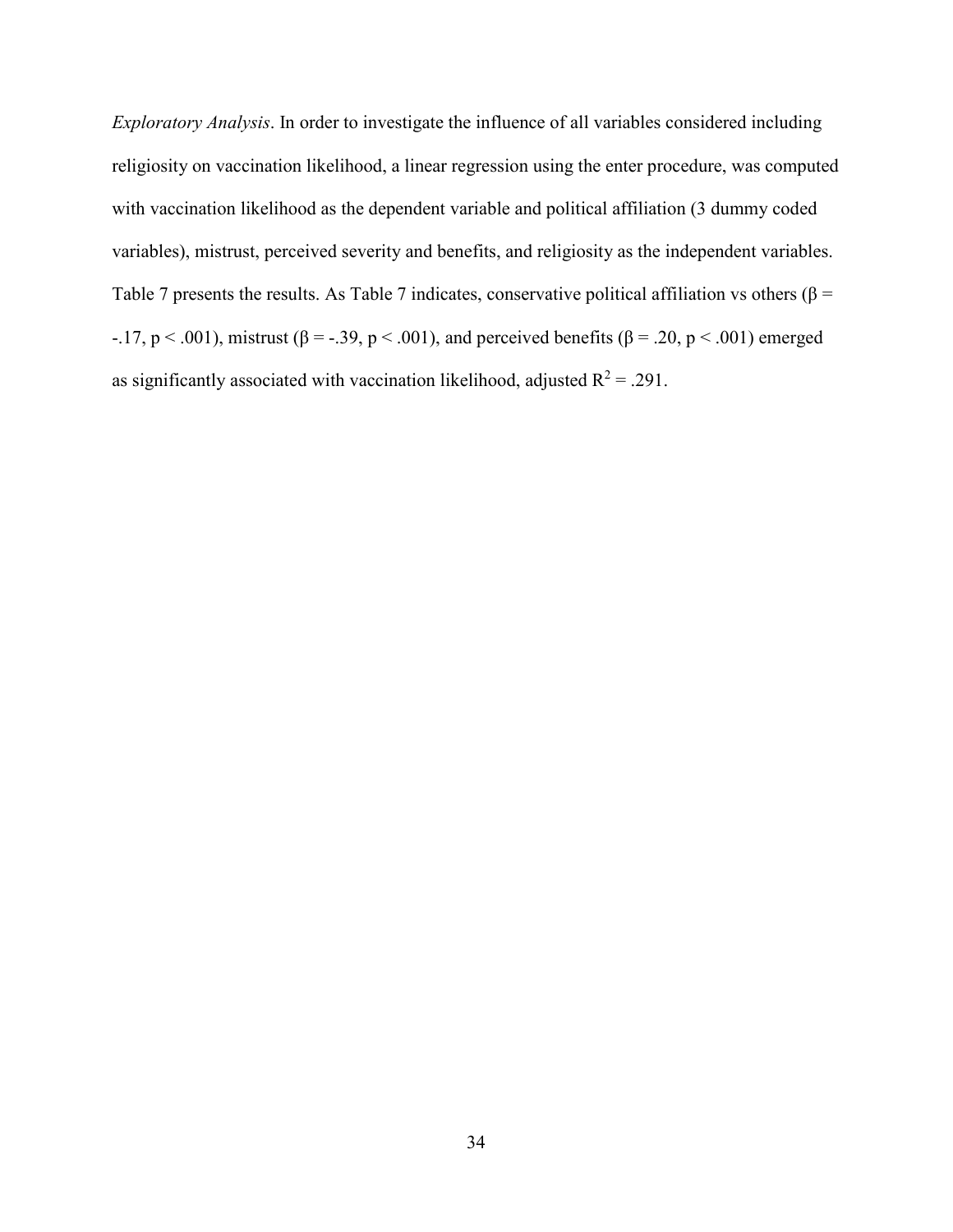#### **Discussion**

#### **Summary of Results**

The purpose of the study was to determine how political affiliation and distrust of government and pharmaceutical companies influence HPV vaccination uptake. As the results of the hypotheses testing mentioned above showed, the prediction that perceived benefits and perceived severity would be associated with HPV vaccination uptake was not corroborated. Although the reasons why associations with vaccination uptake were not significant are not clear, I would like to discuss some possibilities. One possibility is that the study was not adequately powered to detect the association. Second, vaccination uptake may be associated with logistical barriers rather than the variables assessed in this study.

Because vaccination uptake was not significantly associated with other assessed variables, focus of the analysis shifted to compute vaccination likelihood as the dependent variable. Furthermore, an exploratory analysis was conducted to investigate how the variables of interest were associated with likelihood, as this variable was significantly associated with other variables assessed. Results of the exploratory analysis showed that endorsement of conservative political affiliation compared to others and distrust of government and pharmaceutical companies were inversely related to vaccination likelihood. In other words, individuals who self-reported a conservative political affiliation conveyed reduced likelihood of vaccination compared with individuals who self-reported other political affiliations and greater distrust was also associated with reduced likelihood of vaccination. However, distrust did not emerge as a mediator of the relationship between political affiliation and vaccination likelihood. Although results do not support distrust as a possible explanation for this association, both distrust and political affiliation emerged as significantly associated among a sample of primarily Latinx individuals.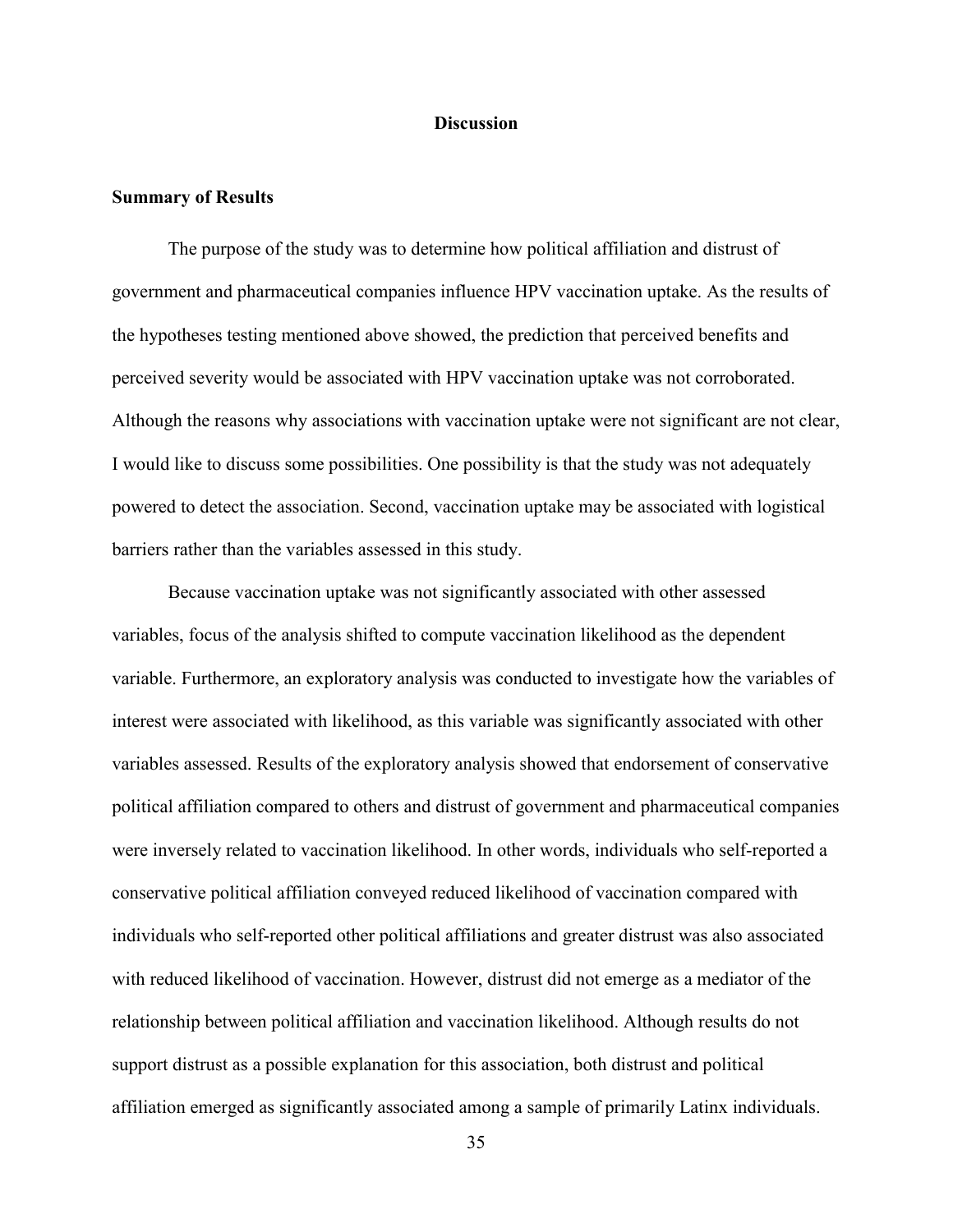This finding corroborates prior research conducted with other ethnic minority populations and warrants further study including reasons for the distrust. To my knowledge, this is the first study to document this association among a sample largely composed of Latinx individuals.

 Furthermore, perceived benefits and severity were significantly associated with likelihood to vaccinate against HPV such that greater perceived benefits of vaccination and greater perceived severity of contracting HPV was associated with greater likelihood of vaccinating. The associations between perceived benefits and severity have been extensively documented in the literature and it is important to note that these factors continue to emerge as significant influences on vaccination likelihood.

While the original predictions that included HPV vaccination uptake did not show to be significant in this study, the finding that the association of conservative political affiliation, distrust of government and pharmaceutical companies, perceived benefits, and likelihood to vaccinate against HPV is impactful.

# **Implications for Future Research**

From the start of this thesis project, it was apparent that the topic and timing were relevant to the current state of the nation. Particularly, with the hesitancy surrounding the highly politicized COVID-19 vaccine. The results from this thesis project and the timing in history may have a significant impact on how researchers promote interventions for mass vaccination. The results and lessons learned from this thesis project have implications for future vaccination research, especially among minority populations, such as that of El Paso. In particular, the results of this study can guide future research on attitudes about other vaccines, such as the COVID-19 vaccine, among individuals who identify as politically conservative. The results from this study may have implications on how HPV vaccination campaigns are targeted towards parents who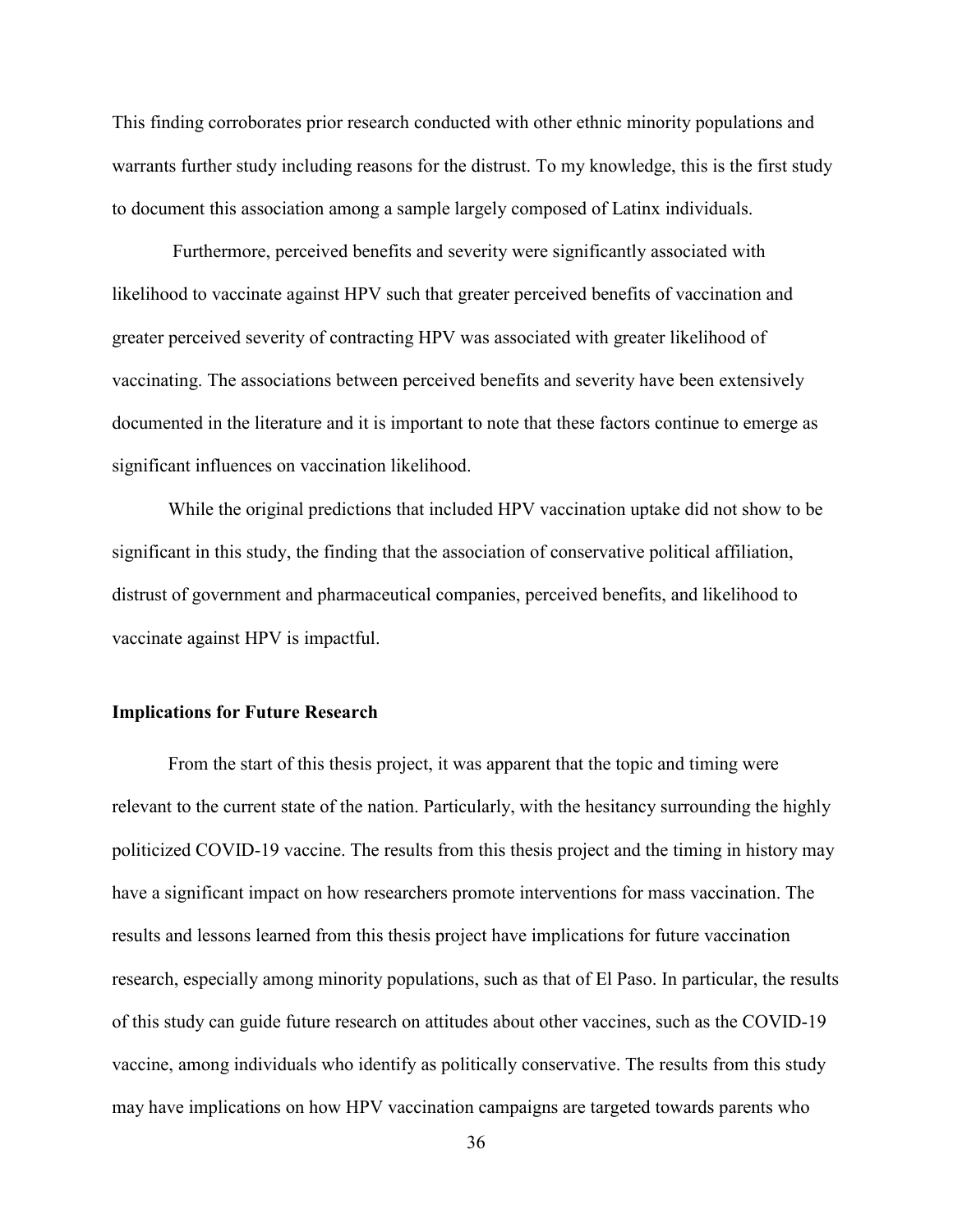live in conservative geographical regions. Future researchers can determine where vaccine hesitancy exists in El Paso and the reasons behind it. The finding that political affiliation did not moderate the relationship between perceived benefits, severity, and likelihood, suggests that educational interventions should promote the severity of vaccine-preventable disease and the benefits of vaccination among Latinx individuals who endorse a conservative political affiliation, as political affiliation did not attenuate this relationship. Moving forward, interventions that provide non-biased, evidence-based education to parents of adolescents, may help in combating vaccine hesitancy and move El Paso closer to optimal HPV vaccination rates.

 As found in the literature, results also indicate that distrust of government and pharmaceutical companies is negatively associated with likelihood of vaccination. Trust, especially in governmental entities and large for-profit companies is hard to gain once it is lost. Research on how the United States government and Big Pharma can learn from past acts of racism, prejudice, and wrongdoings among minority populations is needed to help these populations have trust in life saving vaccines and the systems that produce them. Although El Paso's vaccine rate is higher than the rest of Texas, it is still below the needed coverage to achieve herd immunity against high-risk types of HPV that cause cervical cancer. This study shows that distrust of government and pharmaceutical companies is present in a majority Latinx population.

# **Strengths and Limitations**

A major strength of this study is the population that was surveyed. During the literature review process, research that focused primarily on Latinx populations, vaccine hesitancy, political affiliation, and distrust of government was minimal compared with research with ethnic majority populations. The findings of this study can serve as a baseline assessment to assess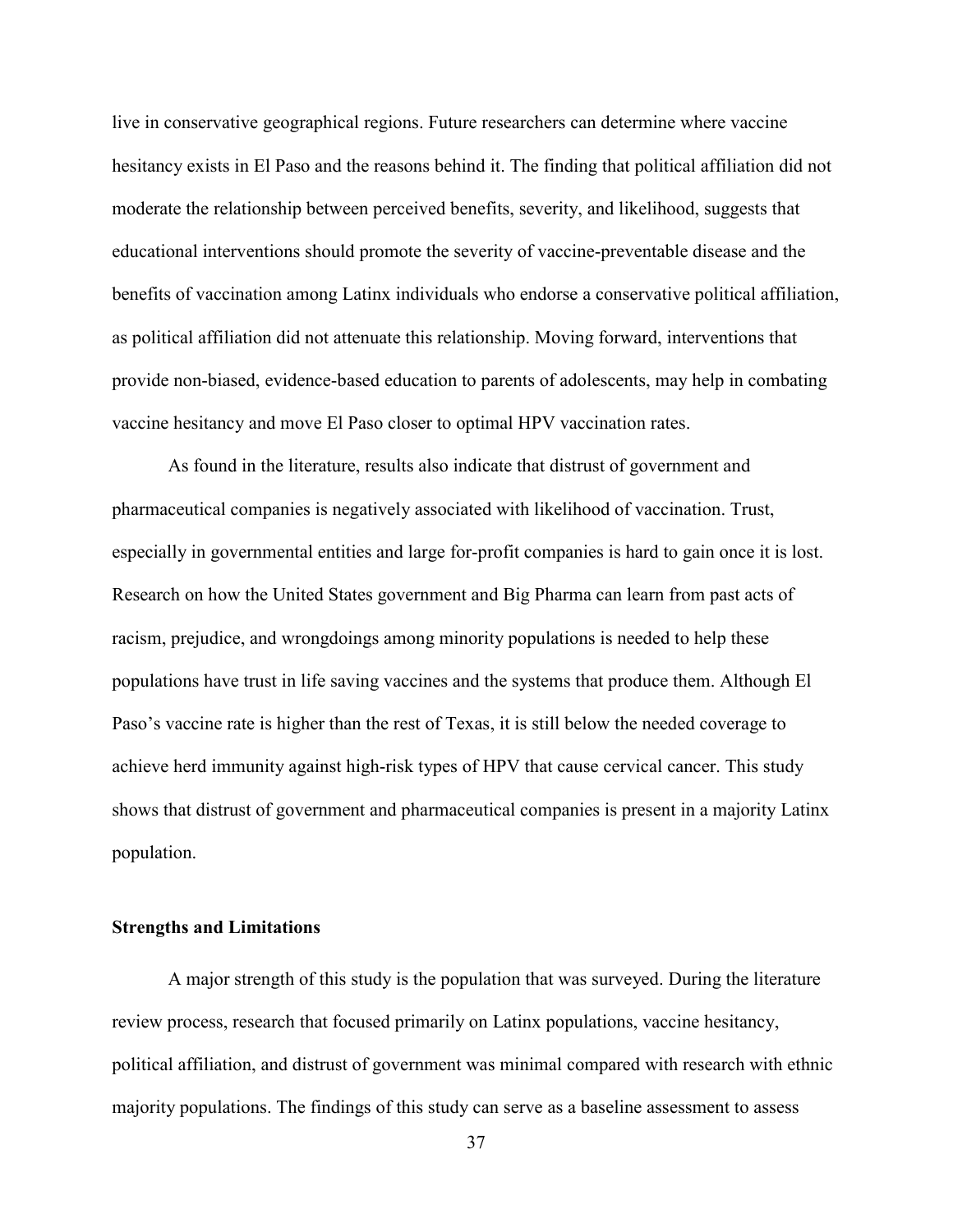changes in attitudes after interventions are deployed. Future research should study how corporations such as Big Pharma can establish trust and confidence among populations, especially those similar to El Paso. Particular to El Paso, more research on conservative political affiliation and hesitation against vaccinations other than HPV is also needed.

As in many cases, the COVID-19 pandemic posed many challenges and limitations for this thesis project. When the data collection methods were initially developed, it was planned to be completed in person. Research assistants were to be deployed into the public, targeting busy areas of the city such as grocery stores in different zip codes, downtown El Paso, and other locations with high foot traffic. This method would allow for the data captured to be diverse in representation of the population. However, as COVID-19 restrictions began to tighten, data collection methods moved to virtual platforms, such as Facebook, for the safety of the research team and participants. Although Facebook allows researchers to apply various target filters for promotion, control for who the survey was targeted to was limited. Additionally, online participation did not allow for participants to ask for clarification on questions, resulting in missing data on important questions such as political affiliation.

An important limitation was how political affiliation was measured in this study. As mentioned above, political affiliation was measured with one single item: "What is your political affiliation?" Response options included the following: (*1) None, (2) Prefer not to answer, (3) Very conservative, (4) Somewhat conservative, (5) Middle of the road (moderate), (6) Somewhat liberal, (7) Very liberal.* For the purposes of statistical analysis prefer not to answer was considered a missing response, and responses were aggregated such that very conservative and somewhat conservative were aggregated into conservative and somewhat liberal and very liberal were aggregated into liberal. This computation yielded a variable with 4 responses: None,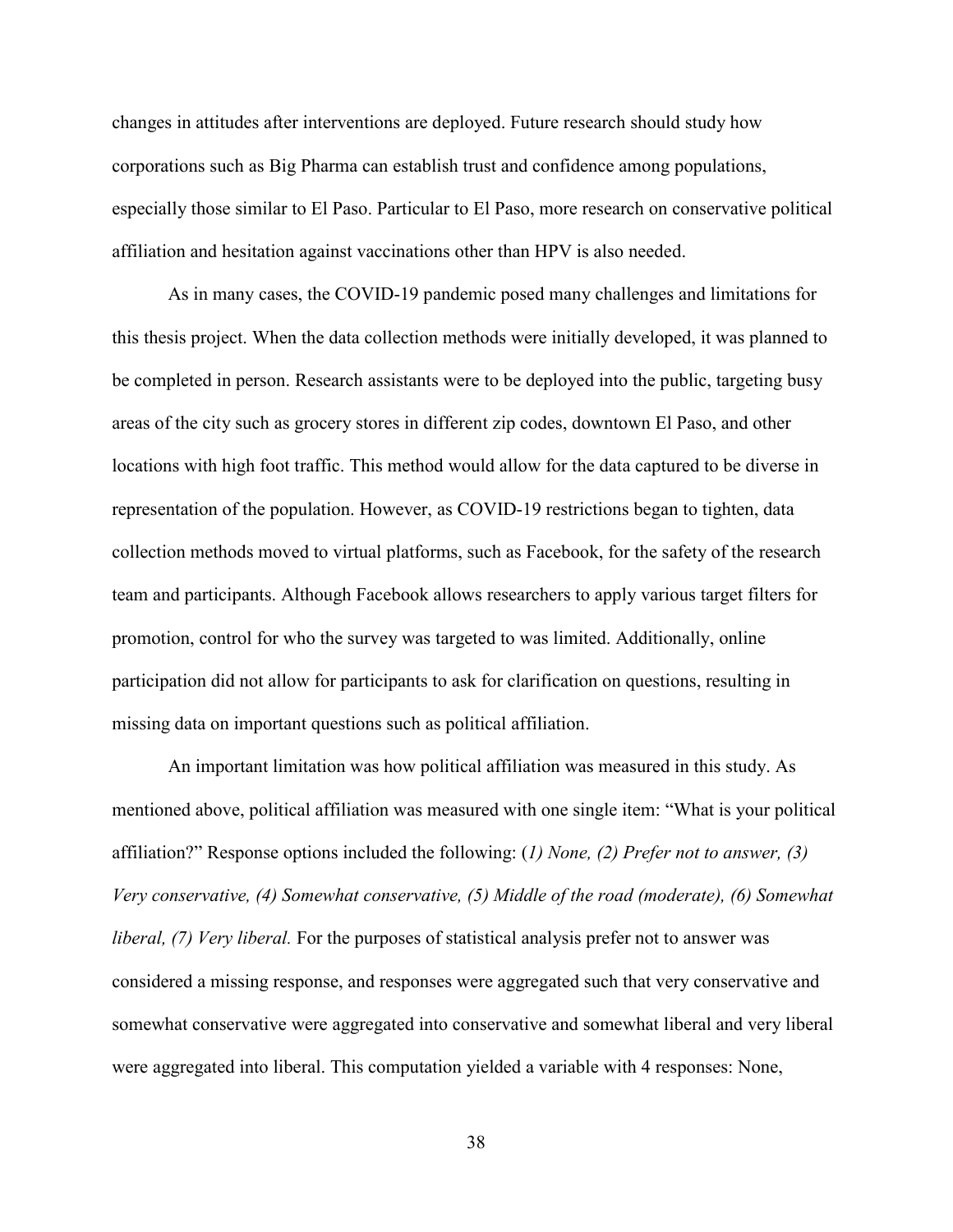conservative, middle of the road, and liberal. However, we determined that this method of measurement posed many challenges, as a majority of the participants (41%) responded *None.*  The large proportion of none responses is perhaps due to the political divide that the United States is currently experiencing. According to a study conducted by the Pew Research Center, Americans are more divided ideologically compared to 19 other countries surveyed (Dimock & Wike, 2020). This stark divide between political parties may be due to the fact that the United States has a rigid two-party system that draws a solid battle line between both parties. As we progress through history, it has been noted that division between Republicans and Democrats continues to intensify. The 2020 election emulated this divide. The 2020 election had the highest voting turnout in 120 years, with each candidate representing two different groups of people who share deep mistrust of each other and disagree over most policies (Dimock & Wike, 2020). Additionally, other personal identities such as race, religion, and beliefs have been shown to be part of one's political affiliation in a way that has only been seen during eras of intense division. Reflecting on this thesis project, it is our assumption that many people who were surveyed may have had difficulty identifying with either of these political parties due to the current political climate. Perhaps choosing the answer choice "*None"* resonated more compared to identifying oneself with one of the two deeply divided political parties.

 Additionally, if studies similar to this one was to be conducted among a diverse population such as El Paso's, in-person data collection would be optimal in an effort to target a more diverse set of participants to represent that of El Paso's more accurately. As shown in Table 1, 82.8% of participants identified as female, and 71.3% of participants were ages 25-44. Furthermore, in-person participation would allow for clarification on questions that may have felt confusing to participants. However, if online data collection were to be replicated, using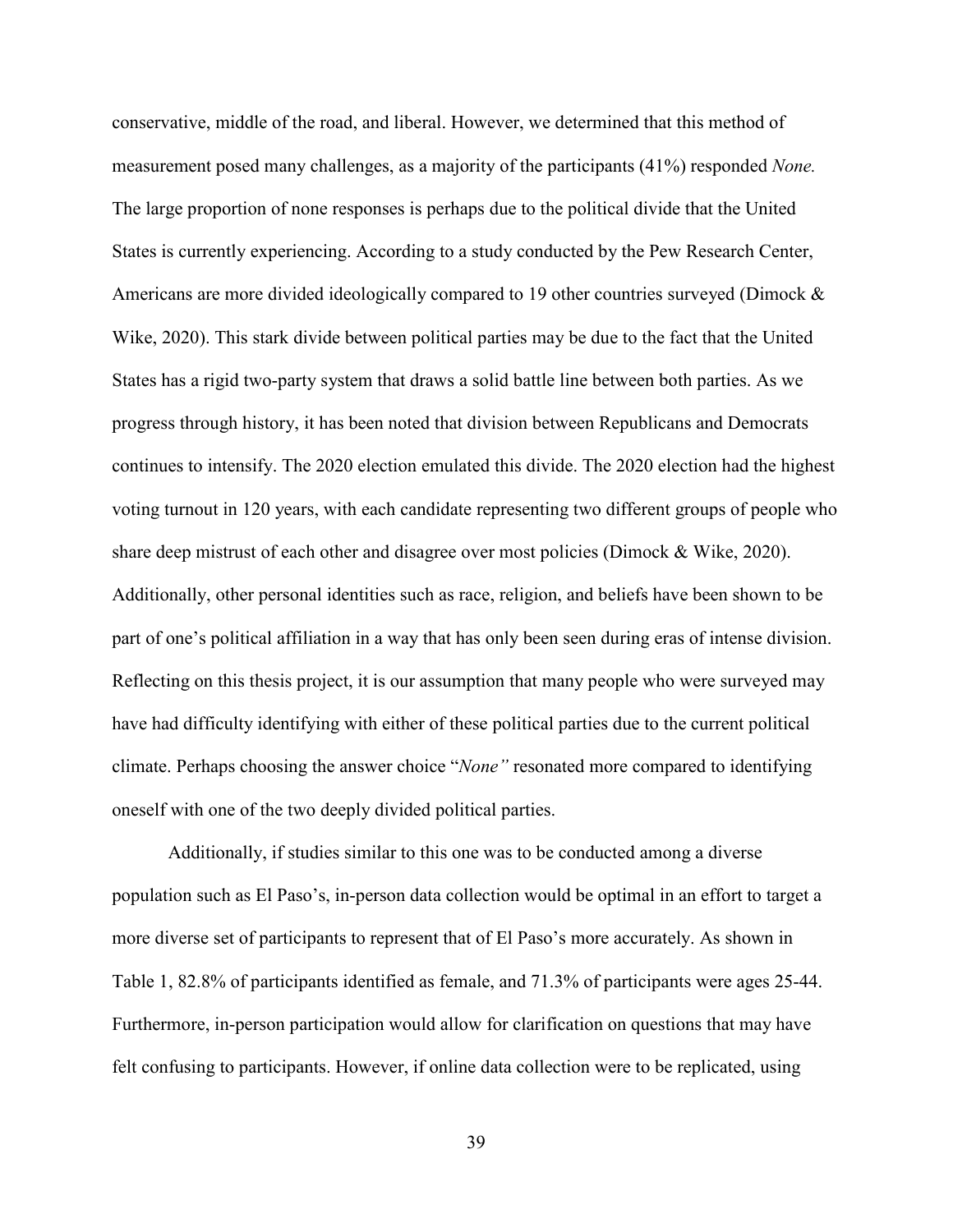more precise Facebook and QuestionPro filters to target a more diverse population should be considered. For instance, utilizing the QuestionPro setting that would allow for an equal number of female and male participants.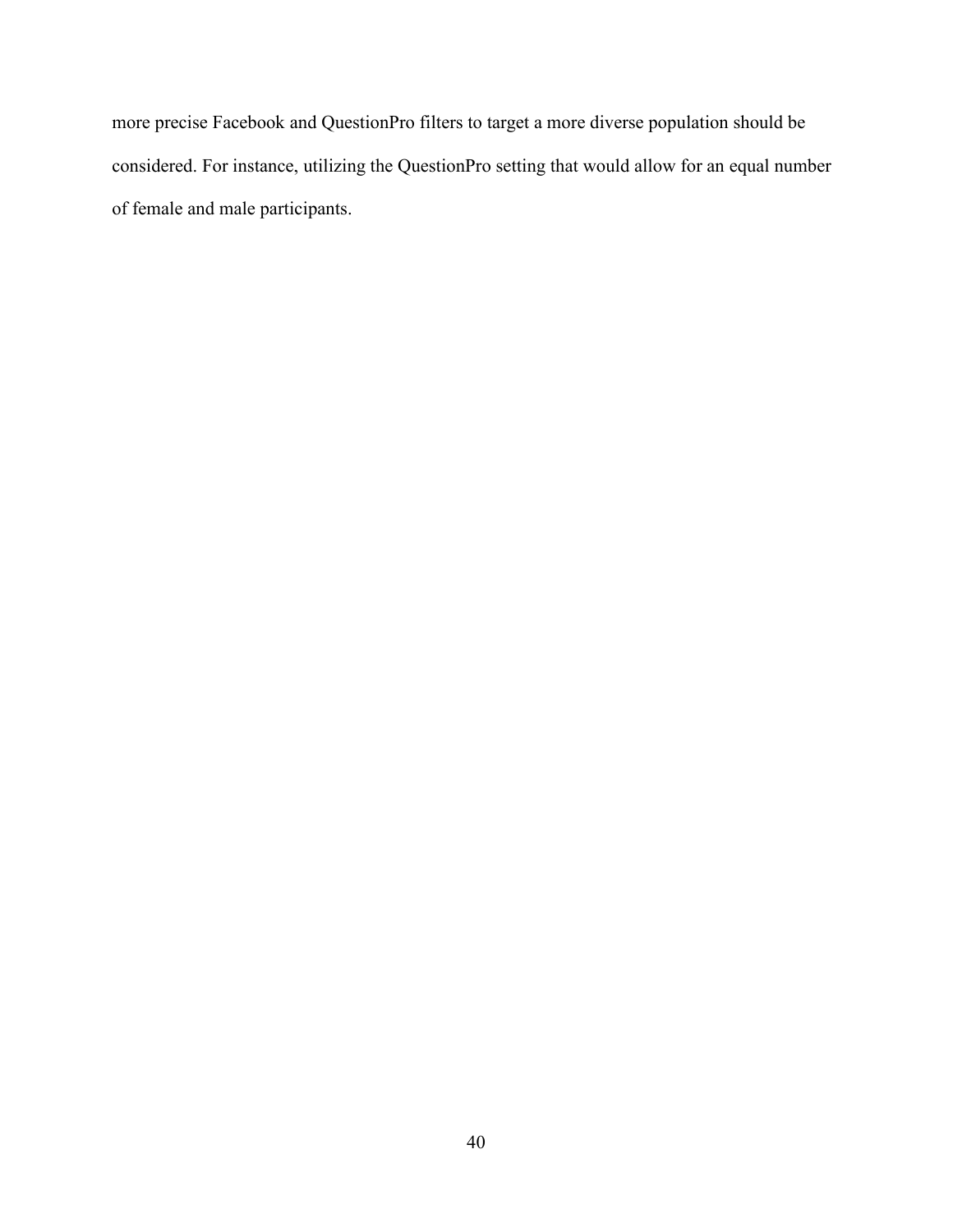# **Conclusion**

In conclusion, this thesis project found that conservative political affiliation, distrust of government, and perceived benefits of vaccination against HPV, and perceived severity of contracting HPV among parents is significantly associated with likelihood of vaccinating children against HPV. These findings contribute to the literature among Latinx populations, where notable gaps in research that include these variables exist.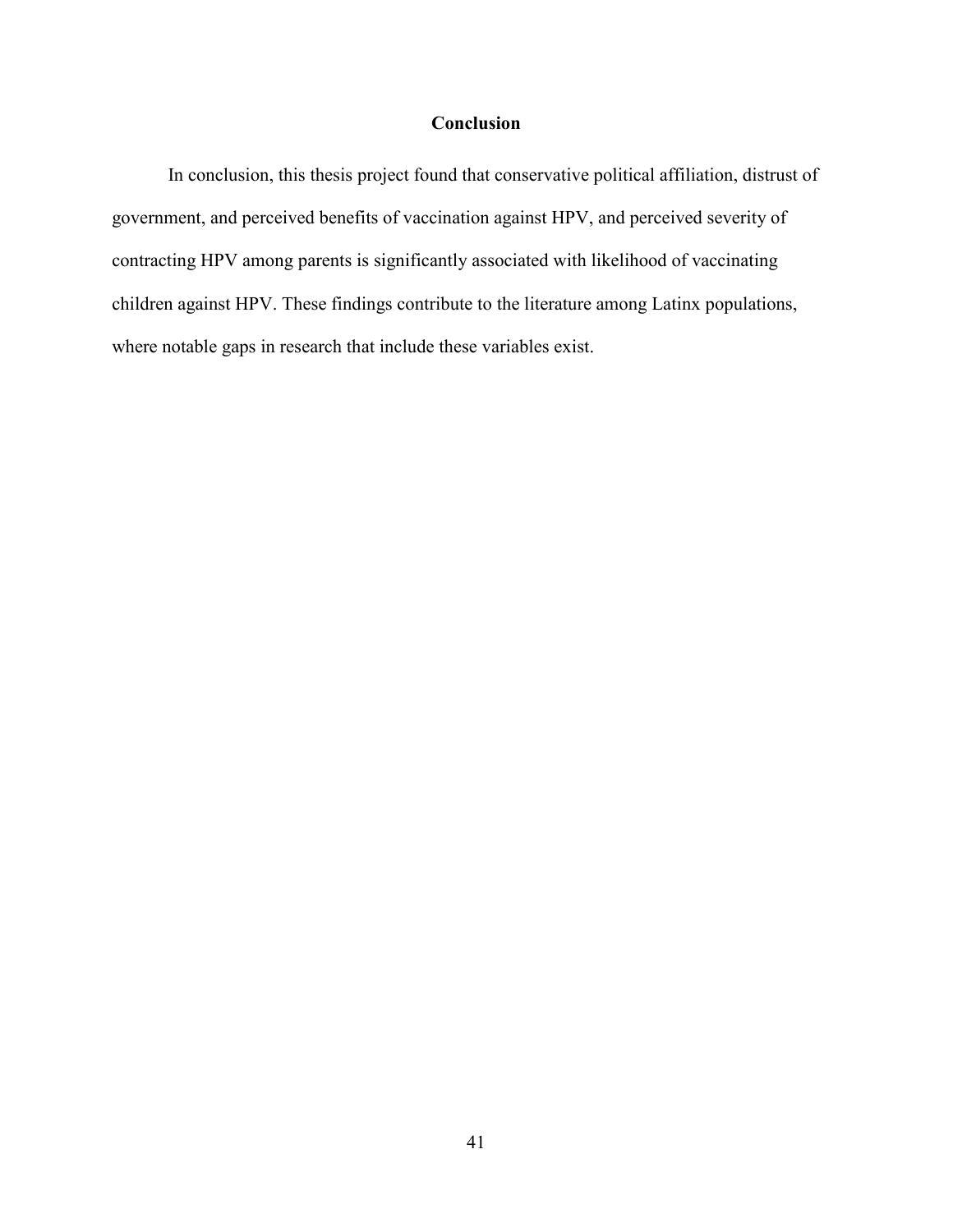# **IRB Approval**

The survey and study have been approved by the University of Texas at El Paso Institutional Review Board (IRB).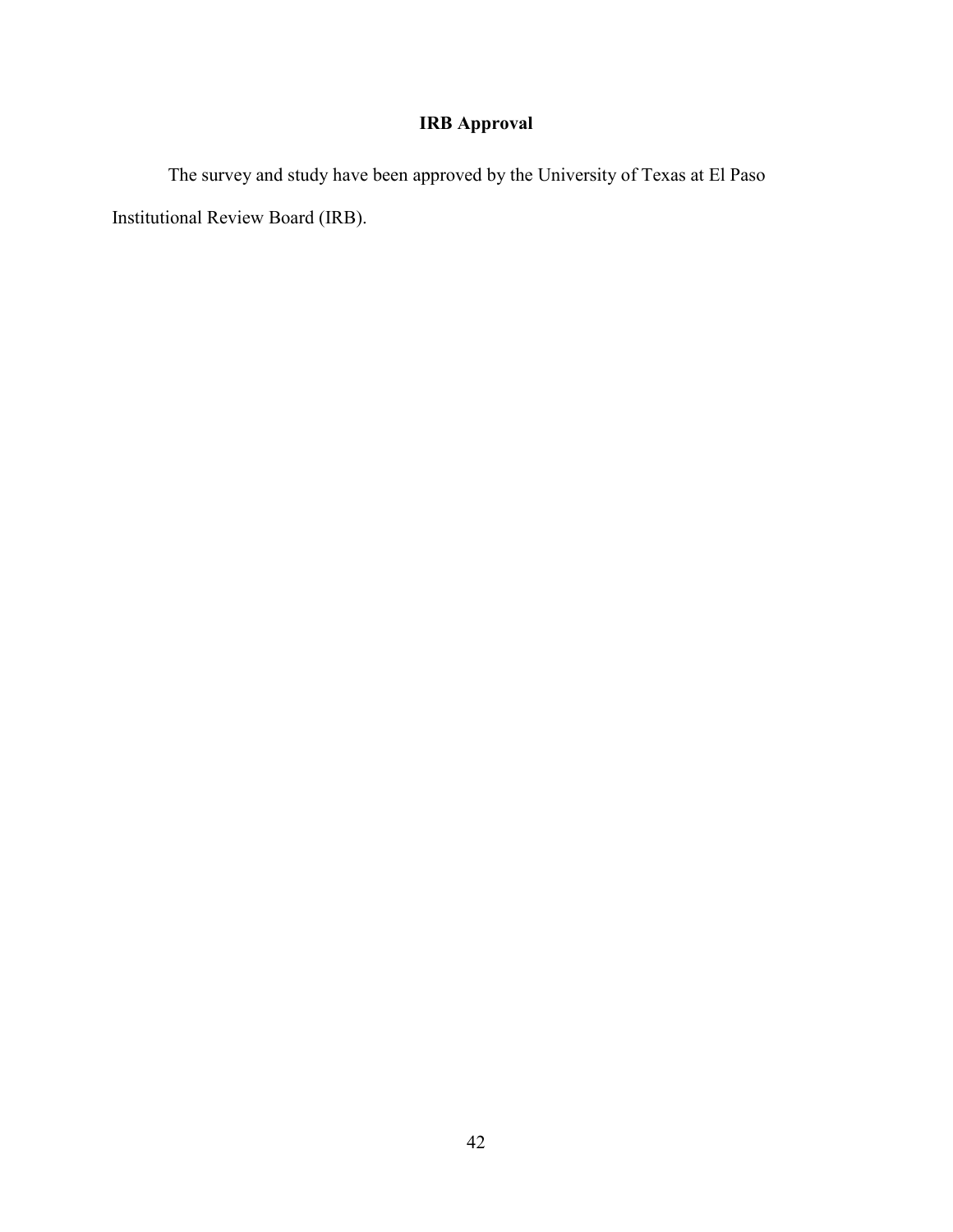# **MPH Program Foundational Competencies**

1. *Evidence-based Approaches to Public Health*

2. Select quantitative and qualitative data collection methods appropriate for given public health context

3. Analyze quantitative and qualitative data using biostatistics, informatics, computerbased programming and software, as appropriate

4. Interpret results of data analysis for public health research, policy or practice.

2. *Public Health and Health Care Systems*

6. Discuss the means by which structural bias, social inequities and racism undermine health and create challenges to achieving health equity at organizational, community and societal levels

3. *Planning and Management to Promote Health*

8. Apply awareness of cultural values and practices to the design or

implementation of public health policies or programs

- 4. *Policy in Public Health*
- 5. *Leadership*

16. Apply principles of leadership, governance, and management, which include creating a vision, empowering others, fostering collaboration and guiding decision

6. *Communication*

18. Select communication strategies for different audiences and sectors

19. Communicate audience-appropriate public health content, both in writing and through oral presentation

20. Describe the importance of cultural competence in communicating public health content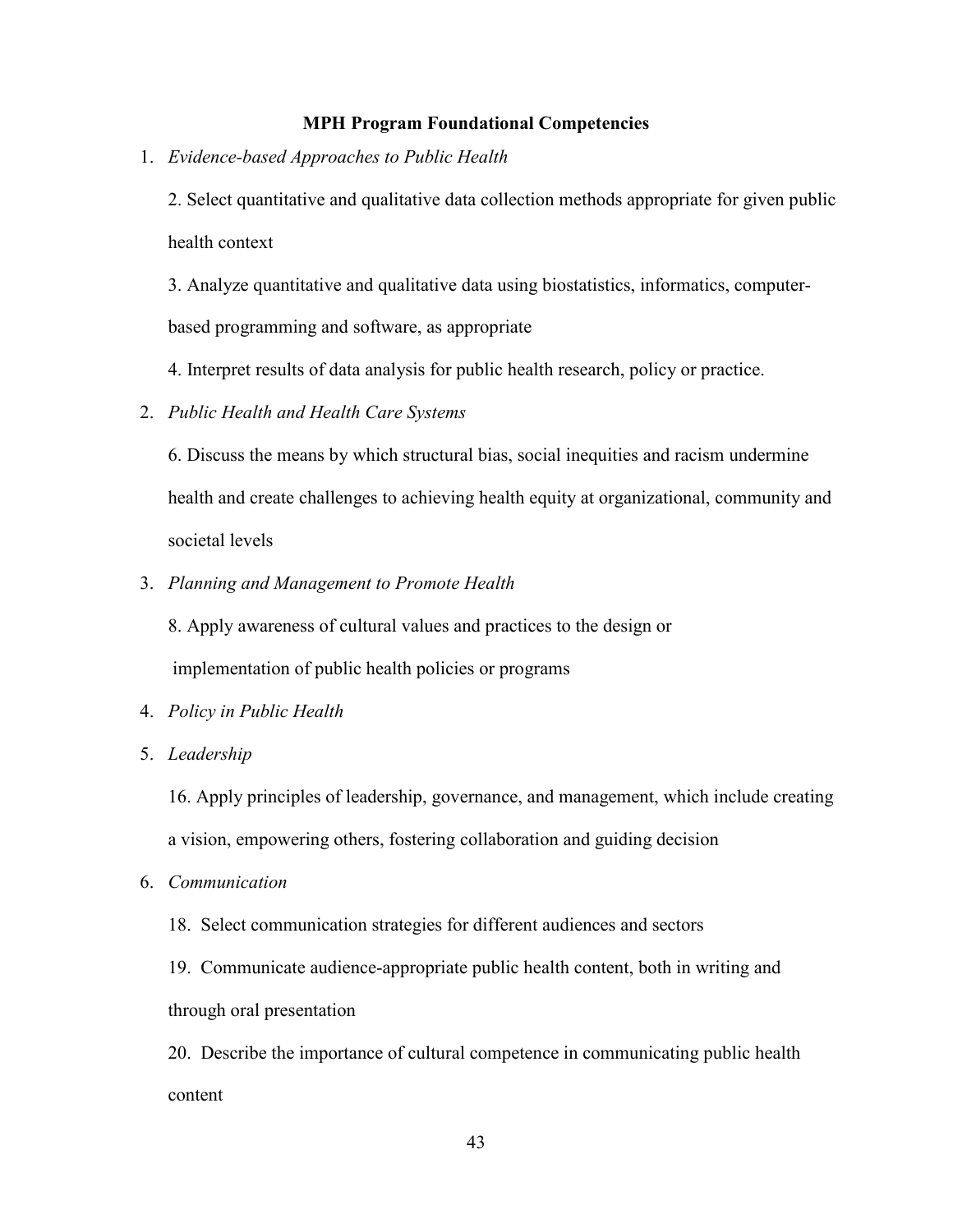# 7. *Inter-Professional Practice*

- 21. Perform effectively on inter-professional teams
- 8. *Systems Thinking*
	- 22. Apply systems thinking tools to a public health issue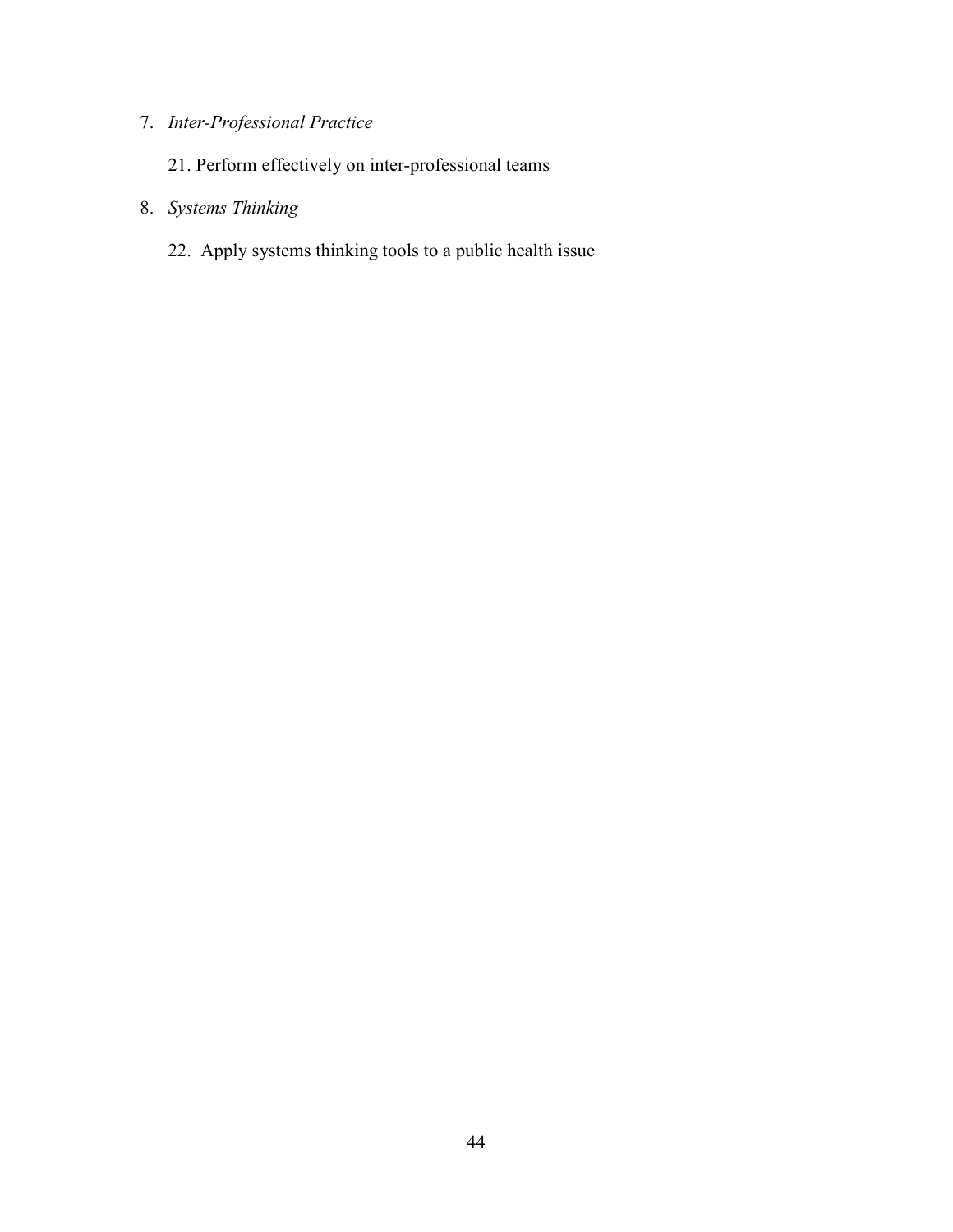# **MPH Program Hispanic and Border Health Concentration Competencies**

- 1. State the principles of prevention and control of disease and discuss how these can be modified to accommodate cultural values and practices in Hispanic and border communities.
- 2. Develop prevention strategies for the different stages of the major communicable and non-communicable diseases in Hispanic and US/Mexico border communities.
- 3. Differentiate quantitative health indicators in major communicable and noncommunicable diseases in US/Mexico border vs non-border communities.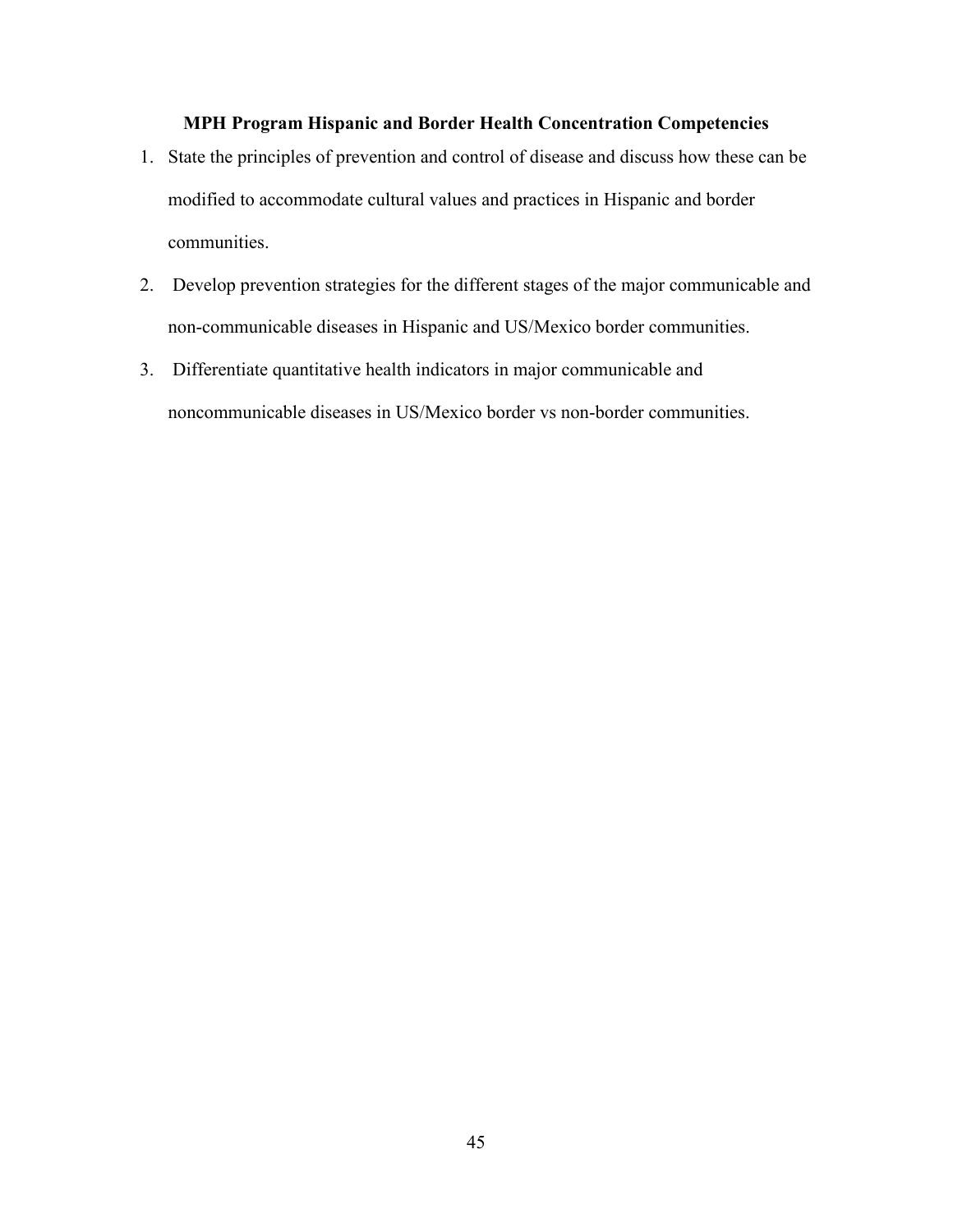#### **References**

- 1. Andersson T, Alfredsson L, Källberg H, Zdravkovic S, Ahlbom A. Calculating measures of biological interaction. *Eur J Epidemiol*. 2005;20(7):575-579. doi:10.1007/s10654-005- 7835-x
- 2. Baumgaertner, B., Carlisle, J. E., & Justwan, F. (2018). The influence of political ideology and trust on willingness to vaccinate. *PloS one*, *13*(1), e0191728. https://doi.org/10.1371/journal.pone.0191728
- 3. Bernstein, S., North, A., Schwartz, J., & Niccolai, L. M. (2016). State-Level Voting Patterns and Adolescent Vaccination Coverage in the United States, 2014. *American journal of public health*, *106*(10), 1879–1881. https://doi.org/10.2105/AJPH.2016.303381
- 4. Brewer, N. T., & Fazekas, K. I. (2007). Predictors of HPV vaccine acceptance: a theoryinformed, systematic review. *Preventive medicine*, *45*(2-3), 107–114. https://doi.org/10.1016/j.ypmed.2007.05.013
- 5. CDC: HPV, the Vaccine for HPV, and Cancers Caused by HPV. (2019, May 24). Retrieved from https://www.cdc.gov/hpv/index.html
- 6. CDC (2019). HPV. Retrieved from https://www.cdc.gov/hpv/hcp/schedulesrecommendations.htm
- 7. Charo, R. A. (2007). Politics, parents, and prophylaxis: Mandating HPV vaccination in the United States. New England Journal of Medicine, 356, 1905-1908.
- 8. Colgrove, J., Abiola, S., & Mello, M. M. (2010). HPV vaccination mandates: Lawmaking amid political and scientific controversy. The New England Journal of Medicine, 36(3), 785-791.
- 9. Collins LM, Schafer JL, Kam C-M. A comparison of inclusive and restrictive strategies in modern missing data procedures. *Psychological Methods.* 2001;6(4):330-351.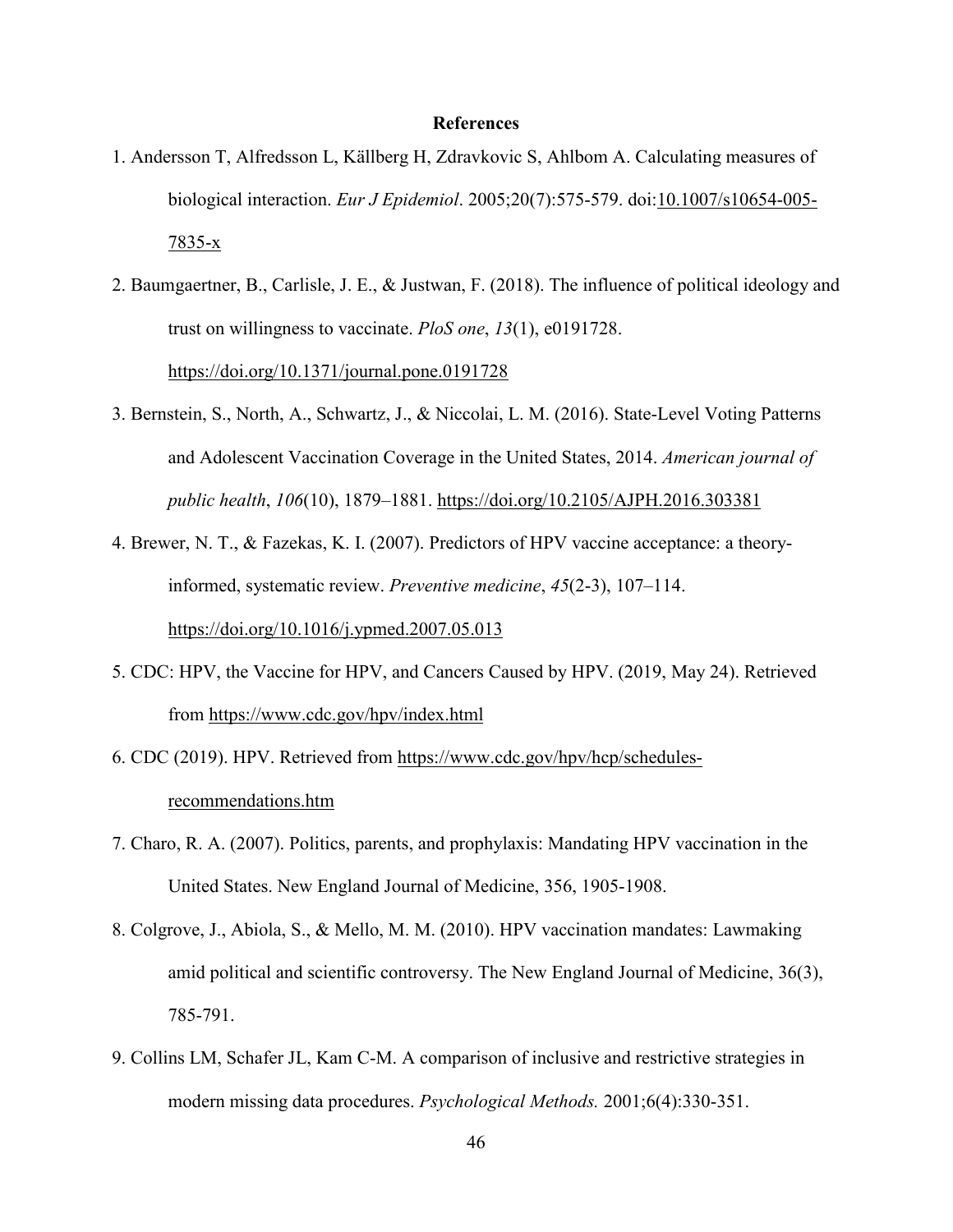- 10. Dimock, M., & Wike, R. (2020, November 13). *America is exceptional in the nature of its political divide*. Pew Research Center. Retrieved from https://www.pewresearch.org/facttank/2020/11/13/america-is-exceptional-in-the-nature-of-its-political-divide/.
- 11. Francois, G., Duclos, P., Margolis, H., et al. (2005). Vaccine safety controversies and the future of vaccination programs. The Pediatric Infectious Disease Journal, 24 (11), 953- 961
- 12. Frietze, G., Oliva, R., & Shenberger-Trujillo, J. M. (2020). Human Papillomavirus (HPV) Vaccine Acceptance in Hispanic Males Living on the US/Mexico Border. *Hispanic Health Care International*, 1540415320921479.
- 13. Healthy Paso del Norte. (2020). *Cervical Cancer Incidence Rate*. Healthy Paso del Norte :: Indicators :: Cervical Cancer Incidence Rate :: County : El Paso, TX. http://www.healthypasodelnorte.org/indicators/index/view?indicatorId=181&localeId=264 5
- 14. Galbraith, K. V., Lechuga, J., Jenerette, C. M., Moore, L. A., Palmer, M. H., & Hamilton, J. B.(2016). Parental acceptance and uptake of the HPV vaccine among African-Americans and Latinos in the United States: A literature review. *Social science & medicine (1982)*, *159*, 116–126. https://doi.org/10.1016/j.socscimed.2016.04.028
- 15. Glanz, K., Rimer, B. K., & Viswanath, K. (2008). *Health behavior and health education: Theory, research, and practice*. San Francisco, CA: Jossey-Bass.
- 16. Glanz, K., & Bishop, D. B. (2010). The role of behavioral science theory in development and implementation of public health interventions. Annual Reviews of Public Health, 31, 399-418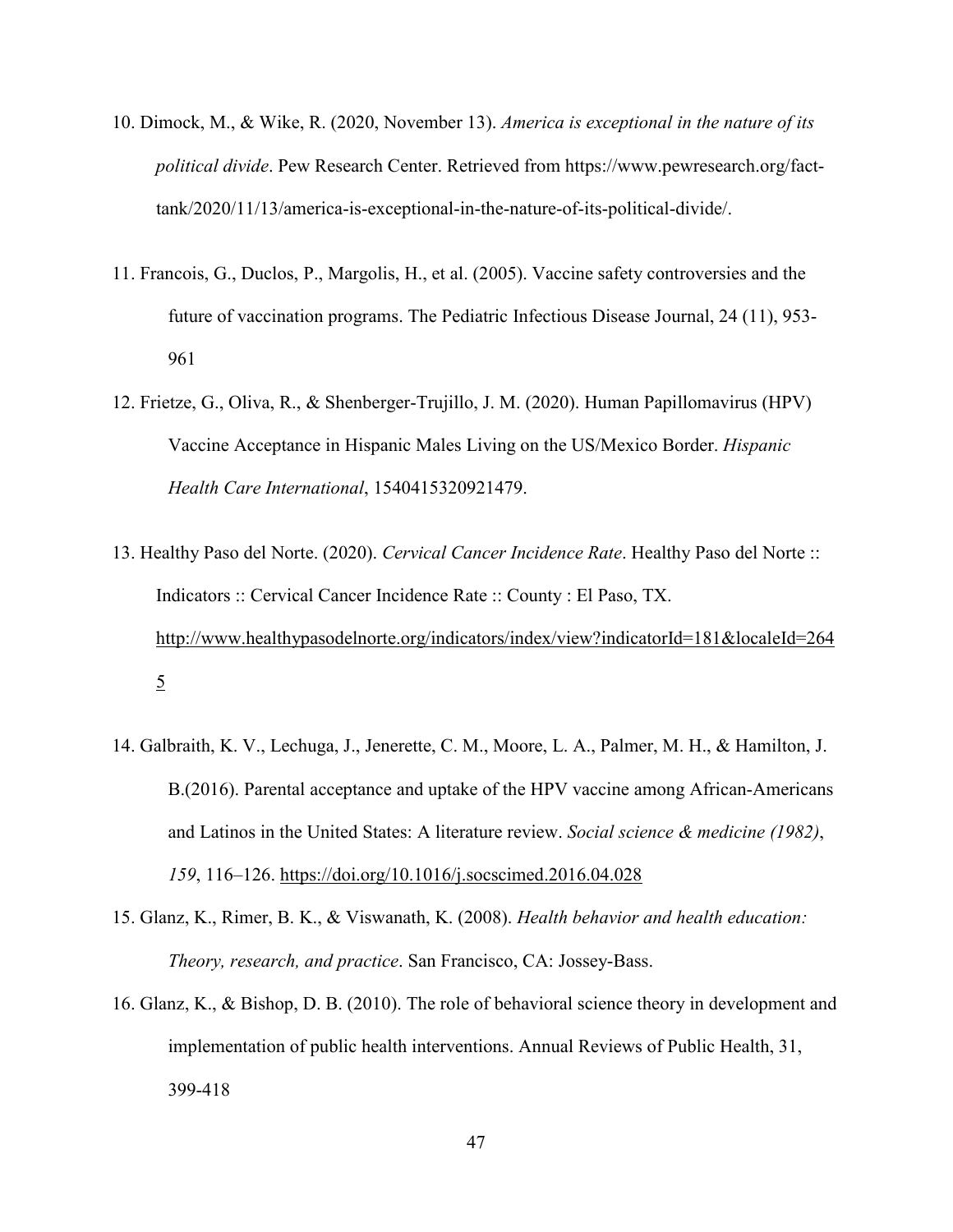- 17. Gibbs, N. (2006). Defusing the war over the "promiscuity" vaccine. Time. Available at http://www.time.com/time/nation/article/0,8599,1206813,00.html.)
- 18. Gostin L. O. (2011). Mandatory HPV vaccination and political debate. *JAMA*, *306*(15), 1699–1700. https://doi.org/10.1001/jama.2011.1525
- 19. Hayes AF. Beyond Baron and Kenny: Statistical Mediation Analysis in the New Millennium. *Communication Monographs*. 2009;76(4):408-420. doi:10.1080/03637750903310360
- 20. Hayes, A. F. (2012). PROCESS: A versatile computational tool for observed variable mediation, moderation, and conditional process modeling [White paper]. Retrieved from http://www.afhayes.com/ public/process2012.pdf
- 21. Hayes, A. F. (2013b). PROCESS SPSS Macro [Computer, software and manual]. Retrieved from http://afhayes.com/ introduction-to-mediation-moderation-and-conditionalprocessanalysis.html
- 22. Hayes, A. F., & Rockwood, N. J. (2020). Conditional Process Analysis: Concepts, Computation, and Advances in the Modeling of the Contingencies of Mechanisms. American Behavioral Scientist, 64(1), 19–54. https://doi.org/10.1177/0002764219859633
- 23. Hayes AF, Rockwood NJ. Regression-based statistical mediation and moderation analysis in clinical research: Observations, recommendations, and implementation. *Behaviour Research and Therapy*. 2017;98:39-57. doi:10.1016/j.brat.2016.11.001
- 24. Hughes, J., Cates, J. R., Liddon, N., Smith, J. S., Gottlieb, S. L., & Brewer, N. T. (2009). Disparities in how parents are learning about the human papillomavirus vaccine. Cancer Epidemiology Biomarkers and Prevention, 18, 363-372.
- 25. IBM Corp. Released 2017. IBM SPSS Statistics for Windows, Version 25.0. Armonk, NY: IBM Corp.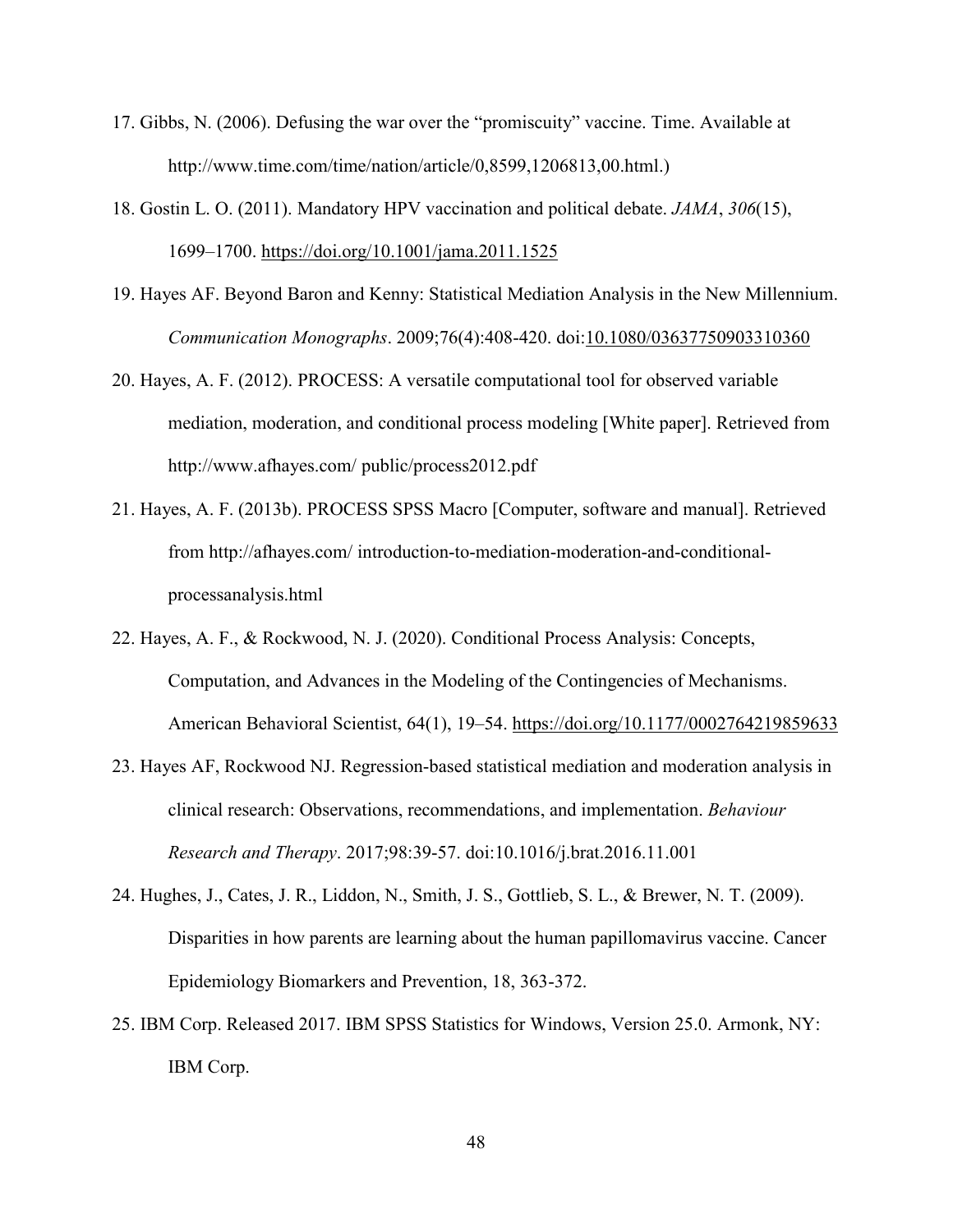- 26. Jamison, A. M., Quinn, S. C., & Freimuth, V. S. (2019). "You don't trust a government vaccine": Narratives of institutional trust and influenza vaccination among African American and white adults. *Social science & medicine (1982)*, *221*, 87–94. https://doi.org/10.1016/j.socscimed.2018.12.020
- 27. Kannan, V. D., & Veazie, P. J. (2018). Political orientation, political environment, and health behaviors in the United States. *Preventive medicine*, *114*, 95–101. https://doi.org/10.1016/j.ypmed.2018.06.011
- 28. Katz, M. L., Krieger, J. L., & Roberto, A. J. (2011). Human papillomavirus (HPV): college male's knowledge, perceived risk, sources of information, vaccine barriers and communication. *Journal of men's health*, *8*(3), 175-184.
- 29. Keelan, J., Pavri, V. Balakrishnan, R., & Wilson, K. (2010). An analysis of the Human Papillomavirus vaccine debate on MySpace blogs. Vaccine, 28, 1535-1540.
- 30. Lechuga, J., Vera-Cala, L., & Martinez-Donate, A. (2016). HPV Vaccine Awareness, Barriers, Intentions, and Uptake in Latina Women. *Journal of immigrant and minority health*, *18*(1), 173–178. https://doi.org/10.1007/s10903-014-0139-z
- 31. Lee, C., Whetten, K., Omer, S., Pan, W., & Salmon, D. (2016). Hurdles to herd immunity: Distrust of government and vaccine refusal in the US, 2002-2003. *Vaccine*, *34*(34), 3972– 3978. https://doi.org/10.1016/j.vaccine.2016.06.048
- 32. Little JWA, Rubin DA. *Statistical analysis with missing data.* New York: John Wiley and Sons.
- 33. Mayo Clinic (2020). HPV vaccine: Get the facts. Retrieved from https://www.mayoclinic.org/diseases-conditions/hpv-infection/in-depth/hpv-vaccine/art-20047292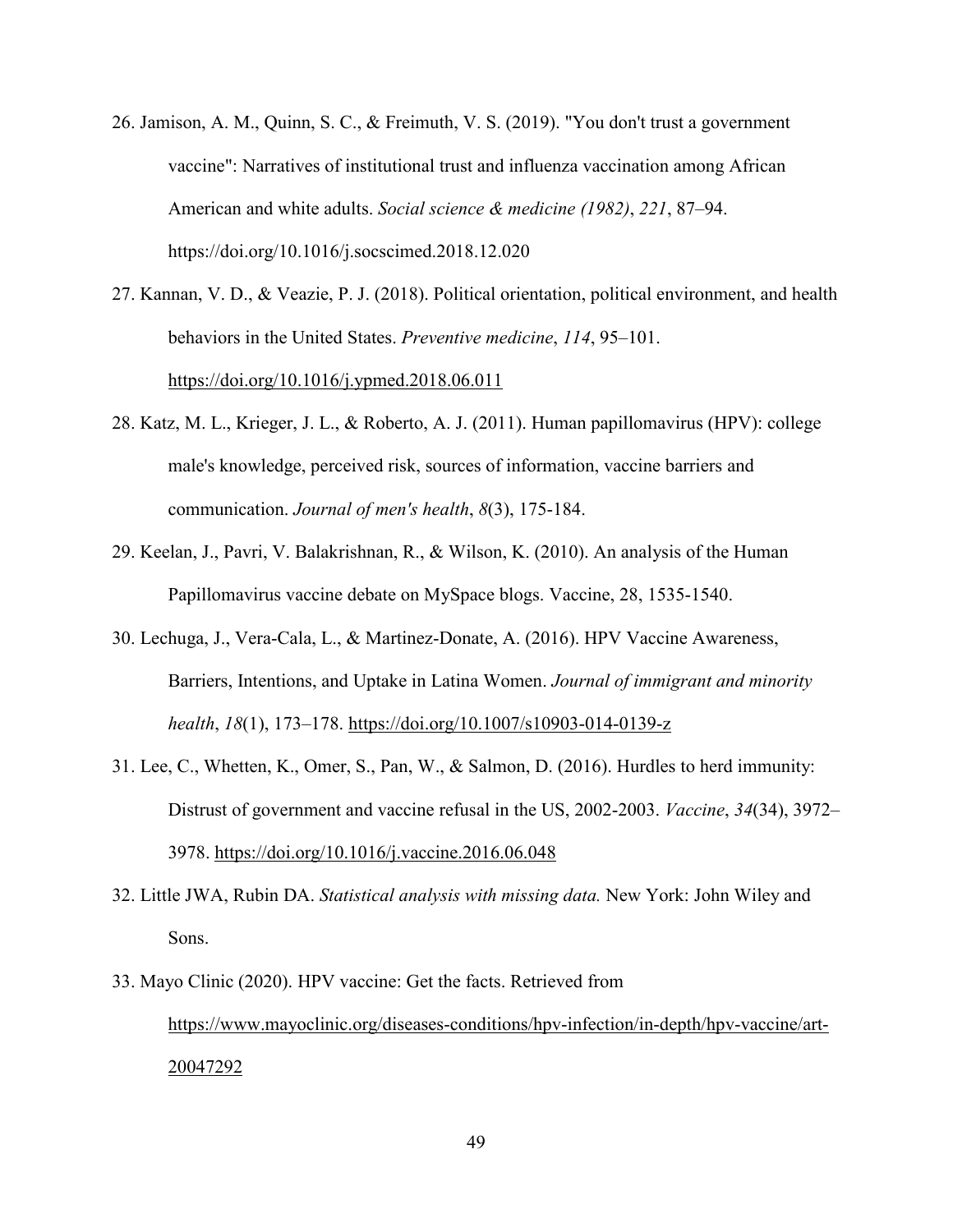- 34. Mrozek-Budzyn, D., Kiełtyka, A., & Majewska, R. (2009). Brak zwiazku miedzy szczepieniami skojarzona szczepionka przeciw odrze, śwince i rózyczce (MMR) a wystepowaniem autyzmu u dzieci--wyniki badania kliniczno-kontrolnego [Lack of association between MMR vaccination and the incidence of autism in children: a casecontrol study]. *Przeglad epidemiologiczny*, *63*(1), 107–112.
- 35. Muthén B. Applications of casually defined direct and indirect effects in mediation analysis using SEM in Mplus. 2011.
- 36. Noe-Bustamante, L., Lopez, M., & Krogstad, J. (2020, July 10). U.S. Hispanic Population surpassed 60 million in 2019, but growth has slowed. Retrieved March 30, 2021, from https://www.pewresearch.org/fact-tank/2020/07/07/u-s-hispanic-population-surpassed-60-million-in-2019-but-growth-has-slowed/
- 37. Oakley, L. P., Lopez-Cevallos, D. F., & Harvey, M. (2019). The association of cultural and structural factors with perceived medical mistrust among young adult Latinos in rural Oregon. *Behavioral Medicine, 45(2)*, 118-127.
- 38. Salmon, D. A., Sapsin, J. W., Teret, S. P., et al. (2005). Public health and the politics of school immunization requirements. *American Journal of Public Health, 95*, 778-783.
- 39. Sanders Thompson, V., Arnold, L. D., & Notaro, S. R. (2012). African American parents HPV vaccination intent and concerns. *Journal of Health Care for the Poor and Underserved, 23*, 290-301.
- 40. Schafer JL, Graham JW. Missing data: Our view of the state of the art. *Psychological Methods.* 2002;7(2):147-177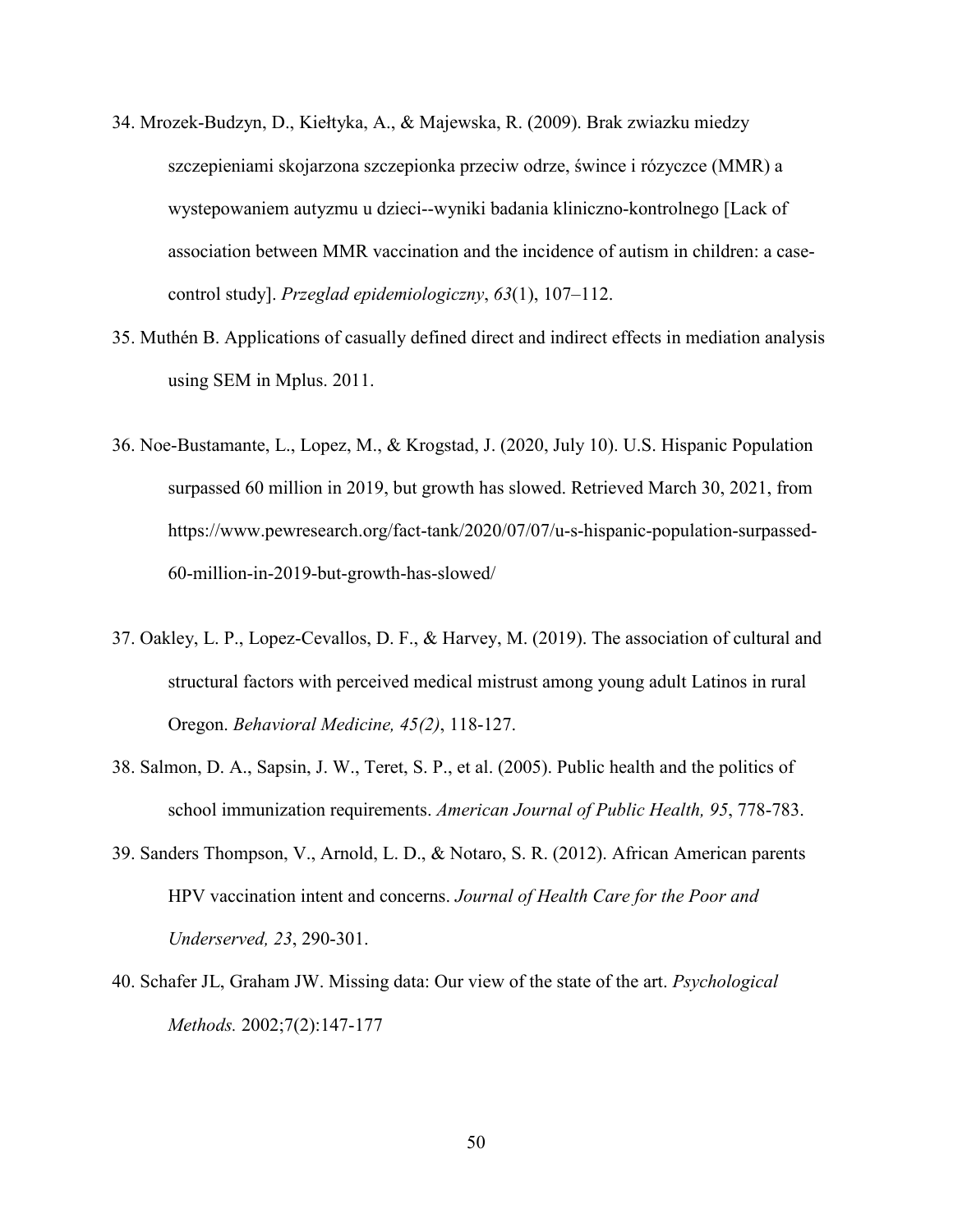- 41. Shelton, R. C., Snavely, A. C., De Jesus, M., Othus, M. D., & Allen, J. D. (2013). HPV vaccine decision-making and acceptance: does religion play a role?. *Journal of religion and health*, *52*(4), 1120–1130. https://doi.org/10.1007/s10943-011-9553-x
- 42. Shokar, N. K., Doan, A., Calderon-Mora, J., Lakshmanaswamy, R., Ramadevi, S., Shokar, G. S., Molokwu, J., Alomari, A., & Dwivedi, A. (2020). The Prevalence of Genital Human Papillomavirus Subtypes in a Cohort of Hispanic Women Presenting for Cervical Cancer Screening Along the US-Mexico Border. *Cancer control : journal of the Moffitt Cancer Center*, *27*(1), 1073274820951780. https://doi.org/10.1177/1073274820951780
- 43. Szilagyi, P. G., Albertin, C. S., Gurnfinkel, D., et al. (2021). Prevalence and characteristics of HPV vaccine hesitancy among parents of adolescents across the US. Vaccine, 38, 6027- 6037.
- 44. Tanne J. H. (2007). Texas governor is criticised for decision to vaccinate all girls against HPV. *BMJ (Clinical research ed.)*, *334*(7589), 332–333.

https://doi.org/10.1136/bmj.39122.403044.DB

- 45. Tozzi, A. E., Buonumo, P. S., Ciofi degli Atti, M. L., D.Stat., E. C., D.Comm.Sc., M. M., & Gamba, F. (2010). Comparison of quality of internet pages on Human Papillomavirus Immunization in Italian and in English. Journal of Adolescent Health, 46, 83-89.
- 46. O'Rourke, M. (2007). Cancer sluts: does the HPV vaccine "promote" promiscuity? Slate. Com. Available at http://www.slate.com/id/217485/.)
- 47. Ortiz, R. R., Smith, A., & Coyne-Beasley, T. (2019). A systematic literature review to examine the potential for social media to impact HPV vaccine uptake and awareness, knowledge, and attitudes about HPV and HPV vaccination. Human Vaccines & Immunotherapeutics, 15 (7-8), 1465-1475.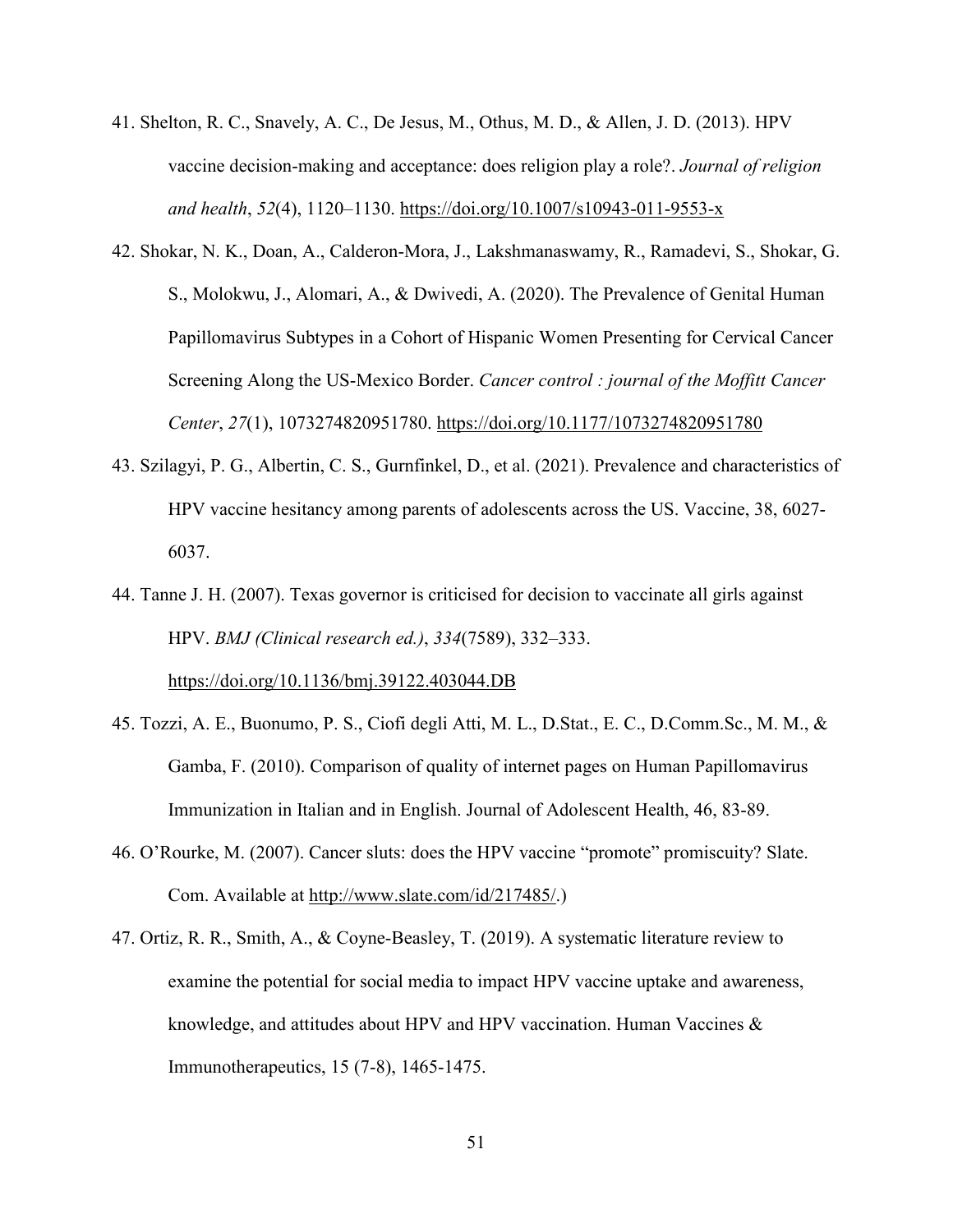# 48. U.S. Census Bureau QuickFacts: El Paso County, Texas. (2019). Retrieved from https://www.census.gov/quickfacts/elpasocountytexas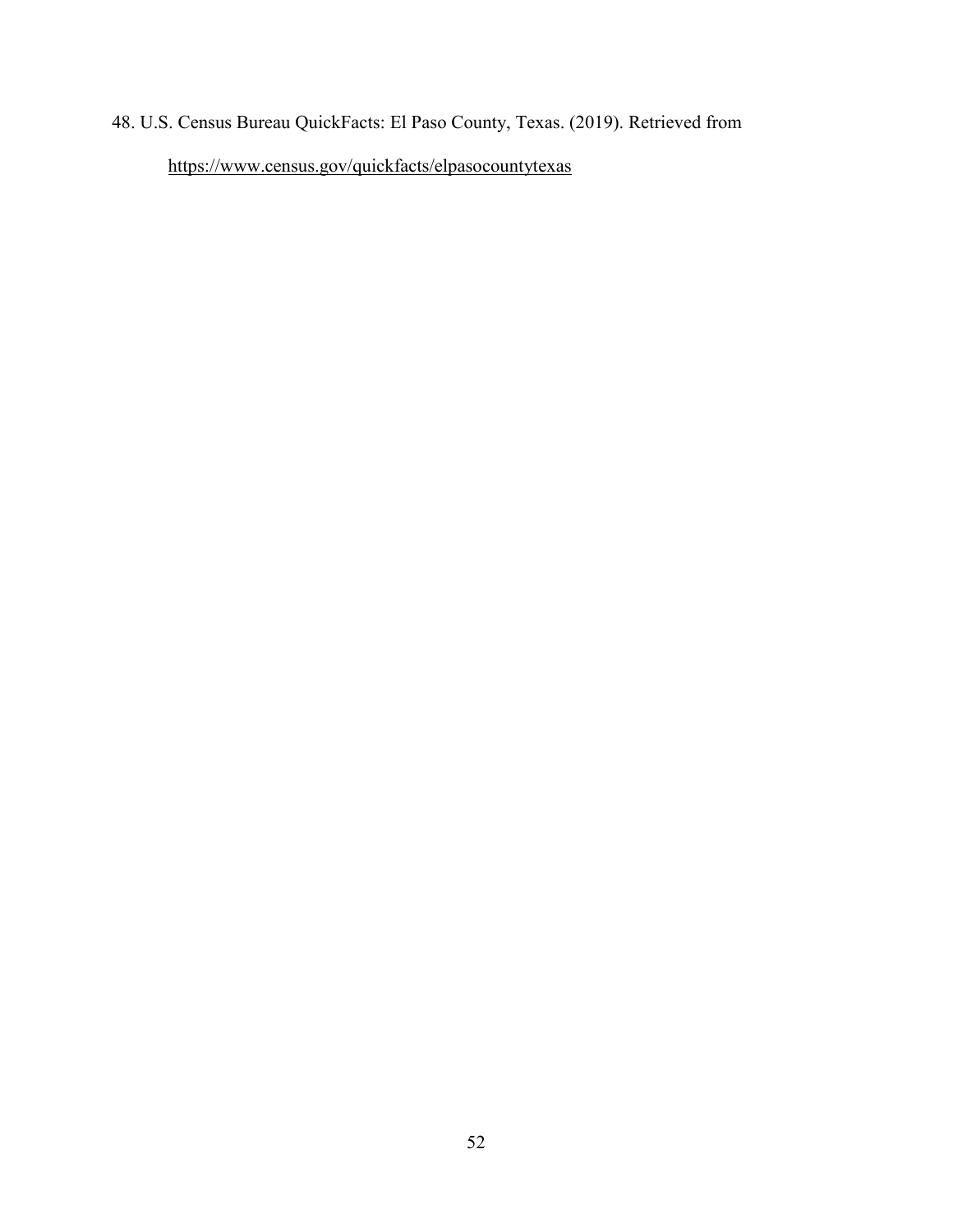

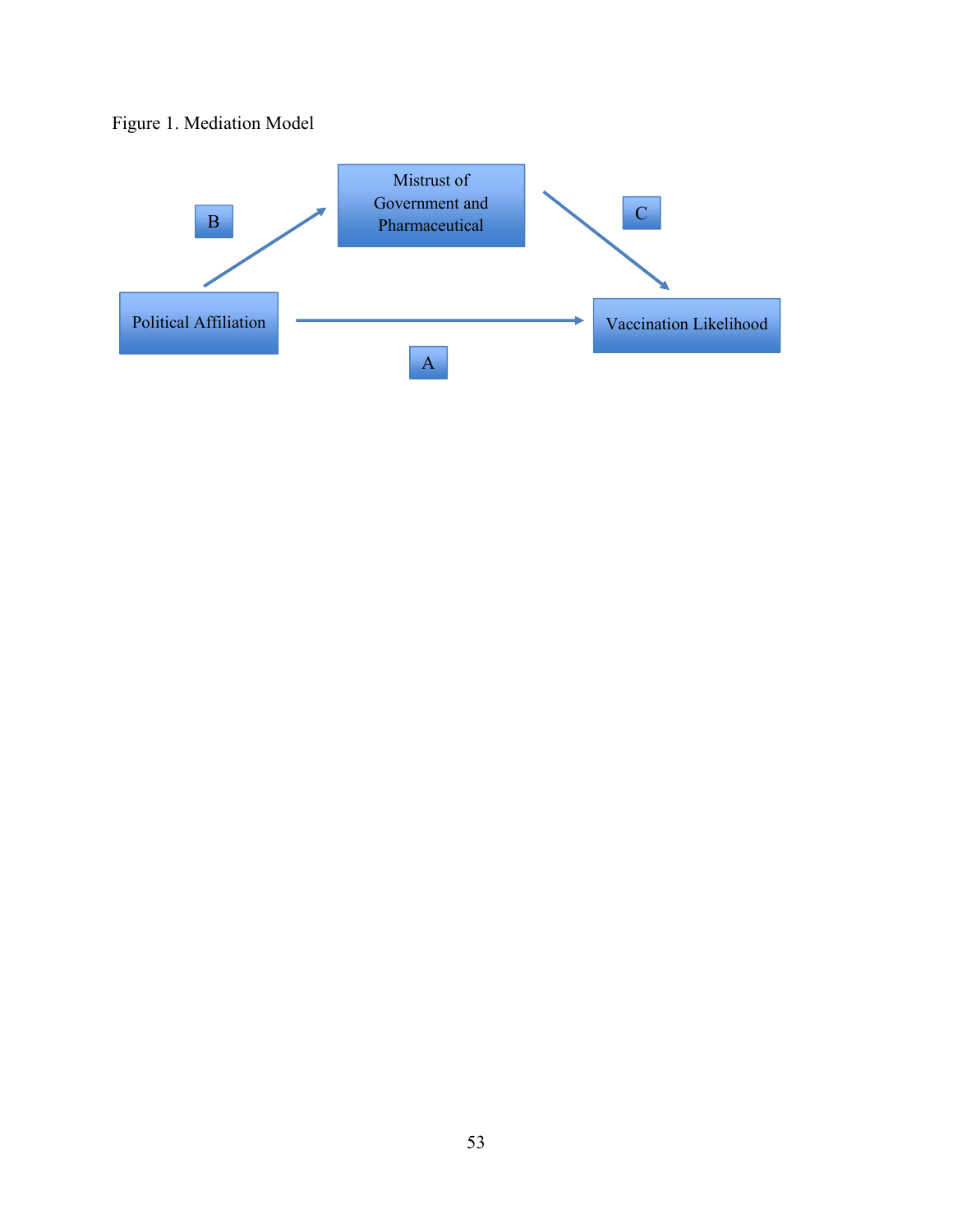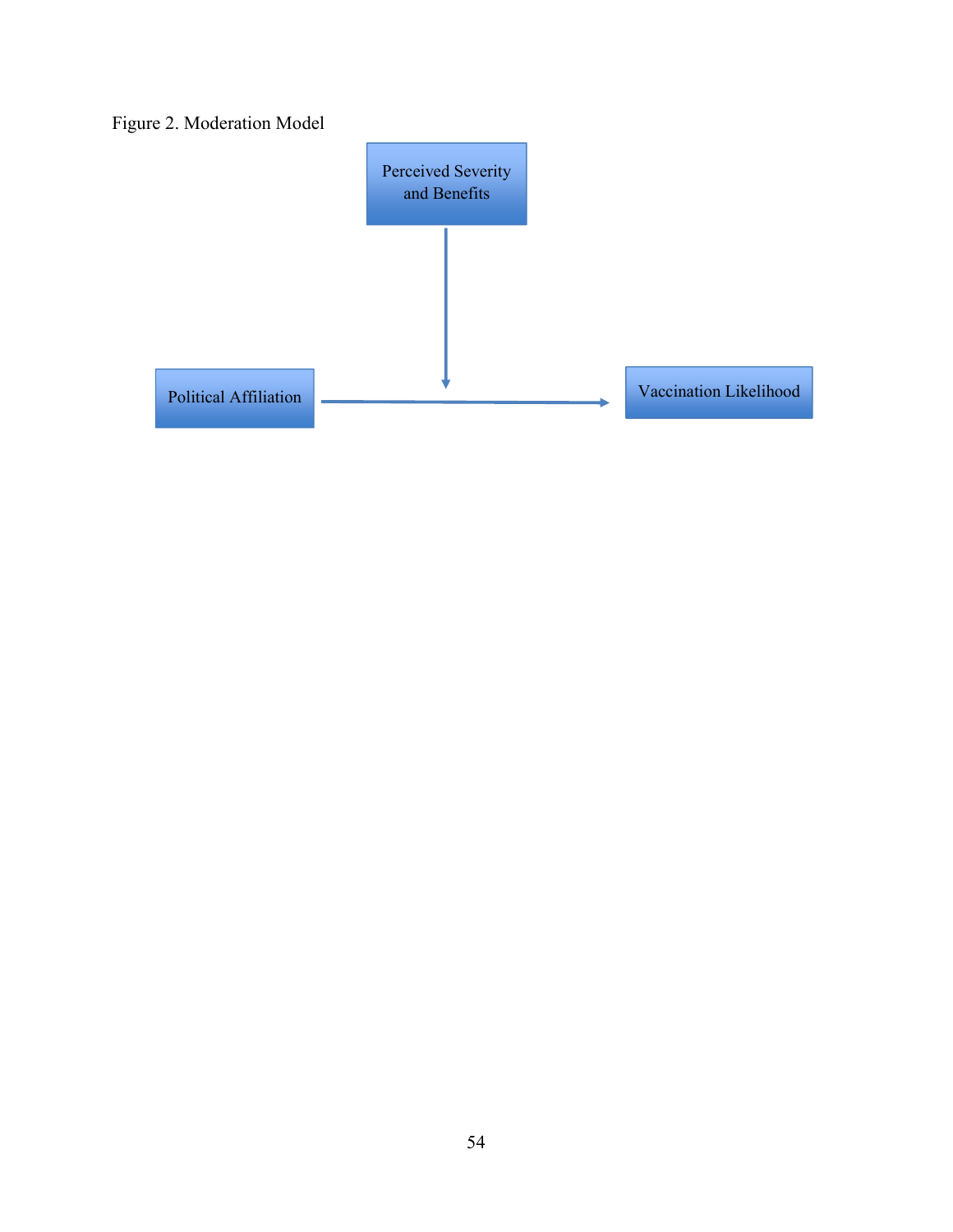|                                              | $\int$           | $\%$             |
|----------------------------------------------|------------------|------------------|
| Gender                                       |                  |                  |
| Male                                         | 66.6             | 15.2             |
| Female                                       | 361.8            | 82.8             |
| Transgender                                  | $\boldsymbol{0}$ | $\boldsymbol{0}$ |
| Non-Conforming                               | 8.6              | $\overline{2}$   |
| Age                                          |                  |                  |
| 20 to 24                                     | 22.2             | 0.5              |
| 25 to 44                                     | 311.6            | 71.3             |
| 45 to 54                                     | 54.6             | 12.4             |
| 55 to 64                                     | 27.3             | 6.2              |
| 65 and over                                  | 1                | 0.2              |
| Monthly Income                               |                  |                  |
| Less than \$5,000                            | 56.4             | 12.9             |
| \$5,000-20,000                               | 96.2             | 22.0             |
| \$20,001-40,000                              | 125.2            | 28.6             |
| \$40,001 or more                             | 159.2            | 36.4             |
| Child Vaccinated                             |                  |                  |
| No                                           | 203.2            | 46.5             |
| Yes                                          | 233.8            | 53.5             |
| <b>Self Vaccinated</b>                       |                  |                  |
| N <sub>0</sub>                               | 327.2            | 74.9             |
| Yes                                          | 109.8            | 25.1             |
| Political Affiliation                        |                  |                  |
| None                                         | 188.2            | 43.1             |
| Conservative                                 | 70.8             | 16.2             |
| Moderate                                     | 98.2             | 22.5             |
| Liberal                                      | 79.7             | 18.2             |
| Primary Language                             |                  |                  |
| English                                      | 176.4            | 40.4             |
| Spanish                                      | 260.6            | 59.6             |
| Other                                        | $\boldsymbol{0}$ | $\boldsymbol{0}$ |
| <b>STI</b> and Reproductive Cancer Diagnoses |                  |                  |
| Cervical Cancer                              | 40               | 9.2              |
| Vulvar Cancer                                | $\boldsymbol{0}$ | $\overline{0}$   |
| <b>Genital Warts</b>                         | 23               | 5.3              |
| Herpes                                       | 29               | 6.6              |
| Penile Cancer                                | 3                | 0.07             |
| Anal Cancer                                  | $\overline{2}$   | 0.05             |
| Head and Neck Cancer                         | 6                | 0.1              |
| <b>Throat Cancer</b>                         | 17               | 0.4              |

Table 1. Demographic Characteristics  $(N = 437)$ 

*Note*. Numbers have been rounded to the nearest  $100^t$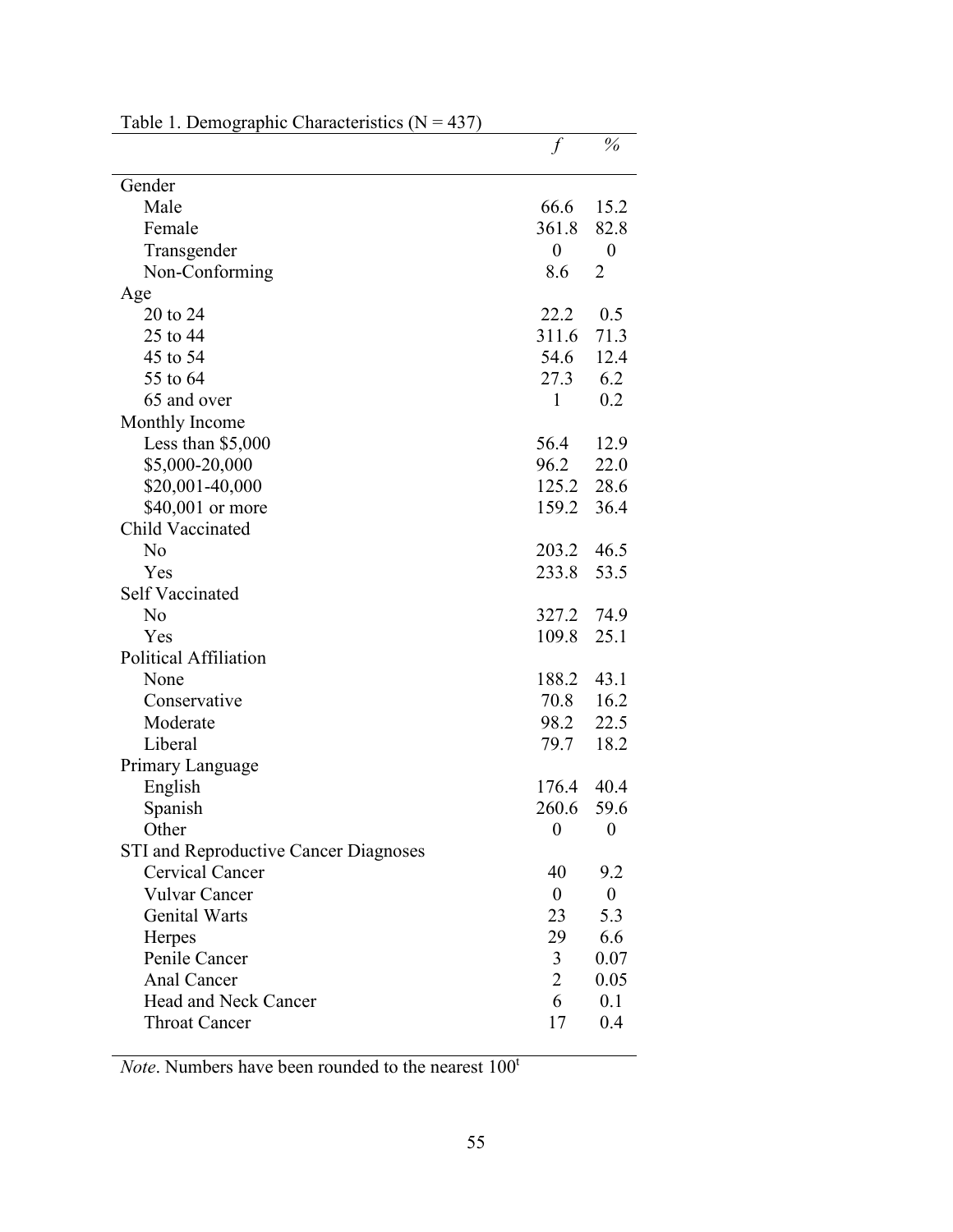|                                         | $\mathbf{I}$ | 2       | 3       | $\overline{4}$ | 5   | 6       | $7\overline{ }$ |
|-----------------------------------------|--------------|---------|---------|----------------|-----|---------|-----------------|
| 1. HPV Vaccine Uptake                   | --           | $.35**$ | $-.05$  | .09            | .06 | $-.02$  | .07             |
| 2. HPV Vaccination                      |              |         |         |                |     |         |                 |
| Likelihood                              |              | $- -$   | $.20**$ | $.36**$ .10*   |     | $.46**$ | $-.00$          |
| 3. Political Affiliation                |              |         |         | $-.12*$        | .05 | .02     | $.12*$          |
| 4. Perceived Benefits                   |              |         |         | --             | .08 | $.33**$ | $-.05$          |
| 5. Perceived Severity                   |              |         |         |                |     | $-.10*$ | .01             |
| 6. Mistrust of Government<br>and Pharma |              |         |         |                |     |         | .05             |
| 7. Religiosity                          |              |         |         |                |     |         |                 |

*Table 2.* Bivariate Correlations  $(N = 437)$ 

*Note*. \*p<.05;\*\*p<.01. Political affiliation is dichotomous comparing 1 = 'conservatives' versus  $0 = 'others.'$  Greater religiosity scores indicate less religiosity.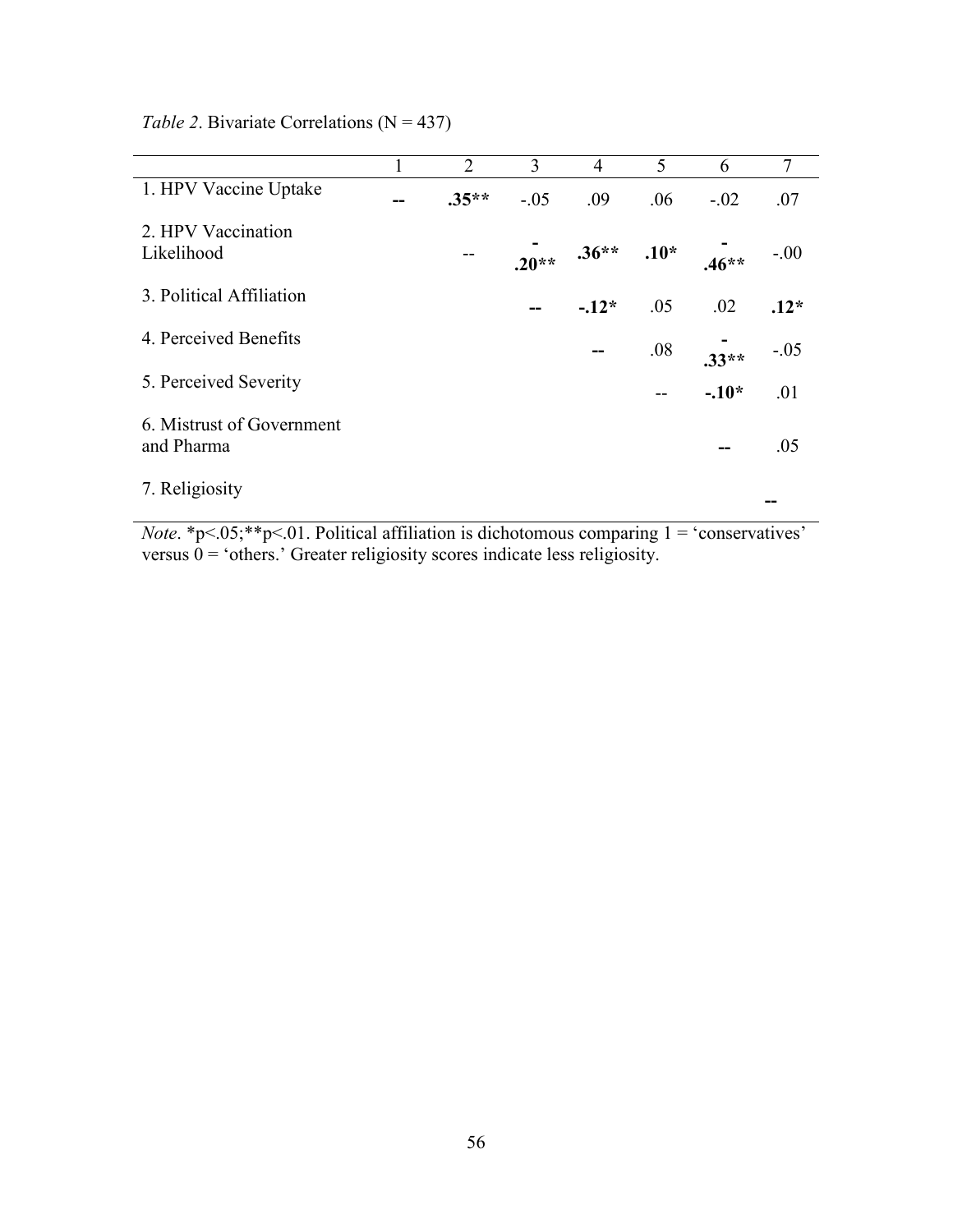| <b>Direct Effects</b>                                       |     | $SE$ p |                    |
|-------------------------------------------------------------|-----|--------|--------------------|
| Political Affiliation<br>Mistrust of Government and Pharma  | .11 | .06    | .08                |
| Political Affiliation<br>Vaccination Likelihood             | .25 |        | $.06 \sim 0$<br>01 |
| Mistrust of Government and Pharma<br>Vaccination Likelihood | .46 | .04    | $\leq 0$<br>01     |
| <b>Indirect Effects</b>                                     | B   | $SE$ p |                    |
| Vaccination Likelihood<br>Mistrust of Government and Pharma | 02  | -05    | -39                |

*Table 3*. Path Analysis Direct and Indirect Effects (N=437)

*Note*. β standardized path coefficient, *SE* standard error. Political affiliation is dichotomous comparing  $1 = 'conservative'$  versus  $0 = 'others.'$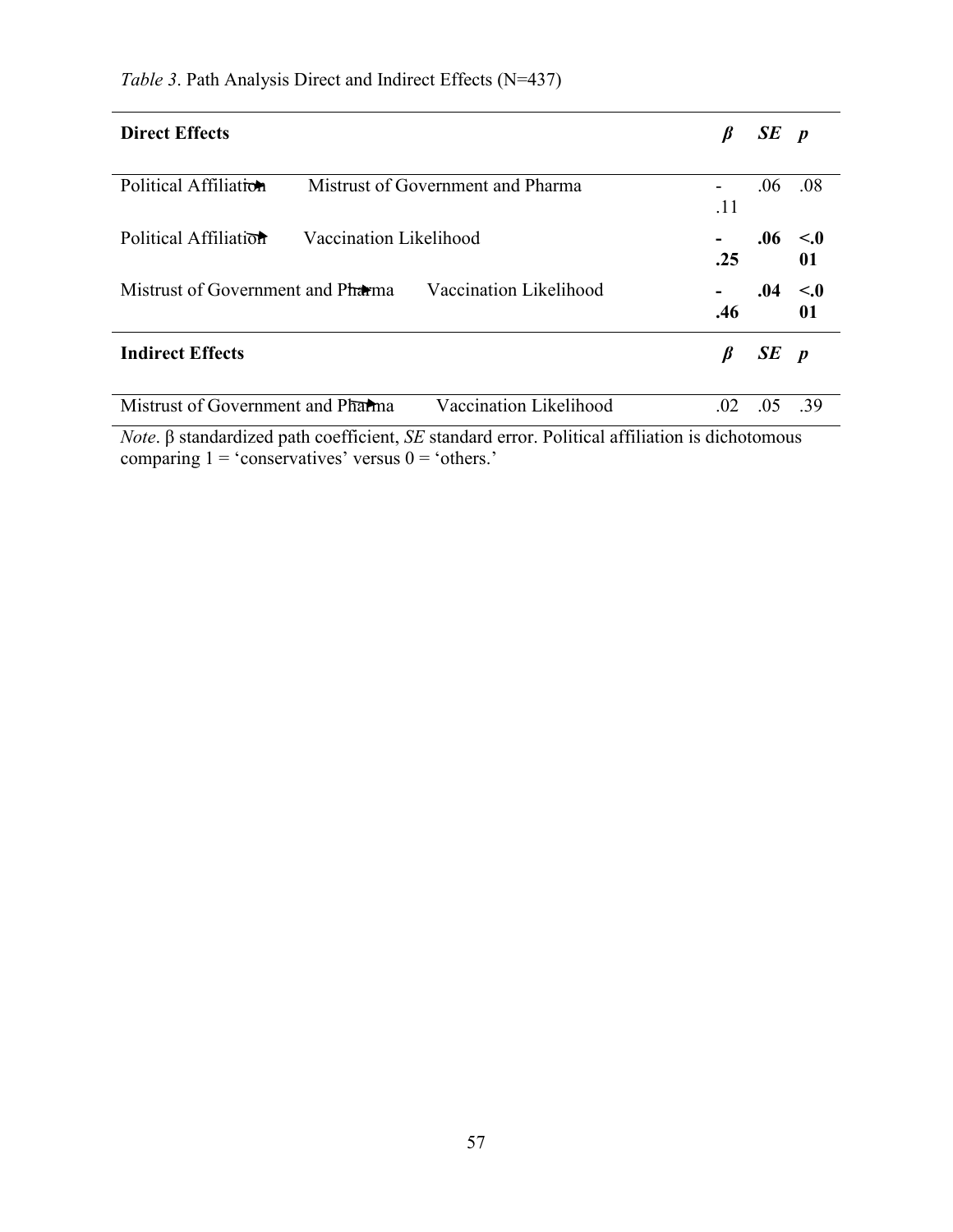| Effect   | Point<br>Estimate | Product of<br>Coefficient |         | Bootstrapping 5000<br>Times CI |         |
|----------|-------------------|---------------------------|---------|--------------------------------|---------|
|          |                   |                           |         | <b>Bias Corrected</b>          |         |
|          |                   | SE                        | Z       | Lower                          | Upper   |
| Total    | $-466$            | .106                      | $- -$   | $-.676$                        | $-.257$ |
| Direct   | $-437$            | .093                      | $- -$   | $-.621$                        | $-.252$ |
| Indirect | $-.029$           | .050                      | $-.584$ | $-.130$                        | .068    |

*Table 4.* Total, Direct, and Indirect Effects of Mistrust on Vaccination Likelihood (N=436)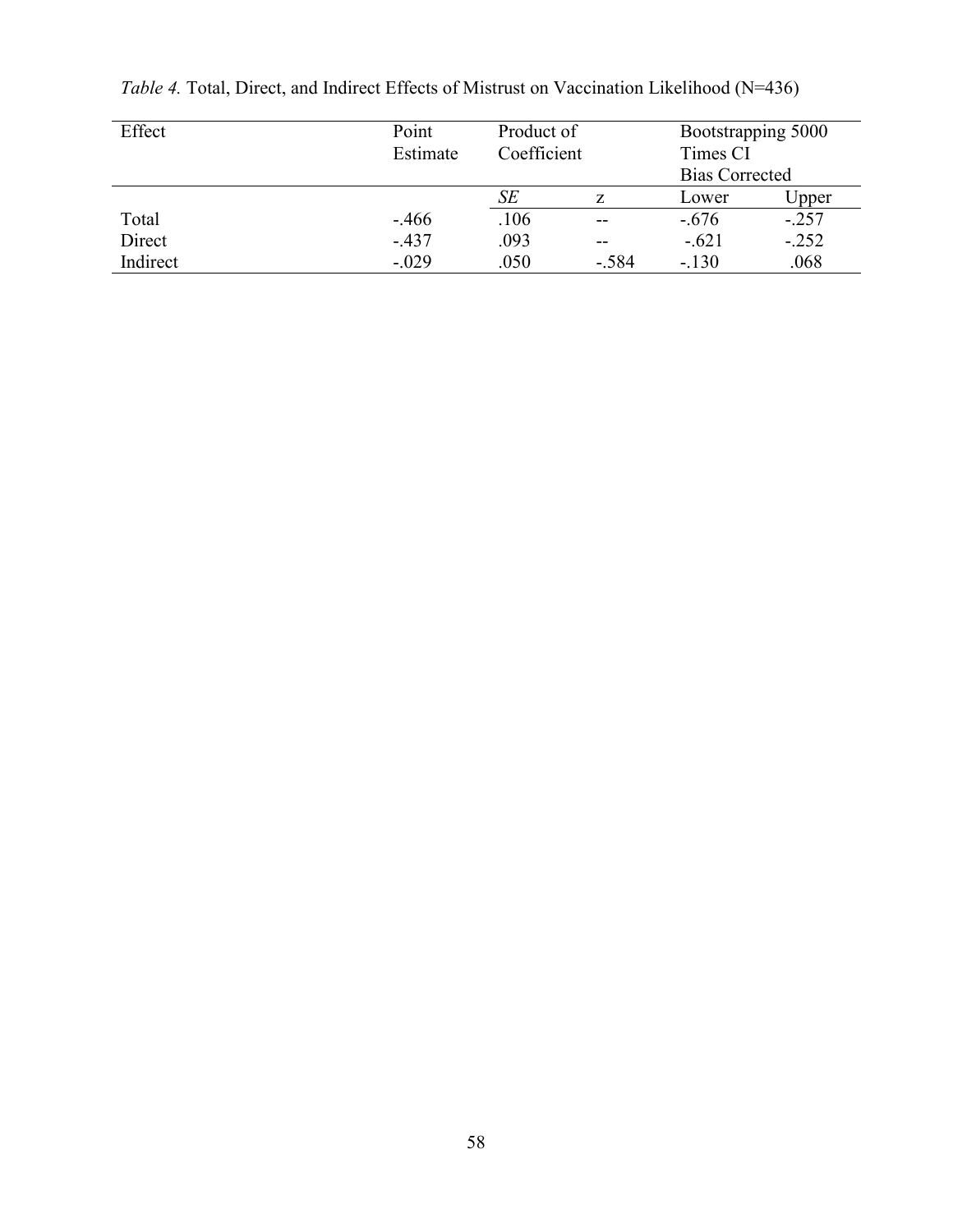| Variable                                        | B | <b>SE</b>            | $\mathcal{B}$ | 95% CI                             | $\frac{1}{t}$ |      |
|-------------------------------------------------|---|----------------------|---------------|------------------------------------|---------------|------|
| Political Affiliation<br>Conservative vs Others |   |                      |               | $-.41$ $.411$ $-.181$ $-1.21$ , 39 | $-99$         | .318 |
| Perceived Severity                              |   | $.126$ $.055$ $.123$ |               | .01, .23                           | 2.30          | .022 |
| Political Affliliation x<br>Severity            |   |                      |               | $-.021$ $.113$ $-.033$ $-.24, .20$ | $-.18$        | .857 |

*Table 5*. Influence of Political Affiliation, Severity, and their Interaction on Likelihood of Vaccinating Children against HPV (N=437).

*Note*. Political Affiliation variables are dummy coded variables.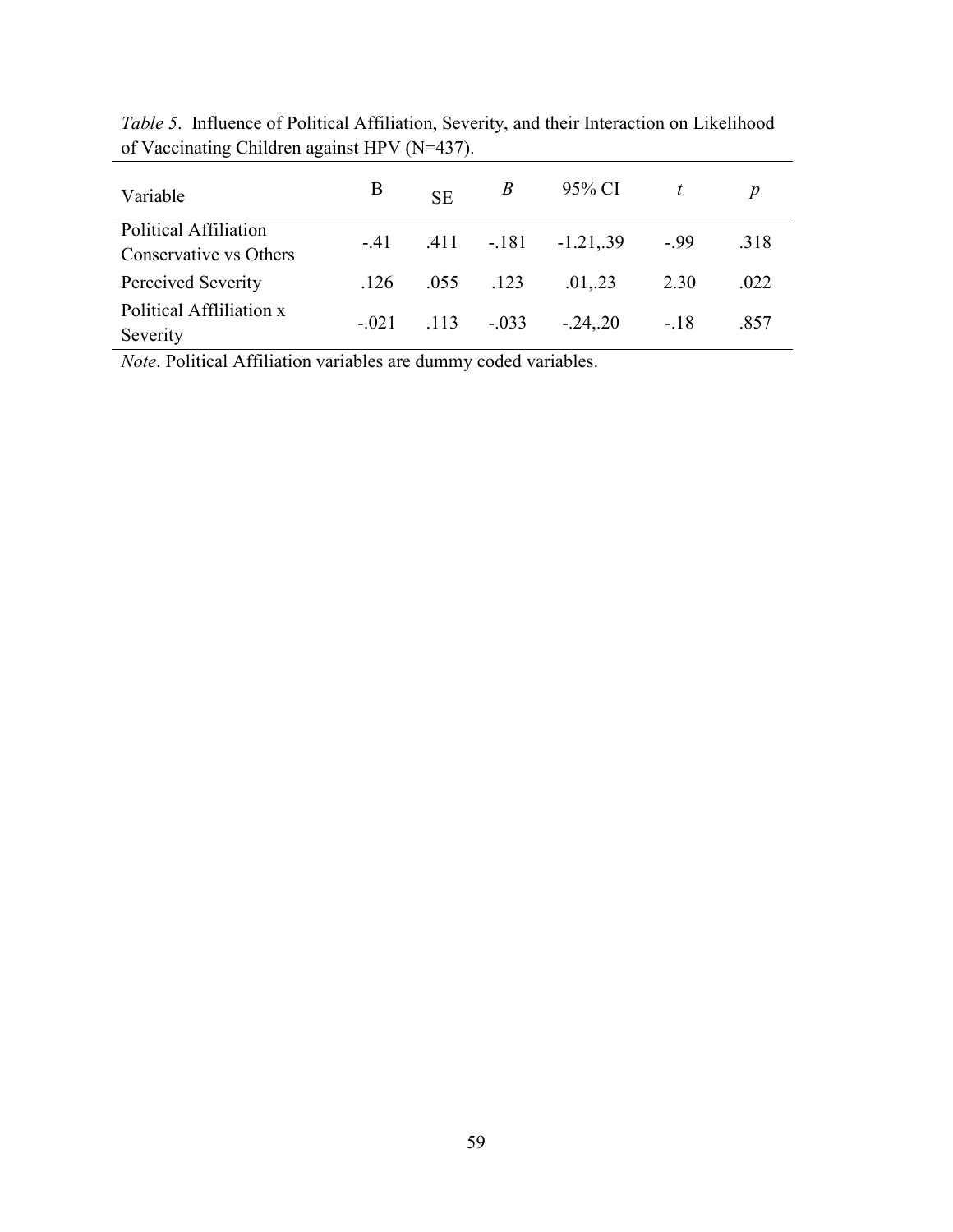| Variable                                        | B    | <b>SE</b> | $\boldsymbol{B}$ | 95% CI                                | $\frac{t}{t}$ |      |
|-------------------------------------------------|------|-----------|------------------|---------------------------------------|---------------|------|
| Political Affiliation<br>Conservative vs Others |      |           |                  | $-0.400$ $.423$ $-0.177$ $-0.23$ , 43 | $-94$         | .344 |
| Perceived Benefits                              | .371 |           | .057 .337        | .25, .48                              | 6.52          | .022 |
| Political Affliliation x<br><b>Benefits</b>     | .008 | .112      | .013             | $-.21, .22$                           | $-.21$        | 944  |

*Table 6*. Influence of Political Affiliation, Benefits, and their Interaction on Likelihood of Vaccinating Children against HPV (N=437).

*Note*. Political Affiliation variables are dummy coded variables.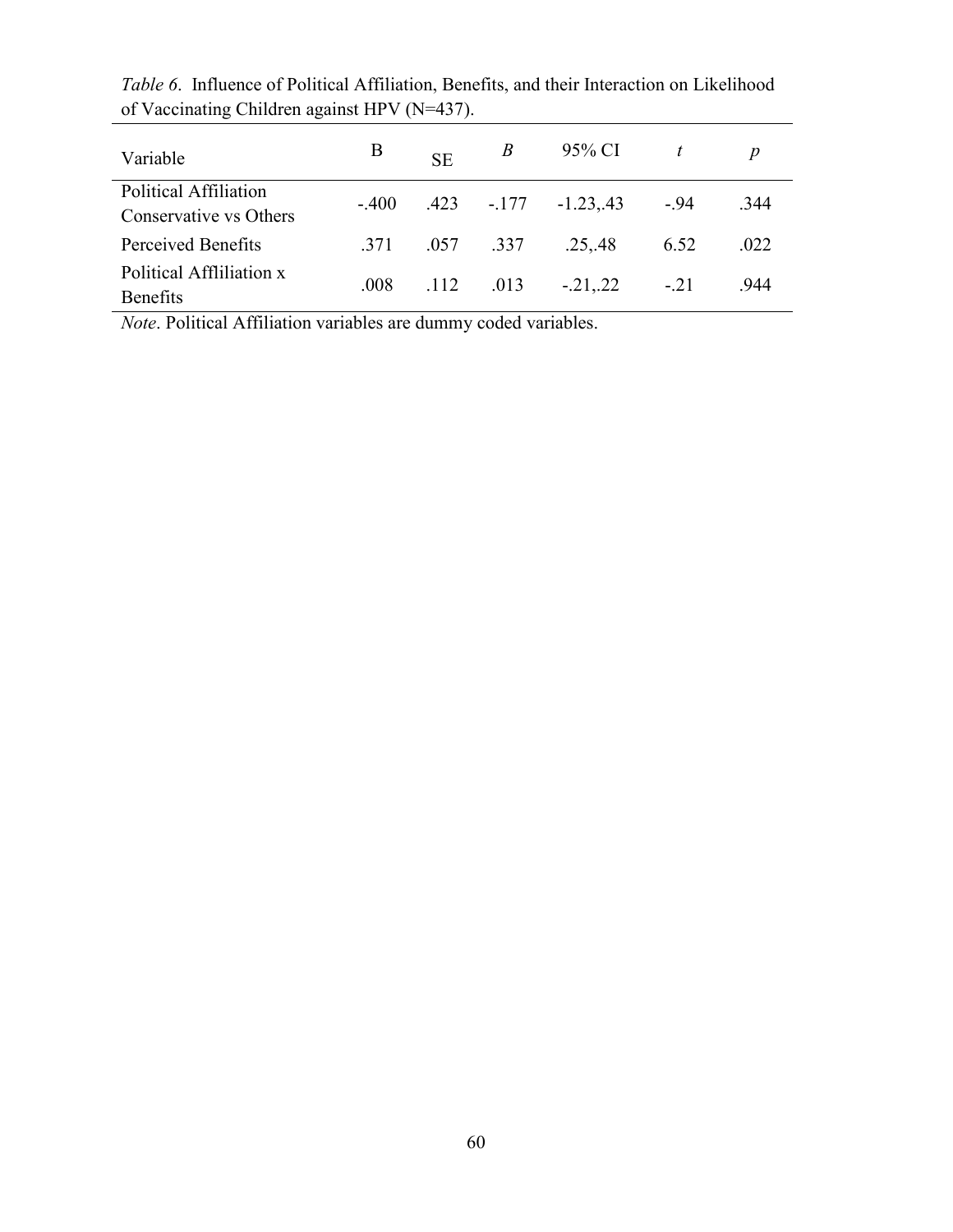| Variable                                        | B       | <b>SE</b> | $\boldsymbol{B}$ | 95% CI      | $\boldsymbol{t}$ | $\boldsymbol{p}$ |
|-------------------------------------------------|---------|-----------|------------------|-------------|------------------|------------------|
| <b>Political Affiliation None vs</b>            |         |           |                  |             |                  |                  |
| Others                                          | .014    | .090      | .007             | $-16,19$    | .16              | .872             |
| Political Affiliation<br>Conservative vs Others | $-.386$ | .100      | $-17$            | $-.58,-.18$ | $-3.85$          | < 0.01           |
| Political Affiliation Liberal<br>vs. Others     | $-.092$ | .097      | $-.042$          | $-.28, .09$ | $-95$            | .341             |
| Mistrust of Government and<br>Pharma            | $-.447$ | .049      | $-.398$          | $-.54,-.35$ | $-9.18$          | < 0.01           |
| Perceived Severity                              | .057    | .042      | .056             | $-.02, .13$ | 1.36             | .139             |
| Perceived Benefits                              | .222    | .048      | .202             | .12, .31    | 4.61             | < 0.01           |
| Religiosity                                     | .038    | .038      | .042             | $-.03, .11$ | .99              | .112             |

*Table 7*. Linear Regression Testing Factors associated with Likelihood of Vaccinating Children against HPV (N=437)

*Note*. Political Affiliation variables are dummy coded variables (others is coded as zero). Greater religiosity scores indicate less religiosity.